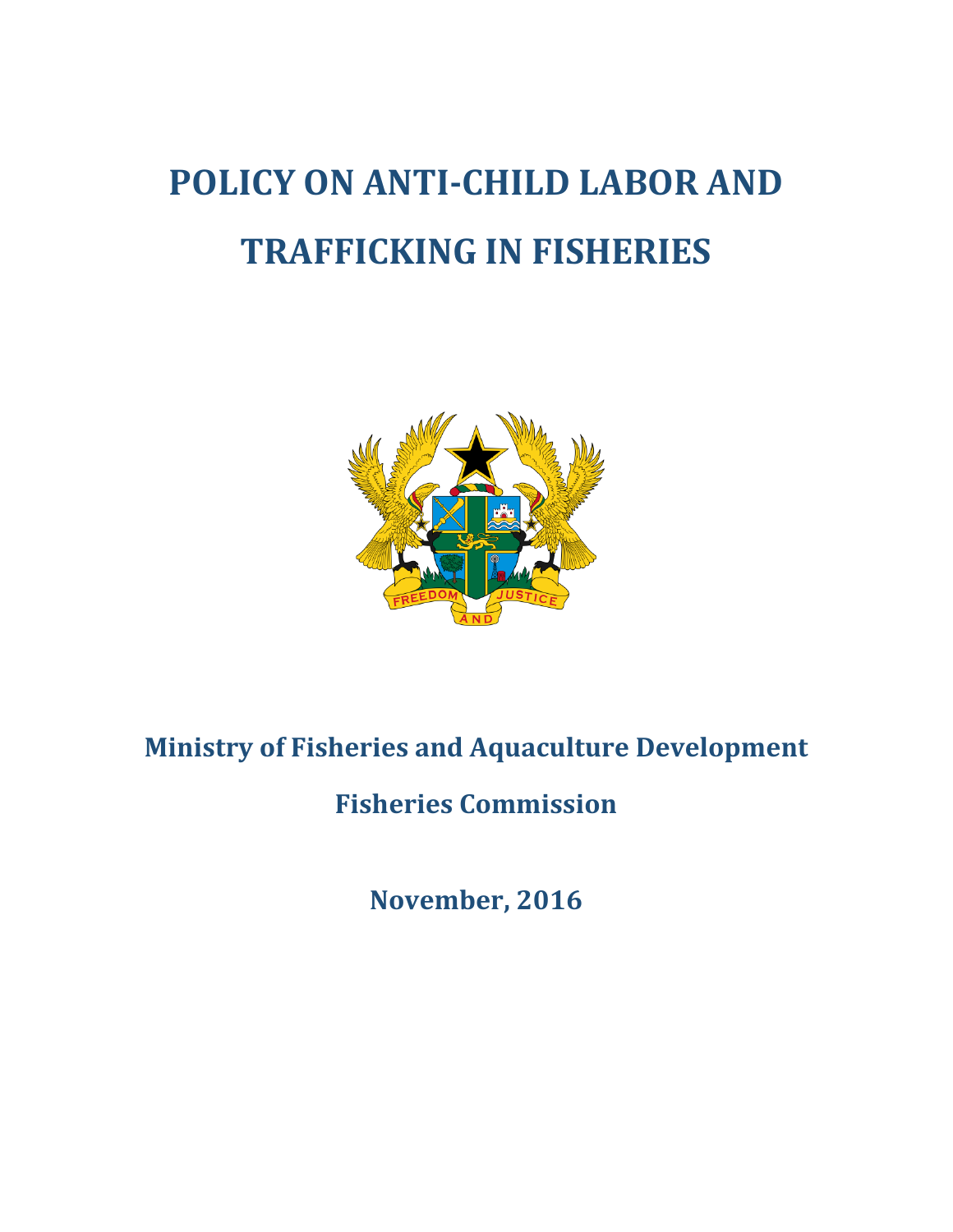### **ACKNOWLEDGEMENTS**

The Ministry of Fisheries and Aquaculture Development (MOFAD) acknowledge the role played by USAID Sustainable Fisheries Management Project (SFMP) and the financial support towards the development of the anti-child labour and trafficking policy in the fisheries sector.

The efforts of Netherlands Development Organisation-Ghana (SNV) is acknowledged for providing technical support and for bringing together all participants from the various government ministries and stakeholders who contributed to the process of developing the policy. The Ministry acknowledges the inputs, commitments and hard work of the Fisheries Commission, the representatives of the Ministry of Gender, Children and Social Protection, the Child Labour Unit, the anti-Human Trafficking Unit of the Ghana Police, the representatives of the Ghana National Canoe Fishermen Council, Free the Slaves, Challenging Heights, the General Agricultural Workers Union of TUC, and every individual or organisation that was involved in the series of stakeholder meetings and workshops across the country to develop this policy document. The collective and systematic approach used in the development of the policy highlights the feeling of collective actions and ownership that is required for a holistic policy document.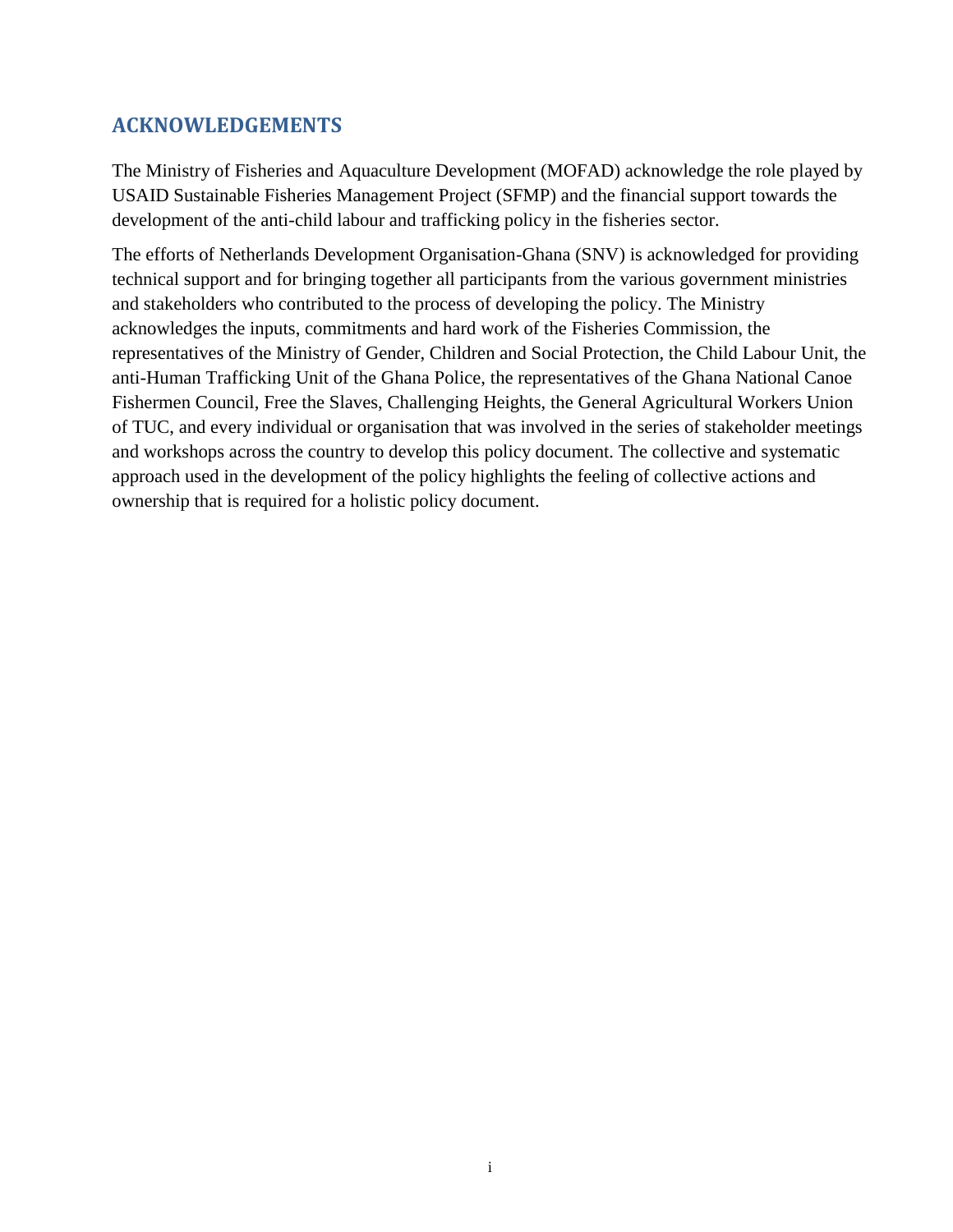# **TABLE OF CONTENTS**

|     |                 |                                                                                    | Page |
|-----|-----------------|------------------------------------------------------------------------------------|------|
|     |                 |                                                                                    |      |
|     |                 | DEFINITION AND EXPLANATION OF TERMINOLOGIES AND CONCEPTS 4                         |      |
| 1.0 |                 |                                                                                    |      |
| 1.1 |                 |                                                                                    |      |
| 1.2 |                 | Situational Analysis: Causes of Child Labor and Trafficking in Fisheries5          |      |
| 1.3 |                 | Rationale for the formulation of National Anti-Child Labor and Trafficking Policy7 |      |
| 2.0 |                 | Governments Efforts towards Eliminating Child Labout & Trafficking in Ghana9       |      |
| 2.1 |                 |                                                                                    |      |
| 2.2 |                 |                                                                                    |      |
| 3.0 |                 |                                                                                    |      |
| 3.1 |                 |                                                                                    |      |
| 3.2 |                 |                                                                                    |      |
| 3.3 |                 |                                                                                    |      |
| 3.4 |                 |                                                                                    |      |
| 3.5 |                 |                                                                                    |      |
| 3.6 |                 |                                                                                    |      |
|     | 3.6.1           |                                                                                    |      |
|     | 3.6.2           | Policy Priority Area 2: Health, Welfare and Social Protection 15                   |      |
|     | 3.6.3           | Policy Priority Area 3: Education, Training and Capacity Building 16               |      |
|     | 3.6.4.<br>3.6.5 | Policy Priority Area 4: Social development, decent work and reintegration17        |      |
|     |                 | Policy Priority Area 5: Governance, Legislation and Enforcement 18                 |      |
| 4.0 |                 | <b>CHILD LABOR AND TRAFFICKING ELIMINATION STRATEGIES 19</b>                       |      |
| 4.1 |                 |                                                                                    |      |
| 4.2 |                 |                                                                                    |      |
| 4.3 |                 |                                                                                    |      |
| 4.4 |                 |                                                                                    |      |
| 4.5 |                 | Community Awareness and Behavior Change Communication Strategies21                 |      |
| 4.6 |                 |                                                                                    |      |
| 4.7 |                 |                                                                                    |      |
| 5.0 |                 |                                                                                    |      |
| 5.1 |                 | Institutional Arrangements (Roles and Responsibilities of Stakeholders)23          |      |
|     | 5.1.1           |                                                                                    |      |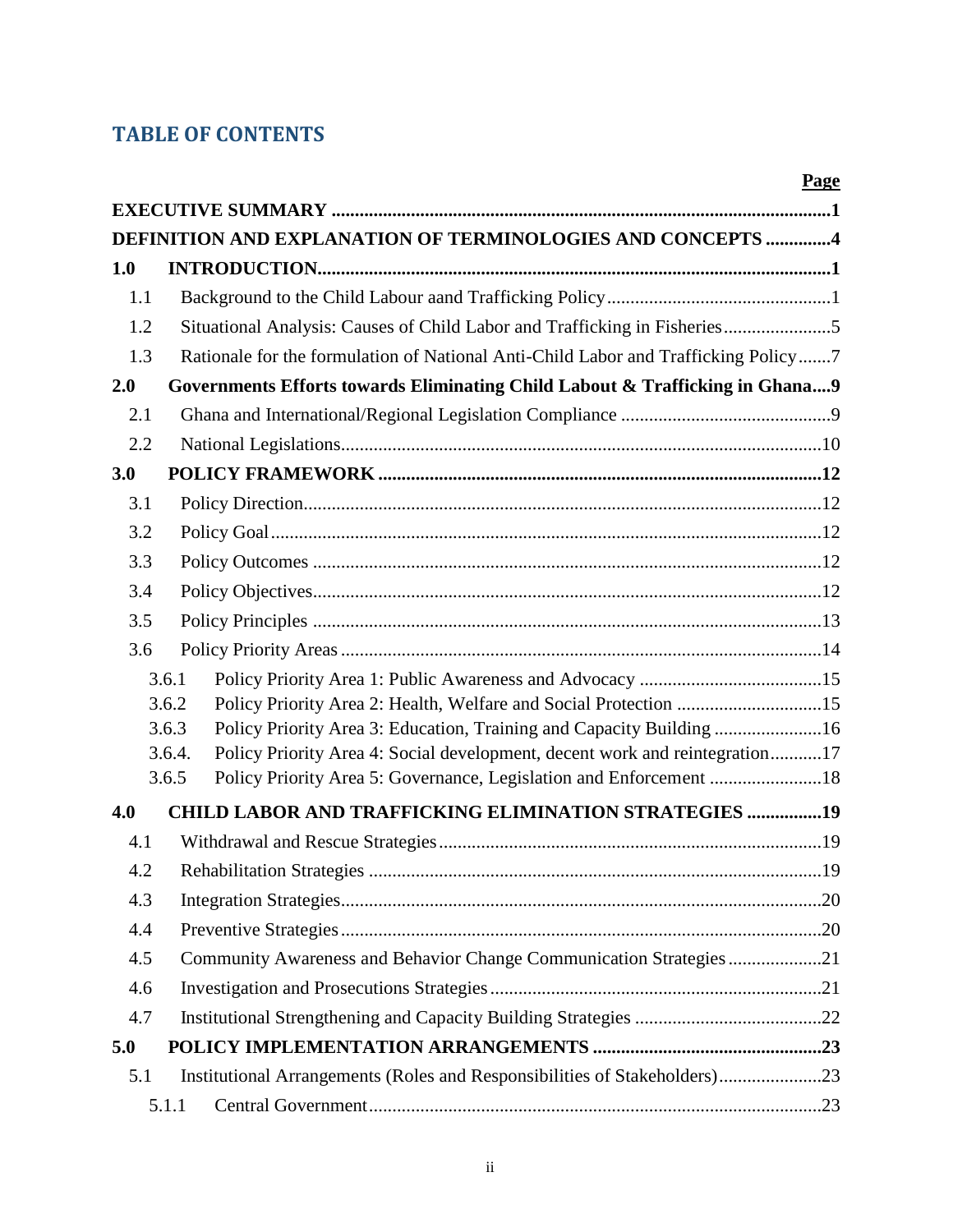| 5.1.2 |                                                                   |  |
|-------|-------------------------------------------------------------------|--|
| 5.1.3 |                                                                   |  |
| 5.1.4 | Communities, Families, Children Themselves and Religious Bodies26 |  |
| 5.1.5 |                                                                   |  |
| 5.1.6 |                                                                   |  |
| 5.1.7 |                                                                   |  |
| 5.1.8 |                                                                   |  |
| 5.2   |                                                                   |  |
| 5.3   |                                                                   |  |
|       |                                                                   |  |
|       |                                                                   |  |

# **LIST OF TABLES**

|--|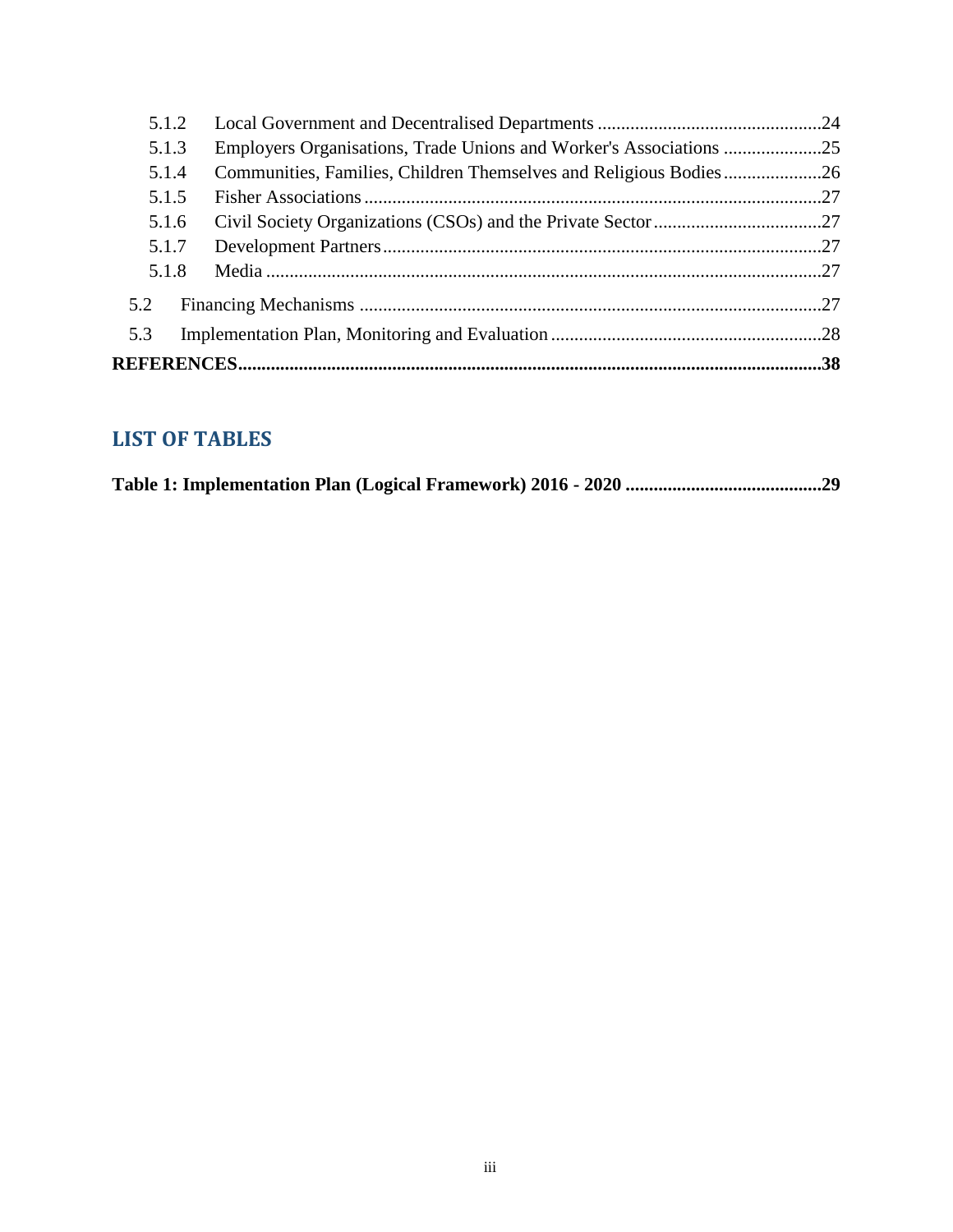# **ACRONYMS AND ABBREVIATIONS**

| <b>AHTU</b>   | Anti-Human Trafficking Unit                            |
|---------------|--------------------------------------------------------|
| <b>CCLMS</b>  | <b>Community Child Labor Monitoring System</b>         |
| <b>CCPCs</b>  | <b>Community Child Protection Committees</b>           |
| <b>CHRAJ</b>  | Commission for Human Rights and Administrative Justice |
| <b>CLaT</b>   | Child Labor and Trafficking                            |
| <b>CLFZ</b>   | <b>Child Labor Free Zone</b>                           |
| <b>CLMS</b>   | <b>Child Labor Monitoring System</b>                   |
| <b>CLU</b>    | <b>Child Labor Unit</b>                                |
| <b>CSO</b>    | Civil Society Organisation                             |
| DA            | <b>District Assembly</b>                               |
| <b>DCPCs</b>  | <b>District Child Protection Committees</b>            |
| <b>DOVVSU</b> | Domestic Violence and Victims Support Unit             |
| <b>DSW</b>    | Department of Social Welfare                           |
| <b>ECOWAS</b> | <b>Economic Community of West African States</b>       |
| FC            | <b>Fisheries Commission</b>                            |
| FoN           | Friends of the Nation                                  |
| <b>FTS</b>    | Free the Slaves                                        |
| <b>GAWU</b>   | General Agricultural Workers Union                     |
| <b>GCLMS</b>  | Ghana Child Labor Monitoring System                    |
| <b>GCLS</b>   | Ghana Child Labor Survey                               |
| <b>GIS</b>    | <b>Ghana Immigration Service</b>                       |
| <b>GLSS</b>   | <b>Ghana Living Standards Survey</b>                   |
| <b>GNCRC</b>  | Ghana NGO Coalition on the Rights of the Child         |
| GOG           | Government of Ghana                                    |
| <b>GPS</b>    | <b>Ghana Police Service</b>                            |
| <b>GSS</b>    | <b>Ghana Statistical Service</b>                       |
| <b>HTMB</b>   | Human Trafficking Management Board                     |
| <b>IEC</b>    | Information, Education and Communication               |
| <b>ILO</b>    | <b>International Labor Organisation</b>                |
| <b>LEAP</b>   | Livelihood Empowerment against Poverty                 |
| <b>LNR</b>    | Ministry of Land and Natural Resources                 |
| <b>MDAs</b>   | Ministries, Departments and Agencies                   |
| <b>MELRs</b>  | Ministry of Employment and Labor Relations             |
| <b>MESW</b>   | Ministry of Employment and Social Welfare              |
| <b>MICS</b>   | Multiple Indicator Cluster Survey                      |
| <b>MLGRD</b>  | Ministry of Local Government and Rural Development     |
| <b>MLSW</b>   | Ministry of Labor and Social Welfare                   |
| <b>MMDAs</b>  | Metropolitan, Municipal and District Assemblies        |
| <b>MoGCSP</b> | Ministry of Gender, Children and Social Protection     |
| <b>MOE</b>    | Ministry of Education                                  |
| <b>MOFA</b>   | Ministry of Food and Agriculture                       |
| <b>MOFAD</b>  | Ministry of Fisheries and Aquaculture Development      |
| <b>MOI</b>    | Ministry of Interior                                   |
| <b>NGO</b>    | Non-Governmental Organisation                          |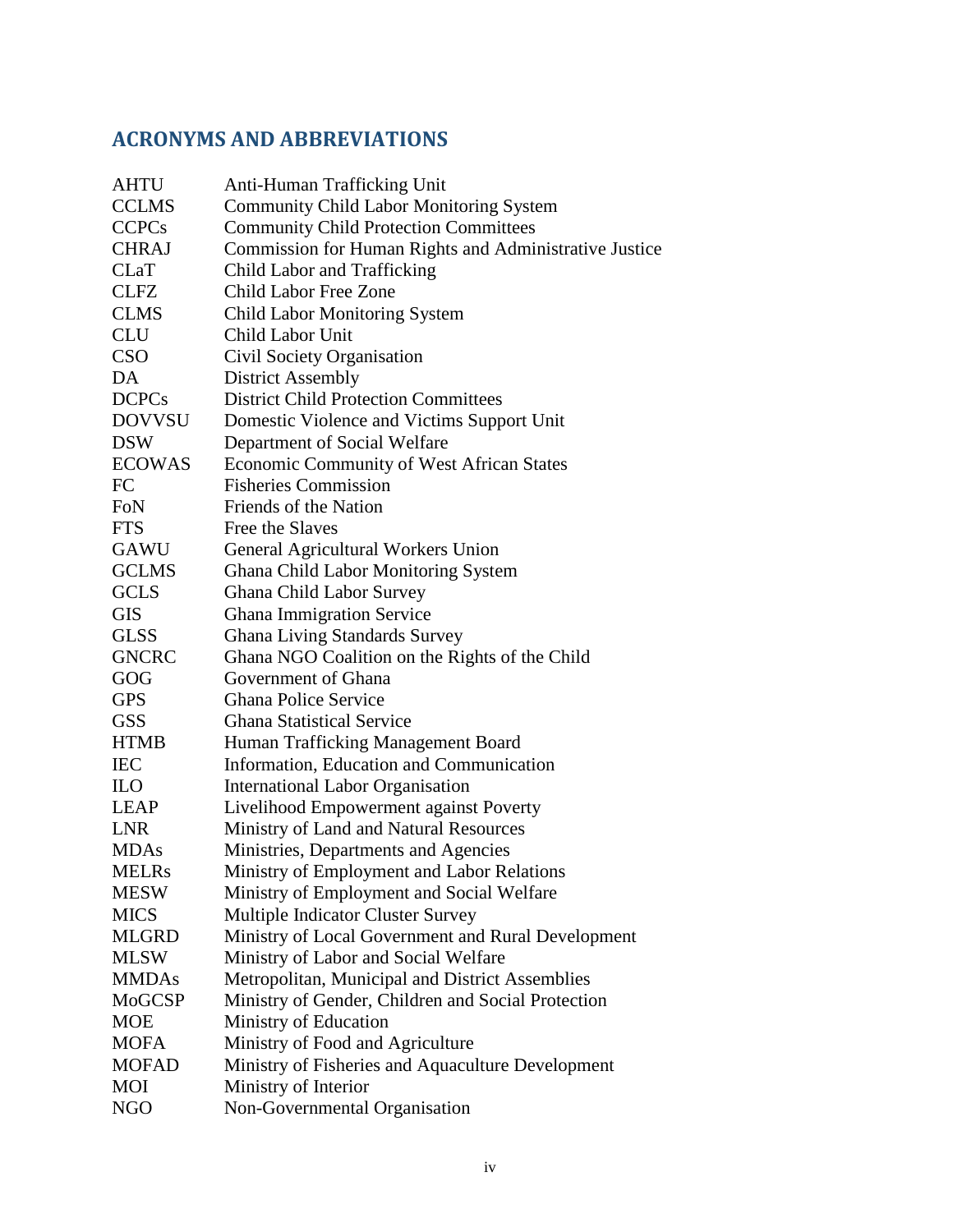| <b>NPAHT</b>   | National Plan of Action on Human Trafficking                        |
|----------------|---------------------------------------------------------------------|
| <b>NPAWFCL</b> | National Plan of Action to Eliminate the Worst Forms of Child Labor |
| <b>NPECLC</b>  | National Program for the Elimination of Child Labor in Cocoa        |
| <b>NSCCL</b>   | National Steering Committee on Child Labor                          |
| <b>OSHE</b>    | Occupational Safety, Health and Environment                         |
| <b>PPA</b>     | Policy Priority Area                                                |
| <b>SFMP</b>    | Sustainable Fisheries Management Project                            |
| <b>SOPs</b>    | <b>Standard Operating Procedures</b>                                |
| <b>TIP</b>     | <b>Trafficking in Persons</b>                                       |
| <b>USDOL</b>   | United States Department of Labor                                   |
| <b>UNCRC</b>   | United Nation Convention on the Rights of the Child                 |
| <b>UNICEF</b>  | United Nation Children's Fund                                       |
| <b>WFCL</b>    | Worst Forms of Child Labor                                          |
|                |                                                                     |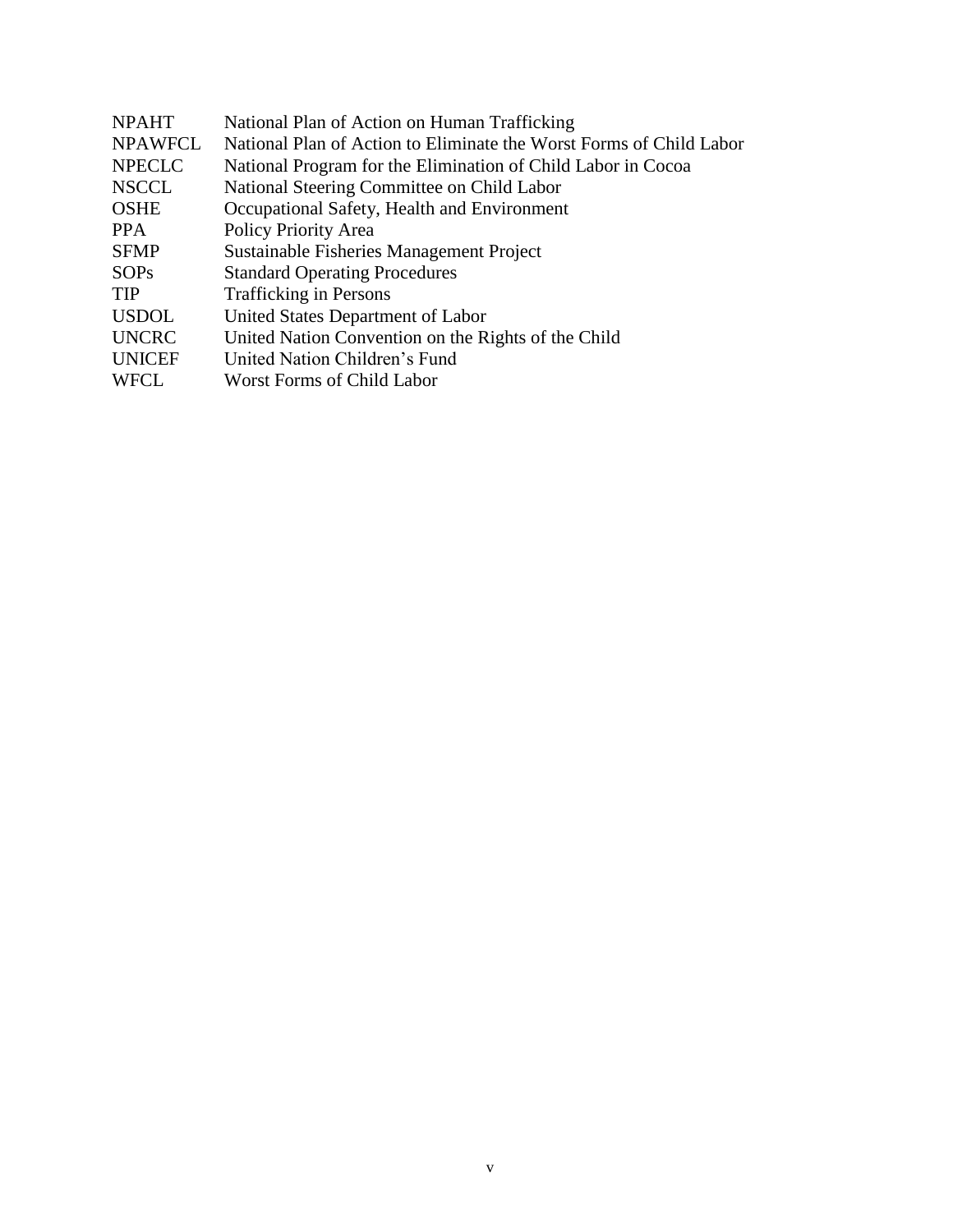### <span id="page-6-0"></span>**EXECUTIVE SUMMARY**

Child Labor and Trafficking (CLaT) is a major global problem that governments, civil society and development partners show grave concern about because of its devastating impact on society. The ILO's 2008 estimates asserts that about 60 percent of the 215 million boys and girls engaged in child labor occur in the agricultural sector (including fishing, aquaculture, livestock and forestry) while UNIDOC reports that a total of 161 countries are identified to be affected by human trafficking by either being a source, transit or destination country. US Department of State data indicates that an estimated 600,000 to 820,000 men, women and children are trafficked across international borders yearly, with approximately 50 percent being minors.

The CLaT situation is worrying for Ghana. The Ghana Statistical Service (GLSS) Round 6 estimated that 2.7 million children were engaged in child labor. Out of this, 1.9 million minors were involved in child labor and 1.2 million in hazardous forms of child labor. The US Department of State Trafficking in Persons (TIP) Report (2016) identifies Ghana as a source, transit and destination country for men, women and children who are subjected to forced or sex trafficking and the exploitation occurs more within Ghana than across countries. The TIP report categorizes countries into tiers, based on their governments' efforts to adhere to standards and measurements according to United States' anti-trafficking policies. In total, there are three tiers and since the inception of the TIP reports, Ghana has continuously ranked in the second Tier, despite national legislation and efforts to combat human trafficking (www.state.gov). In 2015, Ghana was placed on the Tier 2 Watch List, which means that the country risks dropping to the third tier. The reason is that the government failed to provide evidence of increasing anti-trafficking efforts compared to the previous year's report (www.state.gov).

In Ghana, fishing is an important economic activity operated by artisanal, small and large scale fishers who operate in marine waters (sea and lagoons) and inland waters (lakes, rivers and reservoirs but most significantly in the Lake Volta). Fishing accounts for 5 percent of agricultural Gross Domestic Product (GDP). Fish accounts for 60 percent of animal protein consumed in Ghana. The sector also contributes significantly to the national economy, accounting for 4.5 percent of the Gross Domestic Product (GDP), 12 percent of the agriculture GDP and 10 percent of the workforce and as many as 2.6 million Ghanaians, representing 10 percent of the population are dependent on the fisheries sector for their livelihoods  $(FAO, 2016)^1$ . Empirical evidence points to the fact that, especially in the artisanal and small scale fisheries sector, children are engaged to work and many are trafficked from one location to the other to engage in fishing. As recent as 2015, the USAID/Ghana SFMP survey of 36 coastal communities in the Central Region, found that 30 percent of children attended school on regular basis but were also engaged in fishing-related activities after school, during holidays or weekends. The remaining 70 percent of children surveyed engaged in fisheries related activities full time.

 $\overline{a}$ 

<sup>1</sup> FAO-Fishery and Aquaculture Country Profiles: The Republic of Ghana, February, 2016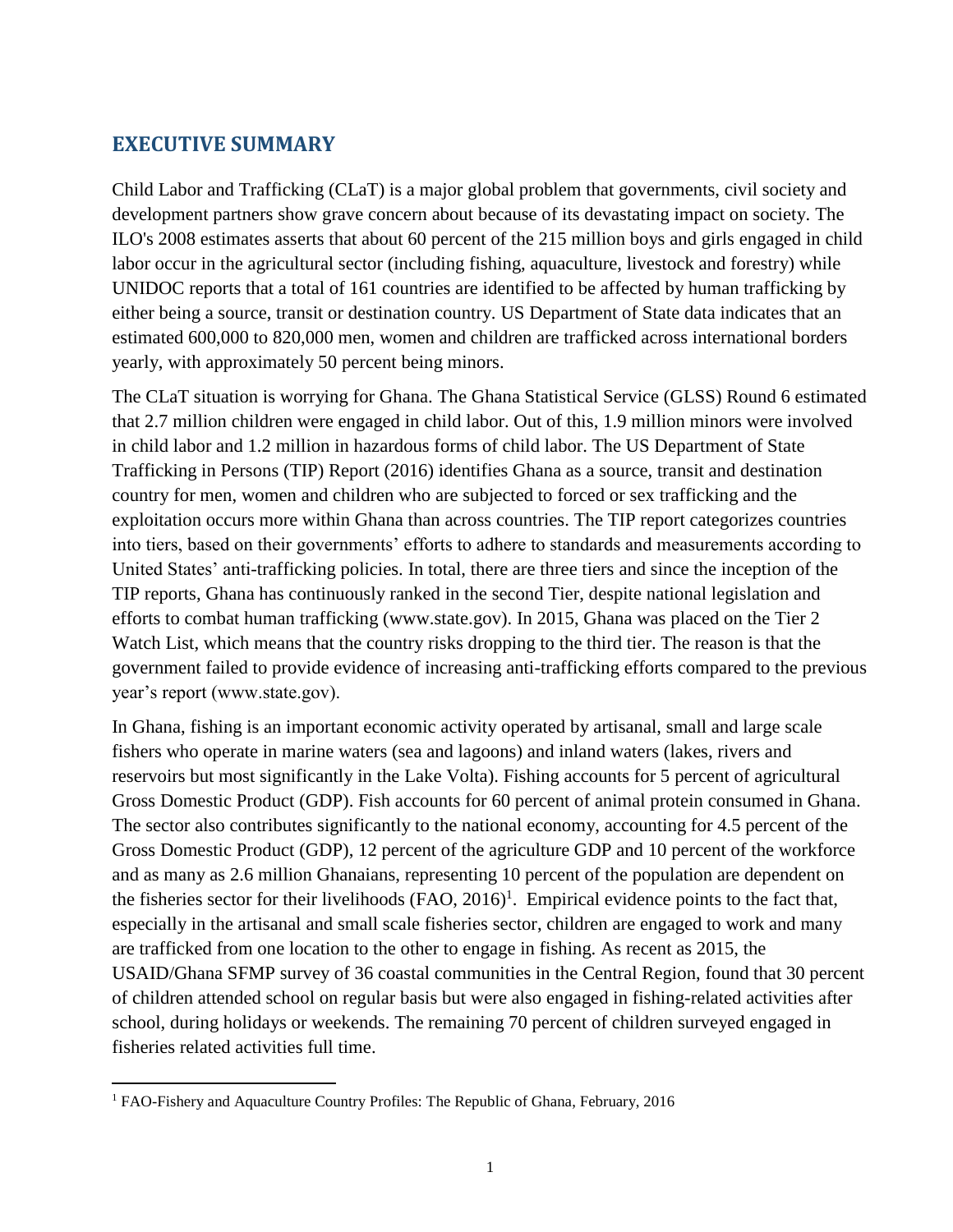In response to the prevalence of CLaT and the urgent need to eliminate it, Ghana has ratified a number of international conventions and treaties, including the UNCRC, ILO Conventions 189 related to WFCL and 138 dealing with Minimum Age to Employment. The Government of Ghana has also enacted legislations including the Children's Act, 1998, Human Trafficking Act, 2005, Domestic Violence Act, 2006 etc. A Child and Family Welfare Policy, National Social Protection Policy and National Action Plan against Child Labor have all been developed to reduce CLaT. Whilst these policies and legislations are important, they need to be complemented by a dedicated and comprehensive policy that focuses on eliminating CLaT in fisheries.

This Policy Document outlines strategies for eliminating CLaT. Specific strategies outlined in this paper include withdrawal and rescue, rehabilitation, integration, and preventive strategies. Other important strategies also outlined include community awareness and behaviour change communication, investigations and prosecution, and institutional strengthening and capacity building strategies.

The CLaT and Fisheries Policy acknowledges that a holistic, integrated and multi-sectoral approach is required in promoting a CLaT-free fisheries sector. The Policy is built upon the five 5 Ps framework, namely Policy, Prosecution, Protection, Prevention and Partnership. The goal of the Policy is to develop systems and structures towards achieving CLaT-free Fisheries sector in Ghana through effective protection of children and prosecution of offences relating to child labor and trafficking. The broad Policy outcome is for a progressively improved resilience of vulnerable individuals and families through a strengthened protective, preventive and enforcement systems that respond to CLaT related issues in fisheries in Ghana. The Policy outlines six key objectives as follows:

- 1. To achieve a minimum of 60 percent CLaT elimination through the development of rescue and referral protocols that are consistent with national legislations and regulations.
- 2. To develop rehabilitation and reintegration protocols for all stakeholders connected to anti-child labor and child trafficking interventions.
- 3. To prevent at-risk children from engaging in child labor or being exposed to trafficking
- 4. To mobilize civil society action and promote community awareness and behavior change To ensure collective response to CLaT elimination by 2020.
- 5. To strengthen relevant government institutions as part of the process of promoting coordination among stakeholders and sectors functioning for the welfare of working children.
- 6. To promote speedy and effective prosecution along the criminal justice process through strengthening institutions whose jurisdiction fall along the chain of Anti-CLaT, enforcement and prosecutions.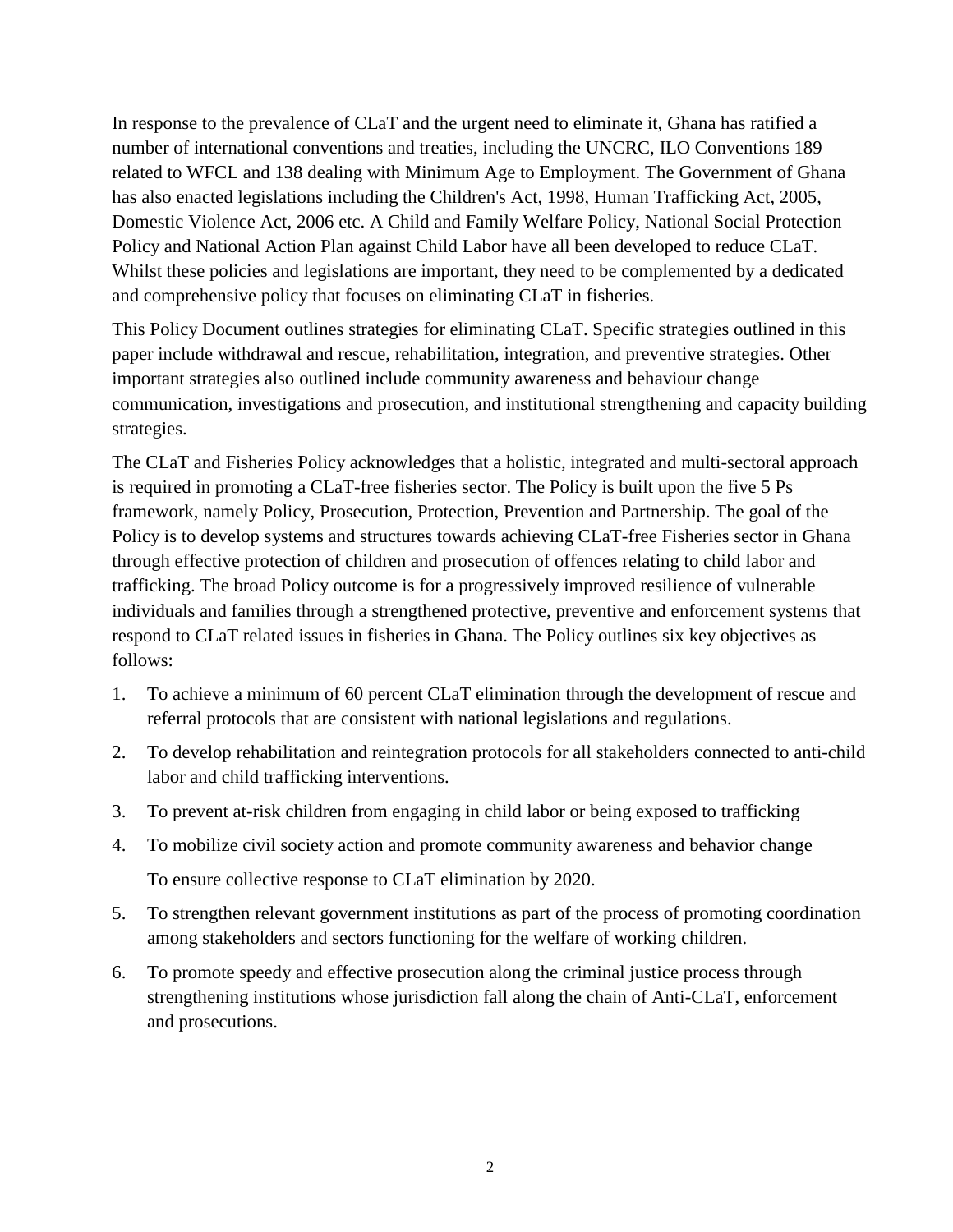The Anti-CLaT in fisheries Policy is guided by seven principles - poverty reduction; respect for children's rights; gender equity; adoption of a multi-sectoral approach; collective role of central and local government and families; drawing synergies from programs and plans; and adopting the Torkor Model, which specifically addresses challenges inherent to the informal, rural economy sector.

The Policy focuses on five policy priority areas, which each includes a policy statement actions. Policy Priority Areas identified include public awareness and advocacy; health, welfare and social protection; education, training and capacity building; social development, decent work and reintegration; and governance, legislation and enforcement. To achieve these priorities, the policy includes a detailed implementation arrangement that examines the roles, responsibilities and commitments of the central government; local government and decentralized departments; employer's organizations, trade unions and workers associations; communities, families, children and religious bodies; fisher associations; civil society organisations and the private sector; development partners; and the media. A financing mechanism; implementation plan and monitoring and evaluation system is also provided. To facilitate effective policy implementation, a logical framework has been provided with indicators, timelines and indicative budget.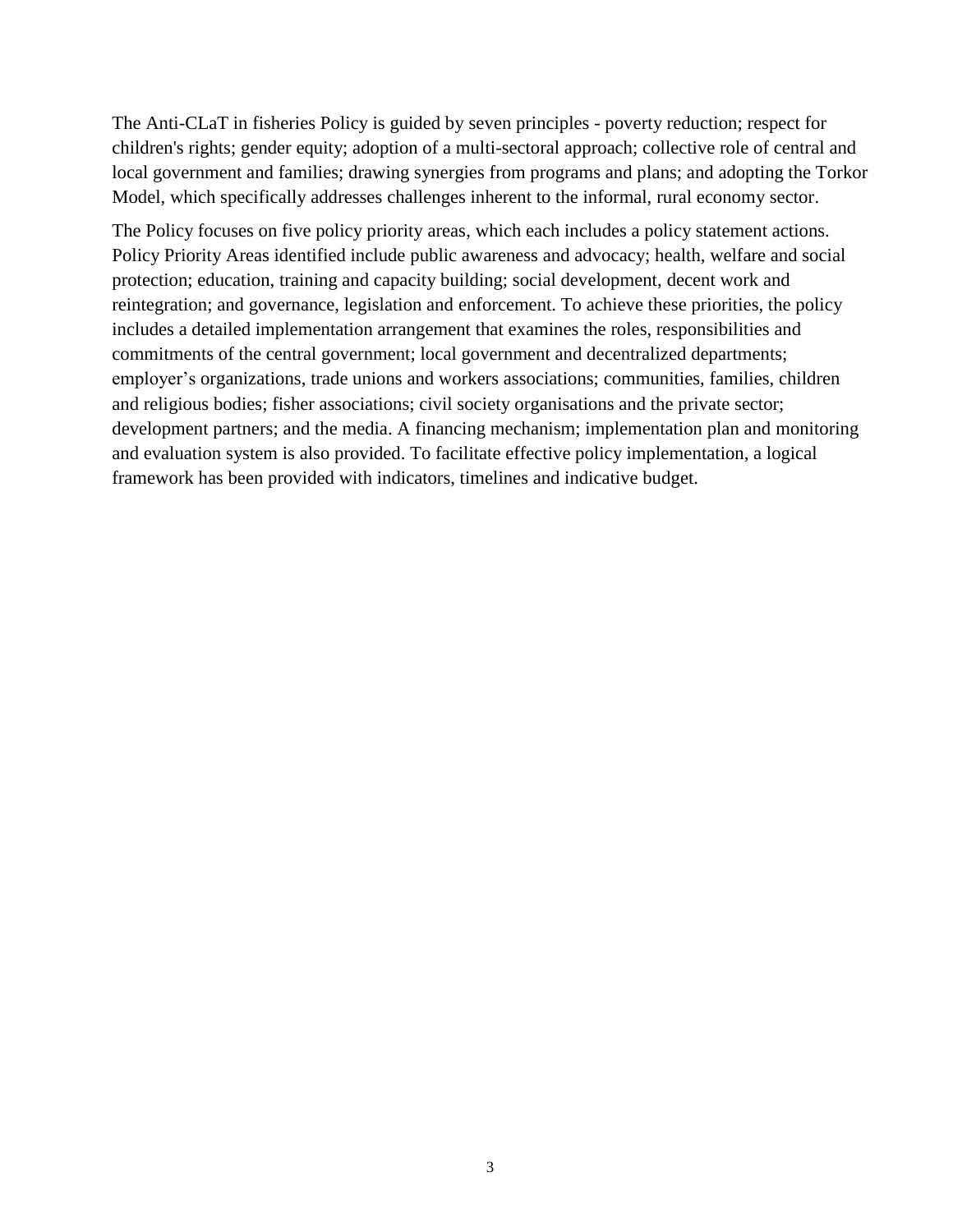### <span id="page-9-0"></span>**DEFINITION AND EXPLANATION OF TERMINOLOGIES AND CONCEPTS**

#### **Child**

The 1992 Constitution of the Republic of Ghana and the Children's Act, 1998 (Act 560) define a child as any girl or boy who is below the age of 18. The 1989 UN Convention on the Rights of the Child defines a child as a person less than 18 years of age. Article 32 of the UNCRC states all children "have the right to be protected from work that threaten their health, education or development". In accordance with national and international definitions, the Policy therefore defines children as persons below 18 years of age.

#### **Child Labor**

The ILO defines child labor as work that deprives children of their childhood, their potential and their dignity. It refers to work that is mentally, physically, socially or morally dangerous and harmful to children; and interferes with their schooling by depriving them of the opportunity to attend school, obliging them to leave school prematurely, or requiring them to attempt to combine school attendance with excessively long and heavy work.

The Ghana Statistical Service (GSS, 2014) provides a more formalized definition within the Ghana context. Children are considered to be engaged in child labor if they are doing hazardous work; they are less than 12 years old and involved in economic activities, or they are aged 12 to 14 years and involved in economic activities that are not defined as light work by the ILO Convention 138. According to this convention, light work is defined as not likely to be harmful to their health or development and not of a form that will affect their ability to attend school, participate in vocational orientation or training programs approved by a competent authority, or benefit from the instruction received (GSS, 2014).

#### **Child Trafficking**

The Human Trafficking Act, 2005 defines trafficking to mean recruitment, transportation, transfer, harbouring, trading or receipt of persons within and across national borders. Thus, a child is said to have been trafficked if he/she is recruited and transported elsewhere to engage in labor that is exploitative and is likely to interfere with the child's education or expose him/her to abuse or danger. In Ghana, child migration in fisheries is prevalent and involves a situation where a fisherentrepreneur actively seek children who can be engaged in the fishing industry and taken to other communities, districts or region, usually with the consent of the parents/guardian under verbal agreement. The agreements may last for up to 5 years and the parents/guardian may be rewarded before or after the period of engagement. Sometimes the remuneration is used to pay for generation/family debt.

#### **Worst Forms of Child Labor (WFCL)**

Working children are considered to be in hazardous work if they are found to be in any one of the following categories: children working in designated hazardous industries (mining, quarrying and construction) or occupations; children working long hours (42 hours or more per week); and children working under other hazardous conditions such as night work, using hazardous tools, or being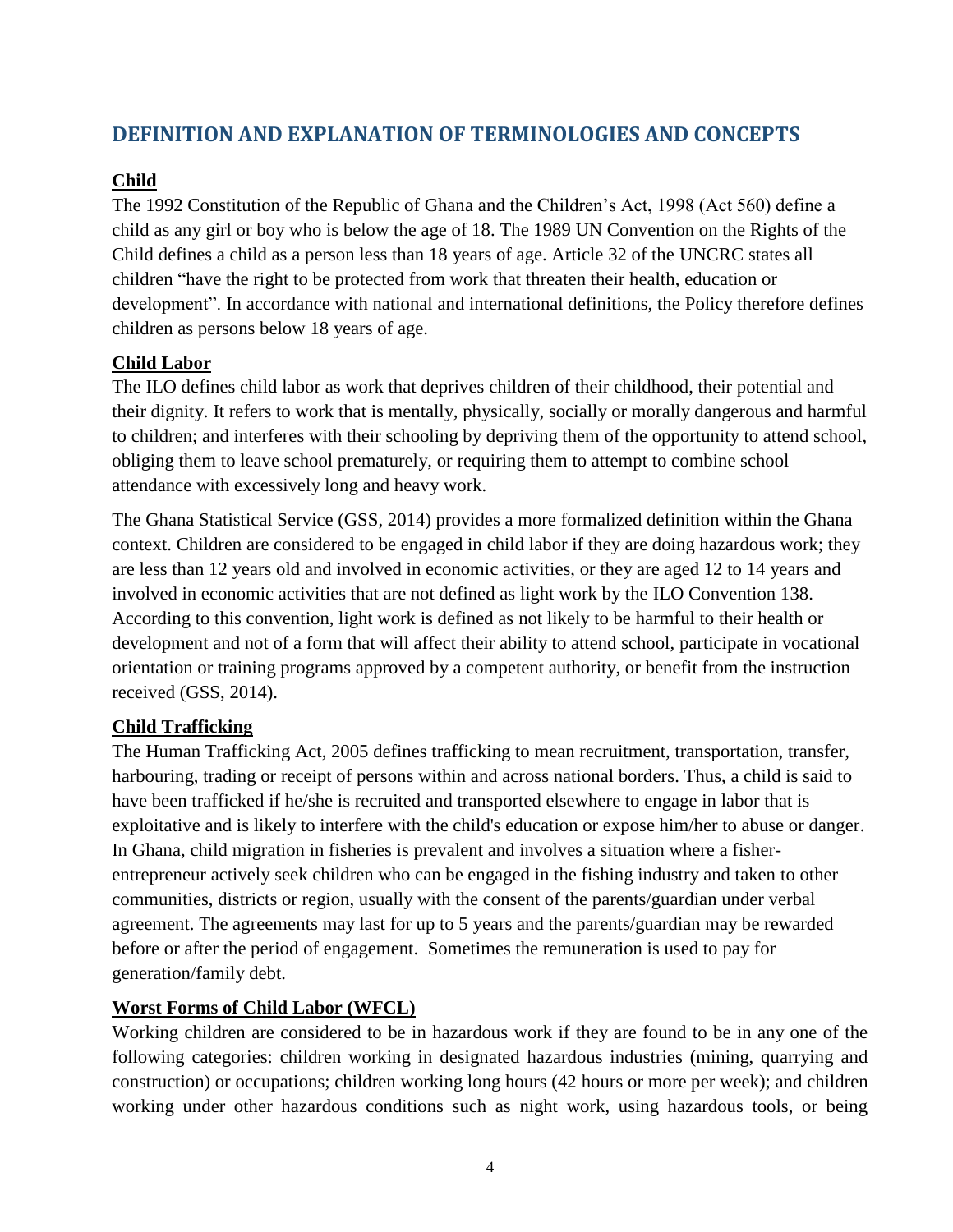exposed to an unhealthy work environment (GSS, 2014). Thus, all forms of slavery or slavery-like practices such as the sale and trafficking of children, debt bondage and serfdom and forced or compulsory labor, including forced or compulsory recruitment for use in armed conflict, prostitution, production of pornography for pornographic performances; for illicit activities are all considered WFCL.

#### **Child Labor Free Zones (CLFZs)**

CLFZs are (geographical) areas where all children engaged in child labour are systematically withdrawn from work and (re)integrated into formal, full-time schools and those at risk prevented from engaging in such activities. No distinction is made between different forms of child labour because every child has the right to be protected from harmful work and given the opportunity to access education (GAWU, 2016).

#### **Frontline Staff**

Policy implementation requires concerted efforts of all. Particularly however, the role of frontline staff cannot be overemphasized. Frontline staff representing the relevant Ministries, Departments and Agencies (MDAs) come into direct contact with institutions, groups and individual as they use their experiences and expertise to guide policy implementation and deliver innovations. Thus, Frontline Staff refers to experts who lead the policy implementation and are required to make independent decisions and facilitating policy implementation at all levels.

#### **The Torkor Model**

The Torkor Model was developed by the Ghana Agricultural Workers Union of the Trades Union Congress (TUC) and consist of an integrated system of three components hinged upon a central feature - organized informal workers. The three components are organisation of informal workers; social mobilisation through sensitisation and capacity building; and knowledge sharing. Organization of informal workers, being the core component of the model, is based on the recognition that informal workers in the rural economy are capable of addressing the challenges associated with their work, including the problem of child labour, when appropriately assisted. Thus, an inside-out approach is facilitated, rather than an outside-in approach (that focuses on unsustainable external agents). By the social mobilisation through sensitisation and capacity building component of the model, fishers and fish processors are organised and mobilized so that they are motivated to begin to take action towards stopping child labour in the community. The third component of the model, Knowledge sharing dwells on good practices and lessons learned and these are documented during implementation with partners at the international, national and local levels. The Torkor Model is gaining international recognition and some aspects have been incorporated in the National Plan of Action against Worst Forms of Child labor.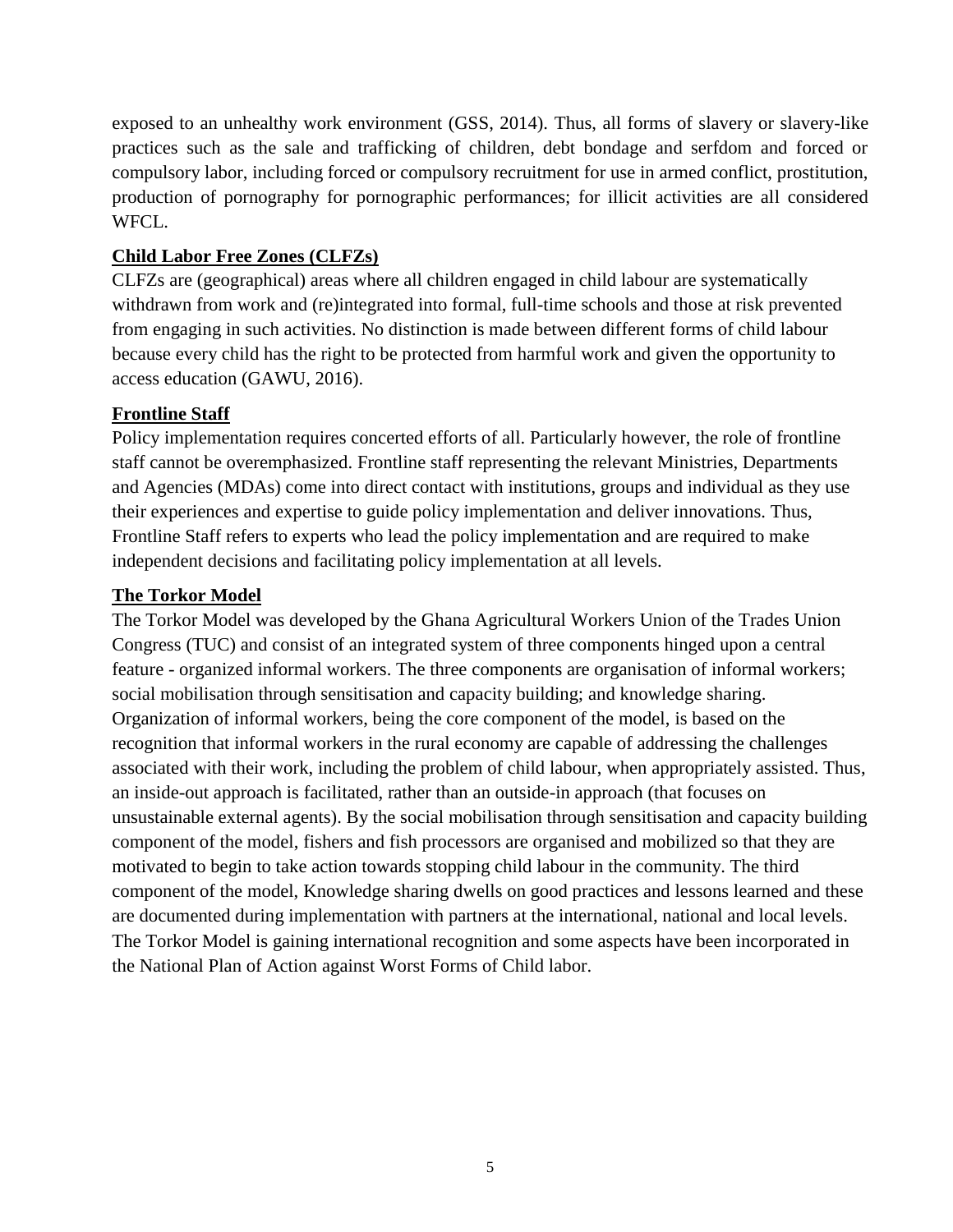# <span id="page-11-0"></span>**1.0 INTRODUCTION**

# <span id="page-11-1"></span>**1.1 Policy Development Methodology and Approach**

The CLaT situation is worrying for Ghana. The Ghana Statistical Service (GLSS) Round 6 estimated that 2.7 million children were engaged in child labor. Out of this, 1.9 million minors were involved in child labor and 1.2 million in hazardous forms of child labor. The US Department of State Trafficking in Persons (TIP) Report (2016) identifies Ghana as a source, transit and destination country for men, women and children who are subjected to forced or sex trafficking and the exploitation occurs more within Ghana than across countries. The TIP report categorizes countries into tiers, based on their governments' efforts to adhere to standards and measurements according to United States' anti-trafficking policies. In total, there are three tiers and since the inception of the TIP reports, Ghana has continuously ranked in the second Tier, despite national legislation and efforts to combat human trafficking (www.state.gov). In 2015, Ghana was placed on the Tier 2 Watch List, which means that the country risks dropping to the third tier. The reason is that the government failed to provide evidence of increasing anti-trafficking efforts compared to the previous year's report [\(www.state.gov\)](http://www.state.gov/).

Whiles action plans and programs have been developed by several institutions and sectors to address the problem, there is no broad-based policy document with clear strategies that seek to tackle the issue of child labor and trafficking in the fisheries sector. The Ghana Fisheries Policy, while providing succinct actions and strategies for fisheries sector development, is virtually silent on the involvement and the welfare of children in fisheries. This therefore called for the need to develop Anti-Child Labor and |trafficking policy for the fisheries sector.

As in the case for many policy initiatives, the development of this policy followed a rigorous cycle, with broad-based participation of all key stakeholders. The USAID Ghana Sustainable Fisheries Management Project (SFMP) conducted studies into the prevalence of child labor and trafficking in fisheries in 2015 and had confirmed the existence of the problem and the need to address it, not only as part of the overall project strategy but most importantly the problem requires government action. In view of this, the Netherlands Development Organisation, SNV, an implementing partner of the project was given the task of supporting the Fisheries Commission of Ghana to develop a national policy on child labor and trafficking in fisheries. Hence, a technical working group was established which was made up of relevant anti-child labor and trafficking agencies with a Terms of Reference (TOR) to develop an appropriate policy document. In December 2015, the team held an initial meeting to discuss the dimensions of CLaT in fisheries leading to the determination of the scope of the policy exercise.

The specific policy development process involved the following:

*Deskwork/literature Review:* A consultant was contacted to carry out an extensive desktop literature review on child labor and trafficking, and assess the existing policy framework on child protection in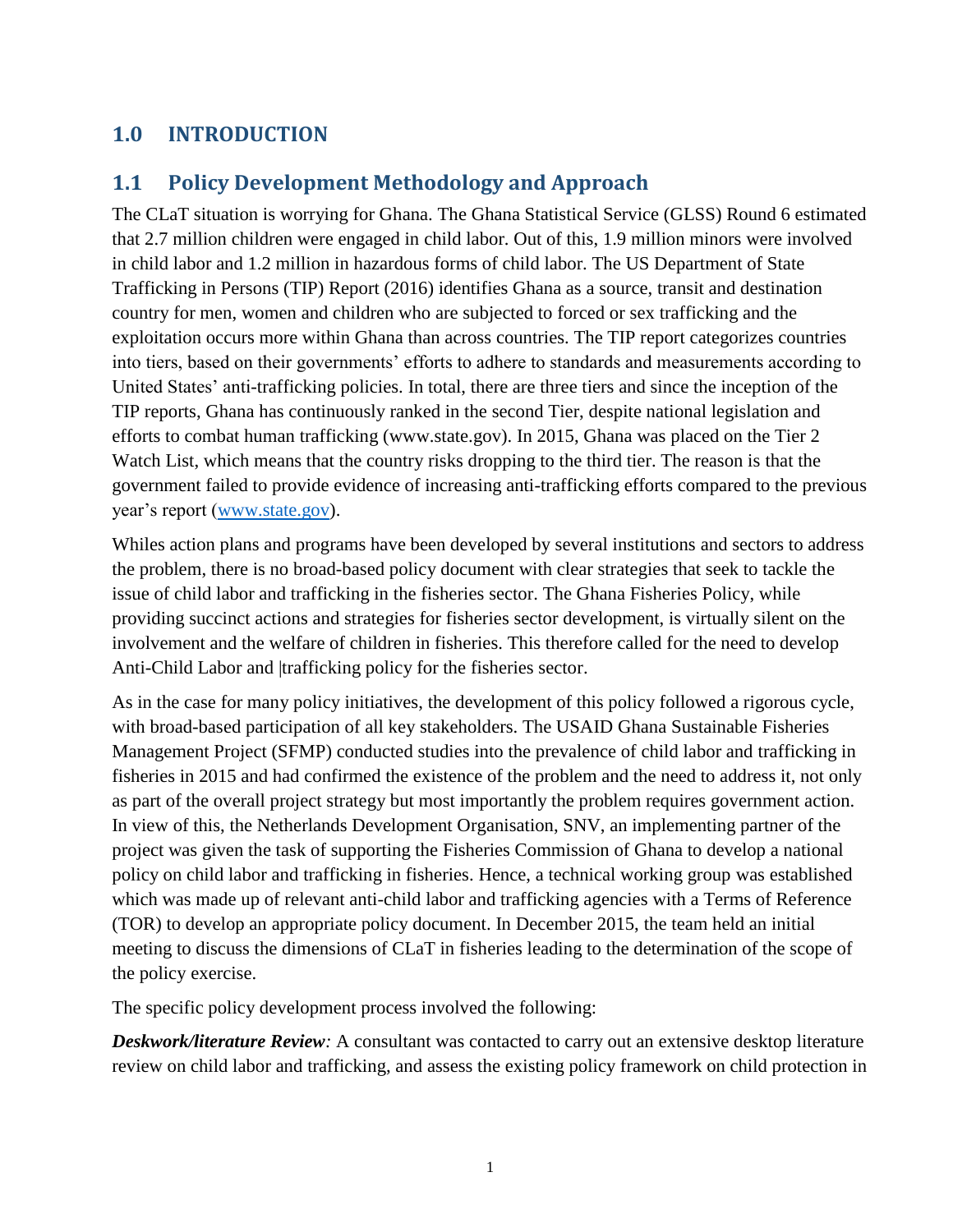fisheries. Information was gathered from in-country and from global perspective with the view of learning the trends on child labor and trafficking and global policy directions.

*Stakeholder Meetings:* As part of the discussions between the USAID Funded Sustainable Fisheries Management Project and the Fisheries Commission in 2015, it became evident that there was a need for the Fisheries Commission to have a strategy on child labour and trafficking in fishing to tackle the problem in the fisheries sector nationally.In line with the above discussions, SNV was given the opportunity to support the Commission in the development of this strategic document in year two of the project.To complete the process, SNV held a number of informal discussions with the Commission and was advised that there was a need to include the Ministry of Gender, Children, and Social Protection towards reviewing aspects of the broader national policies that addresses child labour and trafficking in fisheries.

As a result, two meetings were organized in June and July 2016 with the Fisheries Commission and the Ministry of Gender, Children, and Social Protection to discuss the best way forward on a strategy in view of the broader policies that address child labour and trafficking in fisheries. These meetings recommended a wider stakeholder consultation process to deliberate on the current child labour and trafficking situation in the country and provide inputs into the policy framework and strategies.

Based on these recommendations, SNV organized a two day residential workshop involving the technical working group and national anti-child labour and trafficking stakeholders August 2016. The objective of this meeting was to bring together all relevant stakeholders to deliberate on child labour and child trafficking practices in Ghana and to provide inputs into documenting national strategies to reduce this national problem. The program was attended by 17 participants from the relevant Government of Ghana Ministries, Departments and Agencies as well as Civil Society Organizations and Fishers Associations. These stakeholders included representatives from the Ministry of Gender, Children and Social Protection, the Child Labour Unit, the anti-Human Trafficking Unit of the Ghana Police, the representatives of the Ghana National Canoe Fishermen Council, Free the Slaves, Challenging Heights, and General Agricultural Workers Union of TUC, amongst others.

In the course of this workshop, participants decided that there was a need for the development of a national anti-CLaT policy as there is currently no national policy on tackling child labour in fisheries. Therefore, the team worked in groups and as a unit over the two days to draft a policy, including strategic actions, to reduce child labour and trafficking in the fisheries sector in Ghana.

*Ministerial and Sectoral Consultations:* Policies are developed more often by technocrats with active consultations with stakeholders. Ministerial input is quite crucial, especially the sector ministry which will lead the implementation of the policy; and certainly because it is the government body that has the legislative, political and financial authority to implement the policy. Recognizing this important role of the Ministry of Fisheries and Aquaculture (MOFAD) and the Fisheries Commission (FC), consultations with the head of the relevant departments of the FC were held to secure their input. Several other Ministries including the Ministry of Gender, Children and Social Protection (MoGCSP), Ministry of Employment and Labor Relations (MELRs), Ministry of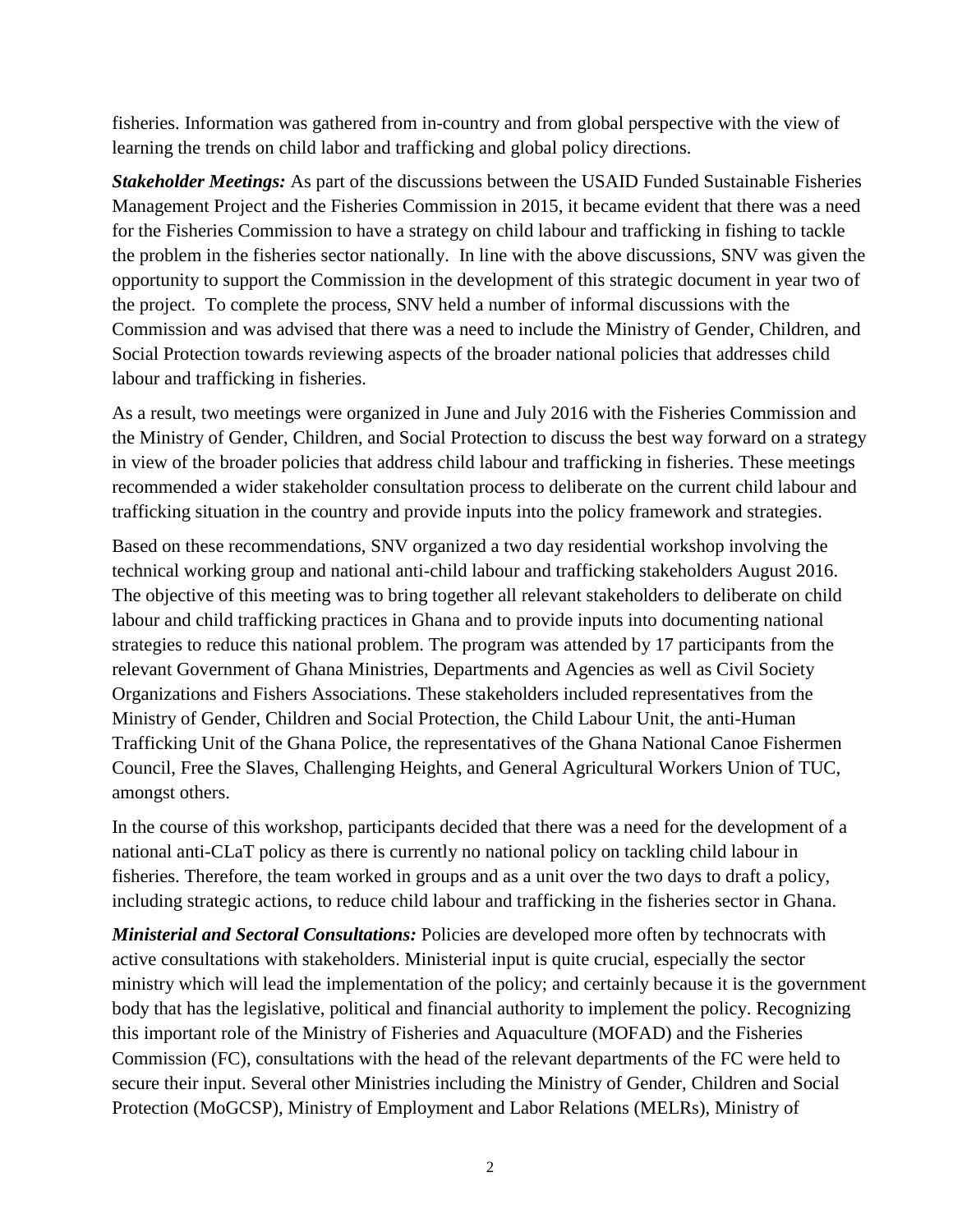Education/Ghana Education Service (MOH/GES), Ministry of Justice and Attorney General's Department (MoJAGD), among others were consulted. Some specific departments and agencies consulted included the Ghana Agricultural Workers Union (GAWU) of the Trades Union Congress (TUC), the Children's Department, Department of Social Welfare, Child Labor Unit of MELRs, Ghana Police Service and its Anti Human Trafficking Unit (AAHTU). Civil Society Organizations including Challenging Heights, Free the Slaves, Friends of the Nation, Engage Now Africa, and International Needs, among others were also consulted.

*Community and Associations engagements***:** Given that the policy will be implemented at all levels of the governance system of Ghana, the need to engage communities and relevant associations was paramount. Some key opinion leaders of Elimina and Sekondi as well as Kpando-Torkor were interviewed to capture their relative perceptions about CLaT in fisheries and how this can be dealt with. FisheriesSTekholders, represented by the Chief Fisherman of Elimina was consulted.

*Drafting the Policy document:* The deskwork and primary data gathered from interviews, focus group discussions and consultations generated enormous information towards the development of the policy. Whiles drafting the Policy, the consultations and engagements continued as stakeholders provided specific viewpoints and inputs into the content. At each step of the policy development process, diverse options were weighed to select the best policy options, actions and strategies. The policy document reflects an analysis of the CLaT problem in fisheries in Ghana and further indicates the rationale for the development of a national policy on CLaT in fisheries. It delves into some efforts made to address the problem and provides guiding principles by which the policy is formulated. A detailed policy framework giving policy goal, objectives and outcomes; policy priority areas where specific policy statements are given and policy actions are outlined to cover areas of public awareness and advocacy; health, welfare and social protection; education, training and capacity building; social development, decent work and reintegration; and governance, legislation and enforcement. Often times practical solutions to a policy problem lies in the strength of the strategy and as no single recommendation will provide a complete solution, the policy document outlines seven broad strategic areas including withdrawal and rescue strategies; rehabilitation strategies; integration strategies; preventive strategies; community awareness and behavior change communication strategies; investigation and prosecution strategies; institutional strengthening and capacity building strategies. Policy implementation arrangements assign roles and responsibilities to central government, local government and decentralized departments; employers organizations, trades unions and workers associations; development partners, fisher associations, civil society groups and private sector; and communities, children themselves and religious bodies have been provided. Unlike in most policy documents, the technical working group identified lack of budgeted logical framework to be the bane of policies and its implementation. The group therefore has developed a comprehensive and costed logical framework to guide the policy implementation. Thus, the final policy document is the outcome of several comprehensive arguments aimed at finding the best policy alternatives to address the problem.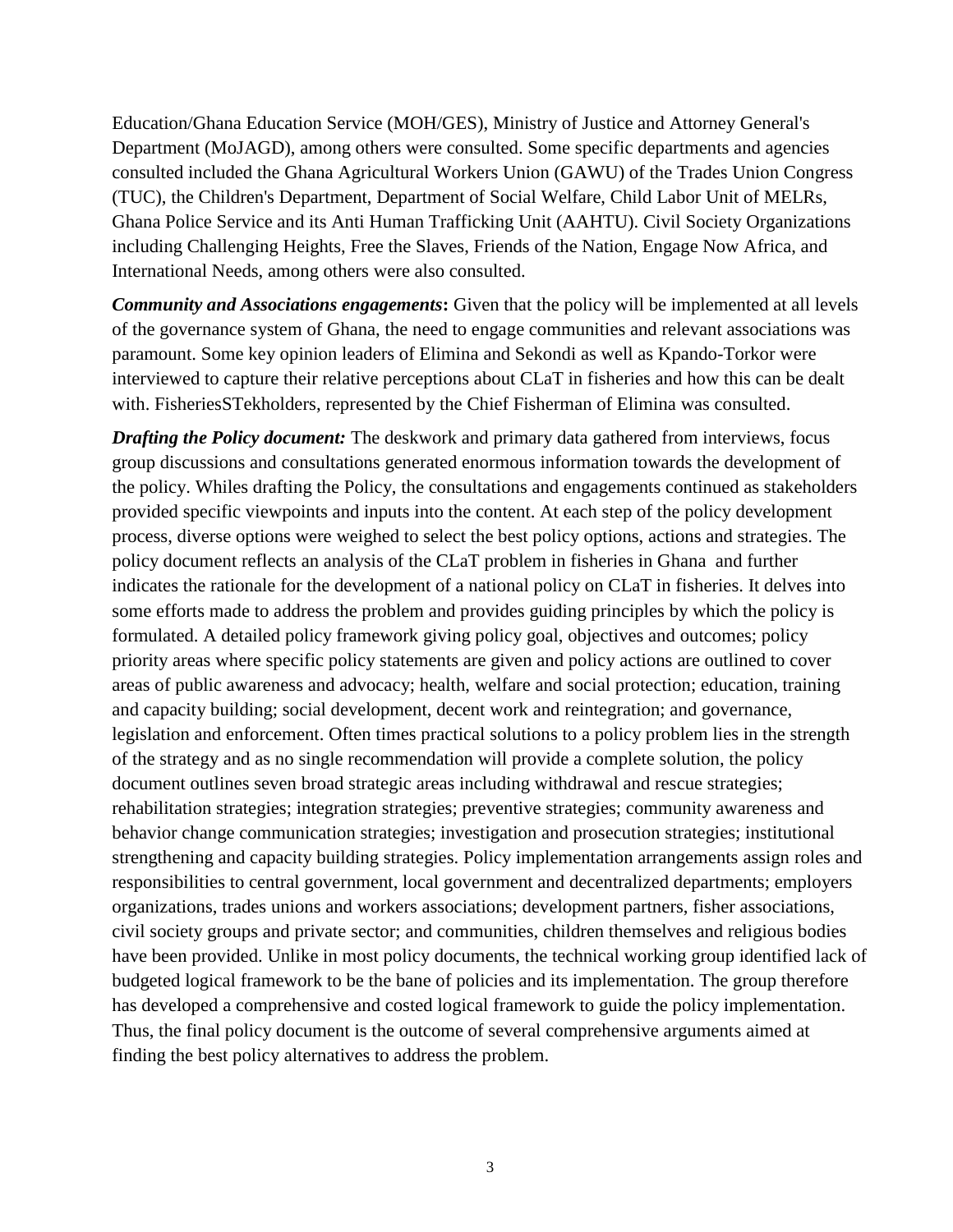*Validation meeting and finalization of the policy document:* Upon drafting the policy document, copies were circulated to the technical working group and stakeholders for comments and inputs and as such a process of revision was essential to improve the effectiveness of the document. Given that the revision process is an integral to the entire policy development process, it involved the conduct of validation session with all technical working group members in attendance. The validation session held in October 2016 re-checked the content of each element of the policy document; reviewed the style and language, and considered the tone of the policy.

In summary, this policy on CLaT in fisheries has been developed with strong stakeholder involvement and commitment, enough to serve as basis for actions towards reducing child labor and trafficking in fisheries.

# **1.2 Background to the Child Labour and Trafficking Policy**

Child labor and trafficking of children continues to be a major concern to governments, civil society and development partners around the world occurring in every facet of economic activity. ILO's 2008 analysis estimates that about 60 percent of the 215 million boys and girls who are engaged in child labor are active in the agricultural sector and mainly involve fishing, aquaculture, livestock and forestry (ILO. 2010). The fishing sector, classified as one of the most dangerous occupations in the world, involves children throughout the value chain and trafficking into the sector is huge.

Around the world, most trafficking is organized nationally or regionally by people whose nationality is the same as that of their victims. A UNDOC report identified that 161 countries are involved in human trafficking as source, transit or destination countries. People are trafficked from 127 countries to be exploited in 137 countries—affecting every continent and countries of various stages of development. United State Department of State data indicates that approximately 600,000 to 820,000 persons are trafficked across international borders each year, This includes approximately 80 percent women and girls and up to 50 percent minors.

The child labor situation in Ghana is equally worrying as evidenced by the 2012-2013 nation-wide Ghana Standard Living Survey Round 6. This survey found that an estimated 2.7 million children (31 percent) had worked in the last twelve months; 1.9 million (22 percent) were involved in child labor, while 1.2 million (14 percent) were engaged in hazardous forms of child labor. More than three-quarters (77 percent) of the working children were engaged in agricultural, forestry, and fishery industries. The proportion of boys working in this sector was higher than girls (84 vs. 70 percent) (GSS, 2014).

The US Department of State TIP Report (2016) identifies Ghana as a source, transit and destination country for men, women and children who are subjected to forced and sex trafficking. The report also found that the exploitation of people—and children in particular—within the country is more prevalent than the transnational trafficking or foreign nationals. It further notes that boys and girls are subjected to forced labor within the country in fishing, domestic service, street hawking, begging, porterage, artisanal gold mining, quarrying, herding and agriculture.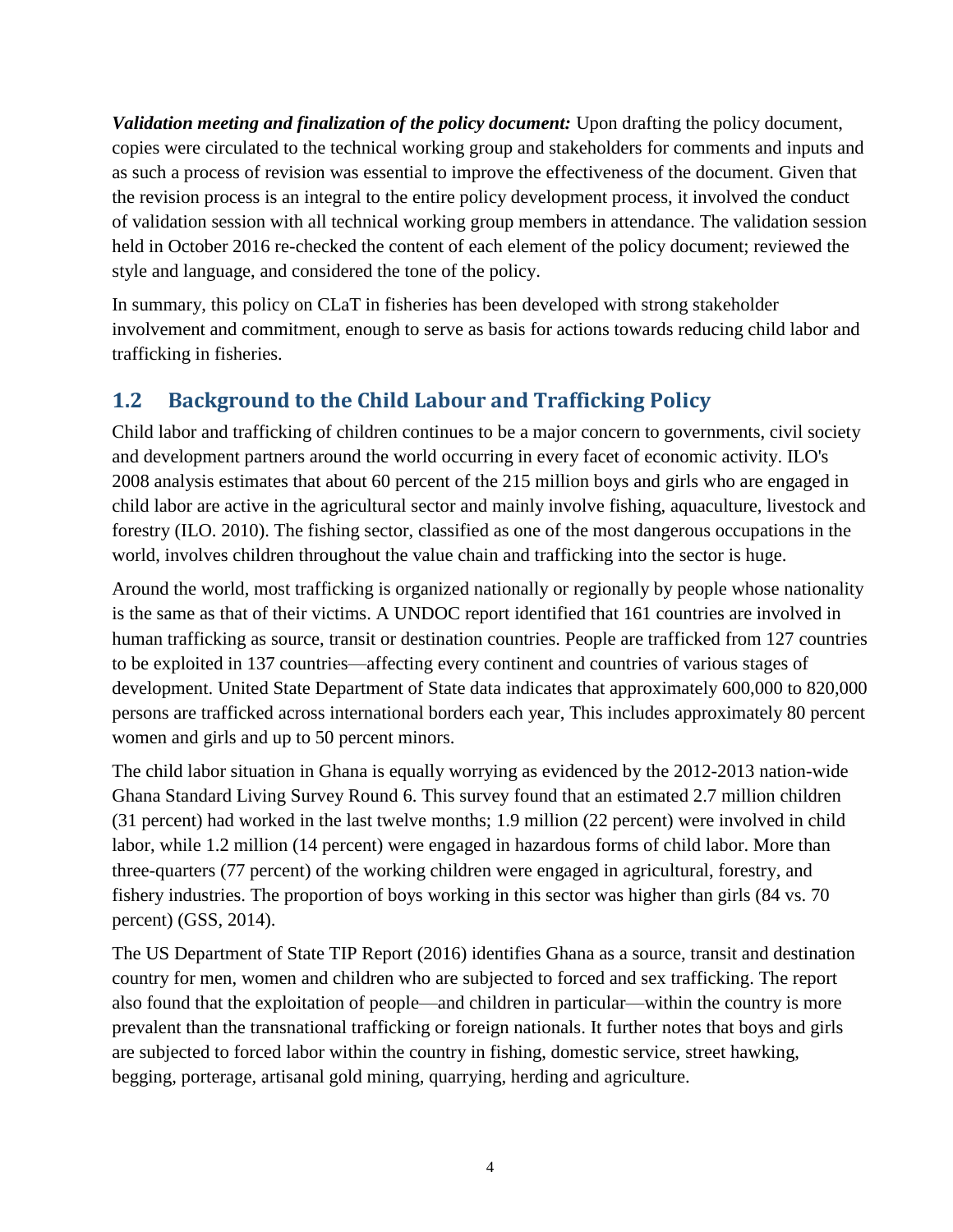Ghana's fishery sector comprises marine and inland fishing and accounts for 5 percent of agricultural Gross Domestic Product (GDP). Fish accounts for 60 percent of the animal protein consumed in Ghana. The fishery sector contributes significantly to the national economy through foreign exchange earnings of about US \$94 million. It furthermore provides employment for about 1.5 to 2 million people living in coastal and inland fishing communities (FAO, 2004).

In Ghana's marine and inland fishing sector, children work on board vessels and boats, unloading catches, preparing nets and baits, feeding and harvesting fish in aquaculture ponds, and sorting, processing and selling fish. At the upstream level of the fishing supply chain, or other business sectors linked to fishing, child labor occurs in areas as net-making and boat building.

# <span id="page-15-0"></span>**1.3 Situational Analysis: Causes of Child Labor and Trafficking in Fisheries and the need to Eliminate CLaT**

Several studies provide evidence for the prevalence of CLaT in Ghana. The first nation-wide survey indicating the occurrence of child labor was undertaken in 2001 (GSS, 2003) and shows that approximately 2.5 million children are engaged in economic activities. Only 2 out of 5 economically active children between 5-17 years (64 percent) attended school. The survey found that more than 49,000 children were engaged in fishing (boys being the majority) and over 126,000 were active in mining and quarrying. The survey found that 1.3 million children were involved in Child Labor. The 2005 Multiple Indicator Cluster Survey (MICS), which investigated the prevalence of child labor, found that 34 percent of children aged 5-14 years were involved in child labor at any particular point in time.

The Ghana Living Standard Survey (GLSS) Round 5 undertaken between September 2005 and September 2006estimated that 13 percent of the 4.7 million children between the ages of 7-14 years were economically active in the seven days prior to their being interviewed. Ghana's 2010 Population and Housing census examined employment characteristics of young persons and made reference to the child labor phenomenon. It estimated that two-thirds of children boys and girls aged 5-9 years were family workers, 3 percent of children were self-employed without employees and 68 percent of boys and some 58 percent of girls were engaged as skilled agricultural forestry and fishery workers. With respect to the same phenomenon among adolescents aged 10-19, the report indicated that 8 percent males and 6 percent of females were employees receiving some kind of wages. It further estimated that a quarter of males aged 15-19 years and 2 percent aged 10-14 years were selfemployed without employees<sup>2</sup>.

A comparative analysis of the 2001 and 2012/2013 GLSS surveys clearly shows that the child labor situation has worsened—increasing from 1.3 million to 1.9 million—and agriculture, forestry, and fishing are still the major sectors engaging child laborers. As recent as 2015, the USAID/Ghana SFMP survey of 36 coastal communities of the Central Region assessed the severity of CLaT with the purpose of identifying the root causes of CLaT. This study found that among children from

 $\overline{a}$  $2$  GSS, 2013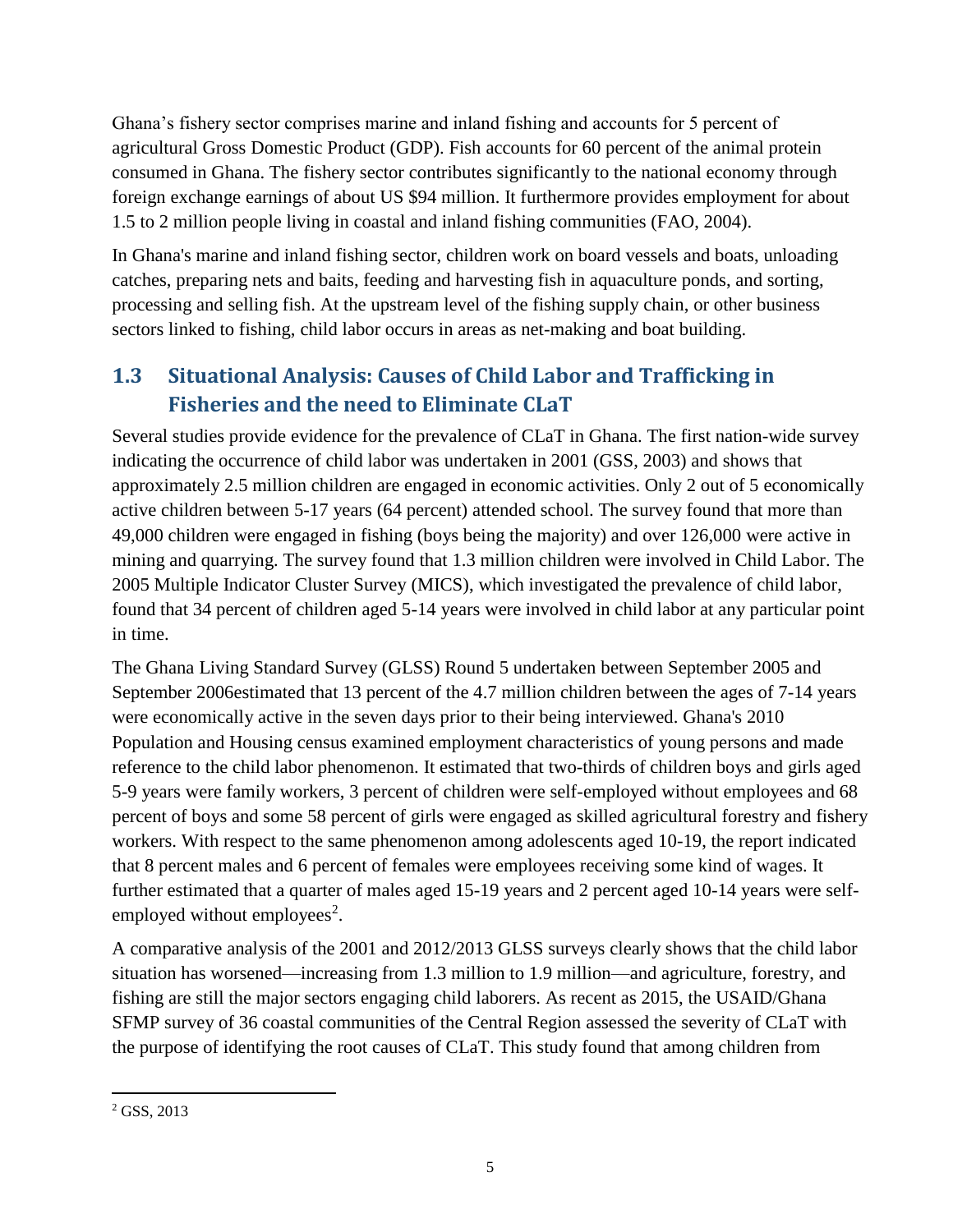households engaged in the fisheries value chain, only 30 percent attended school on regular basis. School going children engaged in fishing-related activities after school as well as during holidays and weekends, while the 70 percent that did not attend school on a regular basis engaged in fisheries activities full-time. 3

A major cause of child labor in Ghana is poverty. Poverty-ridden families are unable to carry family expenses, including educational expenses. Therefore, parents and guardians feel reluctant to send their children to school. Instead they have children work to supplement household income. The situation is worse in the fishing sector, because seasonal fluctuations, the hazardous conditions, and high fuel prices contribute to high poverty levels.

The open access fishery has led to over-exploitation of fish resources. This has in turn reduced the catch per unit of effort and worsened the poverty level among fishing communities. Lack of alternative employment opportunities in other sectors of the economy means that there are few options to move away from fisheries based livelihoods. Other factors that prevent fishing households to diversify their livelihoods are: low educational levels, shortfall in public services, low living conditions, lack of assets and skills, and a lack of social networks. The fishery sector basically serves as employer of last resort. It is a safety valve for the poor, because the open access of the sector allows people to enter fishery when other opportunities and/or resources are closed or limited.

Firmly embedded traditions and cultures tend to promote child labor and trafficking in Ghana. The majority of parents and guardians are of the opinion that their children should contribute financially to the family budget. Many parents see child labor as something positive, because they think that their children are learning a useful trade. A significant number of parents and guardians send their children to live with other family members of friends, trusting that they will be treated fairly. In reality many of these children are engaged in child labor or even trafficked into fishing, prostitution etc. Many parents are afraid that if their children spend their time idling, they may end up involved in anti-social activities and they encourage them to work in order to keep them away from idleness and vagrancy.

Child trafficking is not always done for financial gain, but is part of a cultural tradition of sending children away to acquire skills through apprentice work with a relative or family friend. In this regard, it has been described in some circles as a distortion of the old cultural practice of placement with relatives or townspeople.

The issue of child labor and trafficking has been highlighted in recent years following awareness raising, sensitization, and advocacy conducted by civil society, government and development partners. There is an increased awareness of the perils of child labor and trafficking in the fisheries sector although the two issues are known to prevail. A key challenge is that people have to

 $\overline{a}$ 

<sup>&</sup>lt;sup>3</sup> Of the number of households interviewed, 43 percent reported engaging their children in fish mongering and marketing, 31 percent in fish smoking, 15 percent in the hauling of fish from canoes and 7 percent in work on fishing vessels; 4 percent indicated they allowed their children to work with relatives/other persons in other communities in times of need and 78 percent indicated they allowed some of their children to work for others for a certain period of time but not on regular basis (FoN, 2015)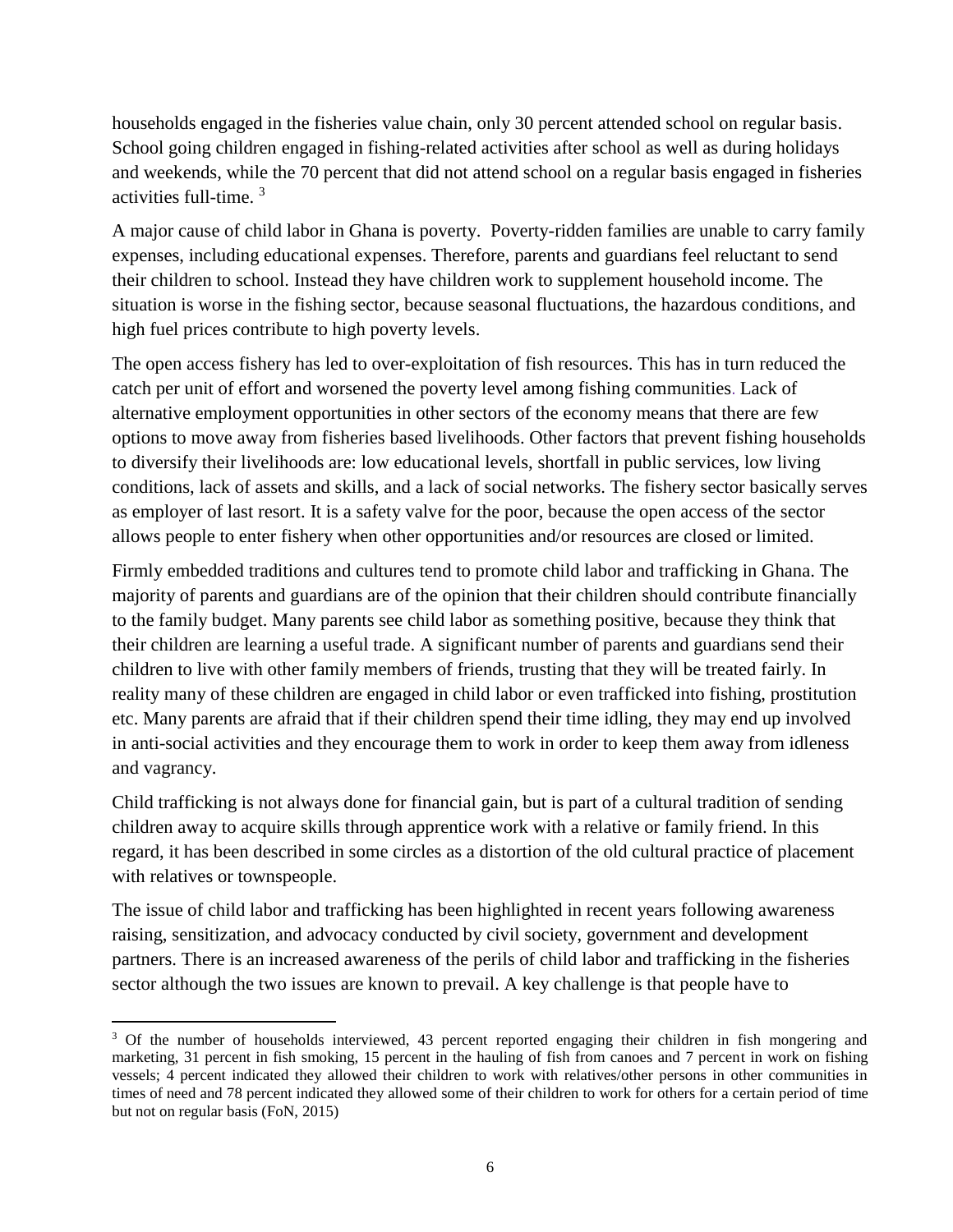holistically accept that child labor is wrong, many have a hard time distinguishing between what is true child labor and a child simply helping out after school.

Low education status among parents and guardians contributes to CLaT. Children of less educated parents/guardians are at a higher risk of being exposed to CLaT than those from families of higher educational status. As stated above, fishing communities tend to be poor and these two factors (low education and high poverty levels) engender the use of children as coping mechanisms where they are offered for work to help supplement household income, pay family and generational debts.

Single headed households are particularly vulnerable to child trafficking. A survey conducted by the SFMP in the Central Region, where a sample size of 762 households were interviewed, 18 percent of households indicated that they gave out their children for trafficking because they were single parents. These respondents were all female single-headed households. Some 13 percent of respondents said that children went into CLaT because they did not have proper parental care while 11 percent said that children went into CLaT because they were from broken homes and none of the parents took care of them.

# <span id="page-17-0"></span>**1.4 Rationale for the formulation of National Anti-Child Labor and TraffickingPolicy**

In recent times, Ghana has prioritized the issue of child labor and trafficking as a major socioeconomic and sociopolitical concern. This is evidenced by several actions taken in recent times. The Government of Ghana investigated and prosecuted trafficking and trafficking-related crimes, including allegedly fraudulent labor recruiters and suspected child traffickers. The government also conducted public awareness activities to inform the public about the associated risk of human trafficking. It furthermore provided funding to facilitate activities of the Human Trafficking Management Board (HTMB).

Despite these efforts, the US Department States TIP Report indicates that Ghana does not fully meet the minimum standards for the elimination of trafficking. This is because the government did not sufficiently demonstrate efforts to combat trafficking; thus placing Ghana on Tier 2 Watch List for the second consecutive year. The situation results from the government's inability to provide adequate and timely operational funds for law enforcement and prosecution agencies and because the government has failed to increase prosecution efforts and assistance to victims. For instance, the AHTU of the Ghana Police Service reported 238 investigations and referred 21 individuals for prosecution for trafficking-related crimes, but the government reported no convictions in 2015. In its recommendations to improve government performance in trafficking in persons, the Report recommended the development and implementation of systematic procedures for law enforcement, support to social welfare personnel and labor inspectors to identify trafficking victims among vulnerable populations (including children working in agriculture and fishing) and for referral to protective services. It further recommends supporting shelters for children and adults and staff training on implementation of anti-trafficking legislative instruments.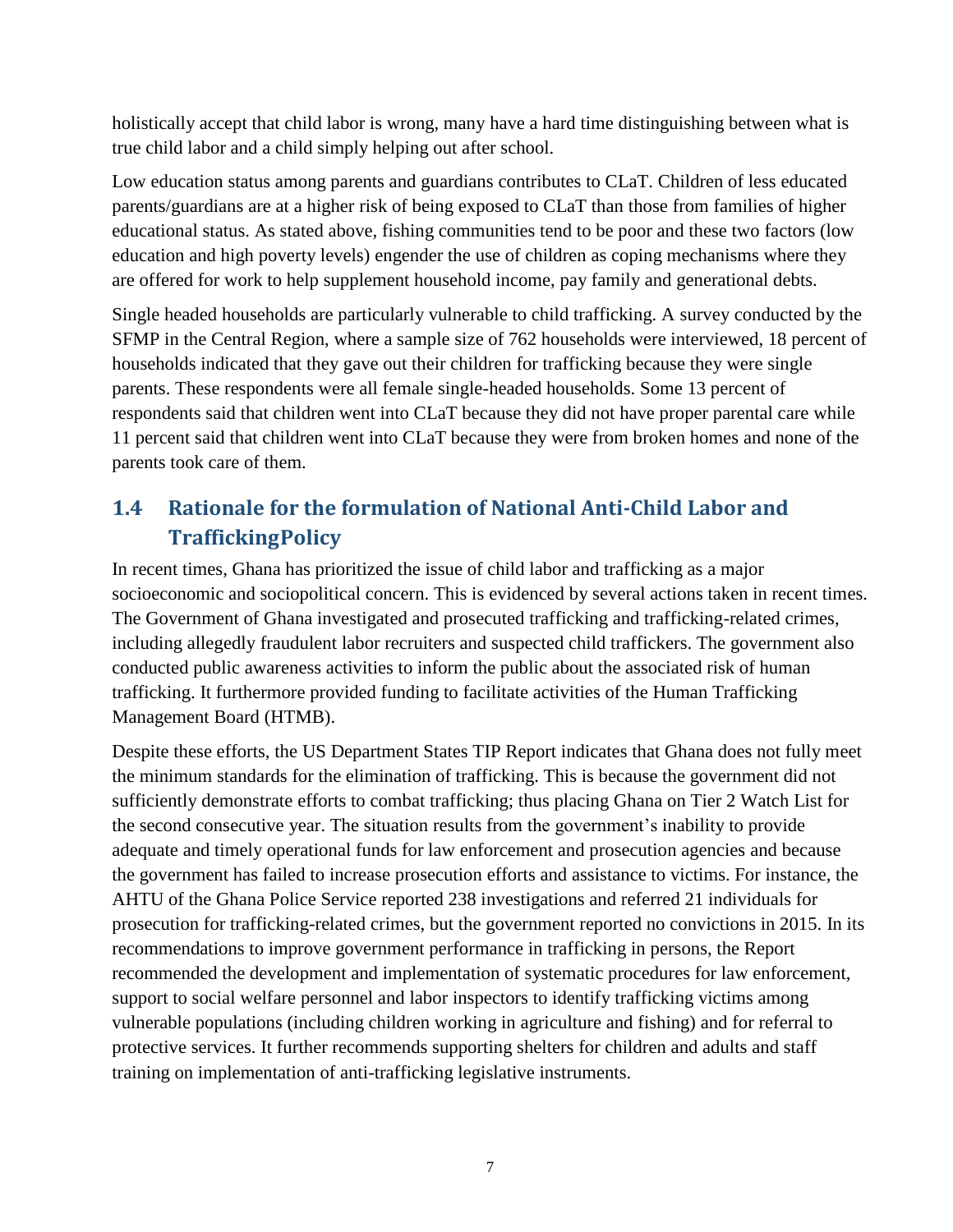While several reports attest to the realities of child labor and trafficking, the challenge is that to date, there is still a lack of empirical data. Given that fishing is one of the most dangerous occupations in the world, it is imperative to put in place policies that will regulate the role of children in the entire fisheries value chain. Thus, the there is an eminent need to develop a comprehensive National Anti-Child Labor and Trafficking Policy for the fisheries sector as a key tool to compliment poverty reduction strategies, achieving education for all, and improving social protection efforts.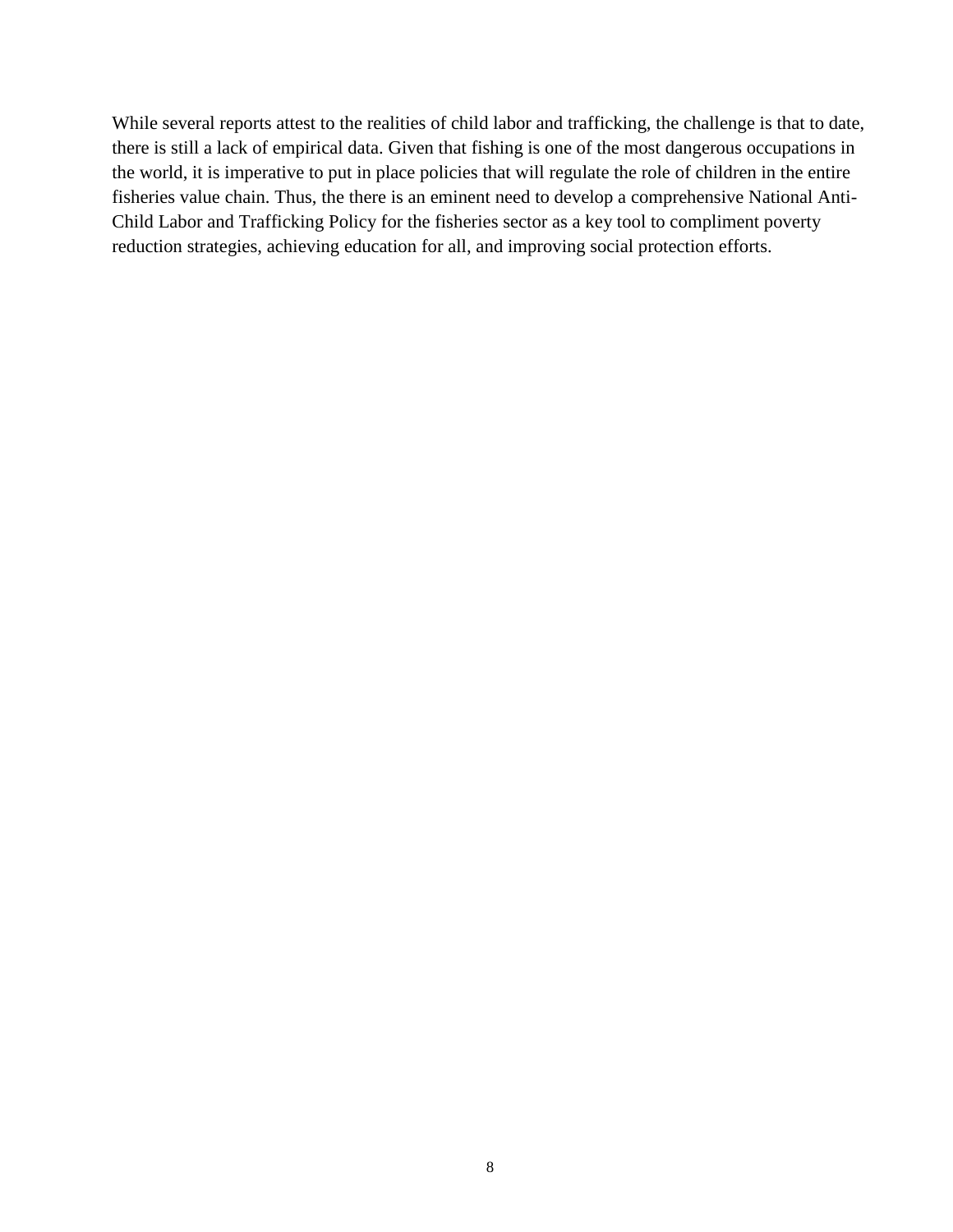# <span id="page-19-0"></span>**2.0 GOVERNMENT EFFORTS TOWARDS ELIMINATING CHILD LABOUR AND TRAFFICKING IN GHANA**

The Government of Ghana has joined the global fight to eliminating CLaT by ratifying several treaties, conventions and protocols. In spite of the efforts, Ghana does not fully meet the minimum standards for the elimination of trafficking and was therefore placed on Tier 2 Watch List. To avoid the risk of being placed in Tier 3 Watch List, Ghana is demonstrating commitment to working towards finding actions to combat the menace.

### <span id="page-19-1"></span>**2.1 Ghana and International/Regional Legislation Compliance**

Ghana has ratified several of international conventions and treaties related to child labor and trafficking. Ghana was the first country to ratify the United Nations Convention on the Rights of the Child (UNCRC) in 1990. This was the first legally binding international instrument to incorporate the complete range of human rights for children, including civil, cultural, economic, political and social. The CRC specifies that children are people under 18 years and details the basic human rights of children across the world. Article 32 of the convention defines the right to protection from economic exploitation and Article 28 specifies the right to education. To date the CRC remains the most widely endorsed human rights treaty in the world. The CRC served as the framework for the formulation of human rights laws and policies of Ghana.

The Worst Forms of Child Labor Convention, 1999 (Convention No. 182) is a ILOs convention that calls for immediate and effective measures to prohibit the elimination of the WFCL. Ghana ratified the Convention in 2000. The Convention classified WFCL to include all forms of slavery or slaverylike practices (i.e. sale and trafficking of children, debt bondage and serfdom, forced or compulsory labor including forced or compulsory recruitment of children for use in armed conflict); the use, procuring or offering of a child for prostitution, in particular for the production of pornography or pornographic performances; the use, procuring or offering of a child for illicit activities, in particular for the production and trafficking of drugs as defined in the relevant international treaties; work, which, by its nature or the circumstances in which it is carried out, is likely to harm the health, safety or morals of children.

Ghana ratified the Minimum Age Convention for Admission to Employment, 1973 (Convention No. 138) which is the ILOs convention promoting age limits for admission to employment. The Convention requires governments that ratify the convention to commit themselves to legal promise to stop child labor and ensure that children below the minimum age are not employed. The Convention's framework outlines that the permissible ages for specific categories of work are: 13 for light work as long as it does not threaten their health, safety or education; 15 for non-hazardous work; and 18 for hazardous work.

While Ghana ratified the UNCRC Optional Protocol on the involvement of children in armed conflict in 2014, the Optional Protocol on the sale of children, child prostitution, and child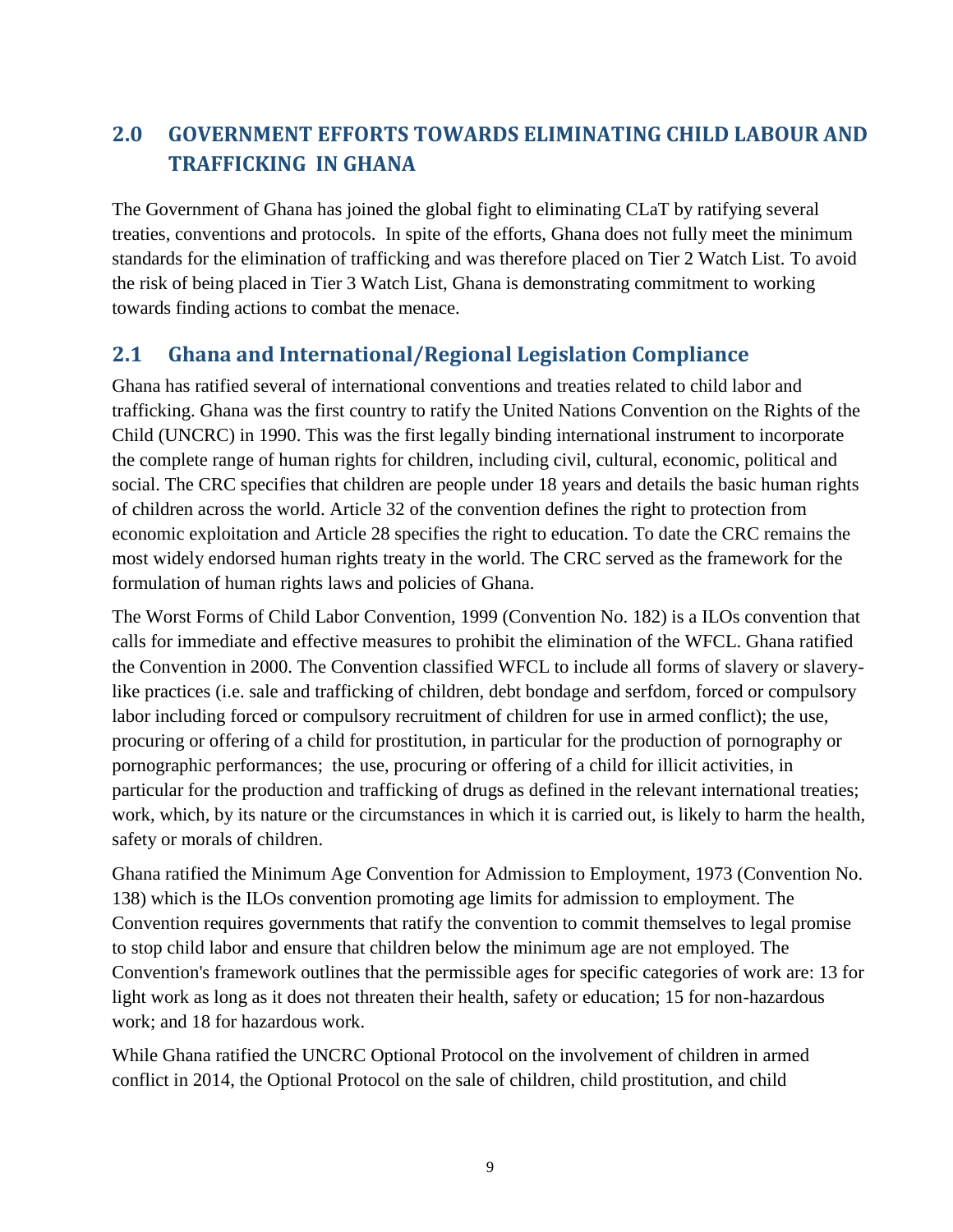pornography is yet to be ratified. Ghana is also yet to ratify the United Nations Convention against Transnational Organized Crime.

In the regional context, Ghana is part of the Economic Community of West African States (ECOWAS) Regional Action Plan for the Elimination of Child Labor, particularly its worst forms (2013-2015). This plan aimed to eliminate WFCL in West Africa by 2015.

# <span id="page-20-0"></span>**2.2 National Legislations**

On the national front, the Government of Ghana has addressed children's welfare and taken measures towards eliminating CLaT. The Children's Act, 1998 (Act 560) was a move by government to reform and consolidate laws relating to children, which were defined as people below 18 years of age. It provides for the rights of the child and regulates child labor and apprenticeships. The Act's principles specify that the best interest of the child shall be paramount in any issue concerning the child. It states that a child has the right to live with his/her parents and family and grow up in caring and peaceful environment. It further establishes the minimum age for employment and prohibits night work and hazardous labor. It also provides for fines and imprisonment for any violations. It requires employers and craftsmen who use apprentices aged 15 years and above to provide a safe and healthy work environment as well as the right training and equipment/tools. Article 87 of the Act specifies that (1) no person shall engage a child in exploitative labor and (2) labor is exploitative if it deprives the child of its health, education and development. These provisions clearly conforms to the provision for the ILO WFCL and Minimum Age Conventions (i.e. Conventions 182 and 138). The Act defines that children are allowed to engage in light work at 13 years, non-hazardous work at 15 years, and 18 years for full employment. Since the promulgation of the Act, the formal sector has largely complied with the provisions, while the informal sector (where the bulk of fisheries activities also occur) continue to violate the law and engage children.

In 2005, the Parliament of Ghana promulgated the Human Trafficking Act (Act 694) as an "Act for the prevention, reduction and punishment of human trafficking, for the rehabilitation and reintegration of trafficked persons and for related matters". It defines trafficking as "recruitment, transportation, transfer, harboring, trading or receipt of persons within and across national borders by (a) use of threats, force or other forms of coercion, abduction, fraud (b) giving or receiving payments and benefits to achieve consent. The Act was emphatic on trafficking children and prescribes specific punitive sanctions on offenders. The HT Act was amended in 2009 to align its definition of human trafficking with the 2000 UN TIP Protocol and it prescribes penalties of 5 to 20 years imprisonment. The Legislative Instrument to operationalize the HT Act has recently been passed. This will give credence to the Act.

The Domestic Violence Act, 2006 (Act 732) responds to the increasing evidence of violence in the domestic setting. It seeks to provide space for addressing violence as it occurs in homes and family corridors. The range of violence covered include assault in marriages and within families; deprivation of food, clothing, health, education, shelter; and of physical, emotional and financial abuse. In a broader sense, the Act seeks to protect the vulnerable in society especially women and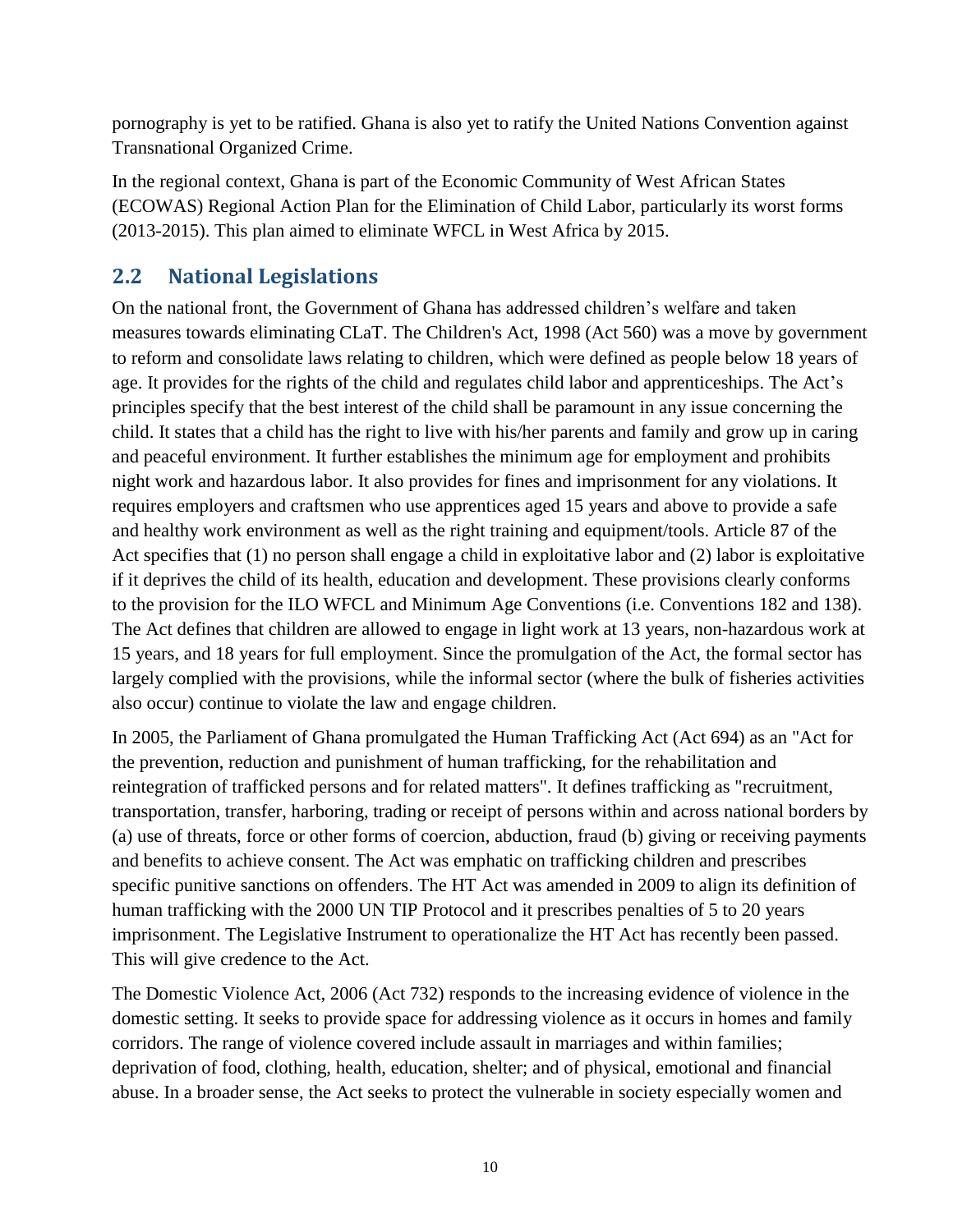children who are major victims (not to discount the protection for men as well). Despite this Act, children continue to suffer from domestic and work place. Many of go unreported and when caught perpetrators and parents/guardians often agree to an amicable settlement outside the court room.

The Labor Act, 2003 (Act 651) regulates all labor and employment issues in Ghana. Section 58 of the Act prohibits employment of people under 18 years of age in hazardous work and specifically prohibits the employment of children in underground mine work. The four core principles of the Act are non-discrimination; devotion to the best interests of the child; right to life, survival and development; and respect for the views of the child.

The Fisheries Act, 2002 (Act 625) provides for the regulation and management of fisheries, development of the fishing industry, sustainable exploitation of the fisheries resources and related matters. The National Fisheries and Aquaculture Policy (2008) regulates marine and inland fisheries activities in Ghana. The Policy Framework offers a new vision for management and development of fisheries and aquaculture and establishes series of principles to guide future decisions. Fishermen in Lake Volta use 24,000 fishing planked canoes of which only 4 percent are motorized. In Lake Volta fishing is carried out in 1,232 fishing villages. Given the assertion by surveys and studies that CLaT occurs in fisheries and that the largely informal small-scale sector is the main perpetrators of the CLaT, it calls for serious action. However, both the Fisheries Act and the Fisheries and Aquaculture Policy framework do not address CLaT. This is a serious issue of concern and stresses the need for a comprehensive anti-CLaT Policy.

The National Plan of Action for the Elimination of Worst Forms of Child labor in Ghana was developed as a coordinated framework in the fight against child labor and provides guidelines for implementing and achieving government's commitment to eliminating child labor, child trafficking and other slavery-like practices. The first NPA was endorsed in October, 2010 and launched in June 2011 with the goal of reducing WFCL to the barest minimum by 2015 and to build a platform for dealing critically with all forms of child labor in the long run. The implementation of the NPA (2009-2015) has been completed and a new NPA (2016-2020) is under development. While the NPA (2009-2015) made some modest achievement in its goal, CLaT still lingers on and continues to be a worry to government and other stakeholders.

Other initiatives by the Government of Ghana to improve the welfare of children include reforms to make education more accessible and affordable, boost the attainment of universal basic education, to increase school enrolment, to empower parents/guardians to support their children to go and remain in schools/apprenticeship training and/or to support the health improvement of children. Specific social protection programs include the Free Compulsory Basic Education (fCUBE), Capitation Grant, School Feeding Program, the Livelihood Empowerment against Poverty (LEAP) and the National Health Insurance Scheme (NHIS).

While the conventions and legislations are relevant and support the elimination of CLaT, it needs to be aligned to a dedicated policy framework which details out strategies and policy actions to facilitate effective CLaT elimination in Ghana's fishing industry.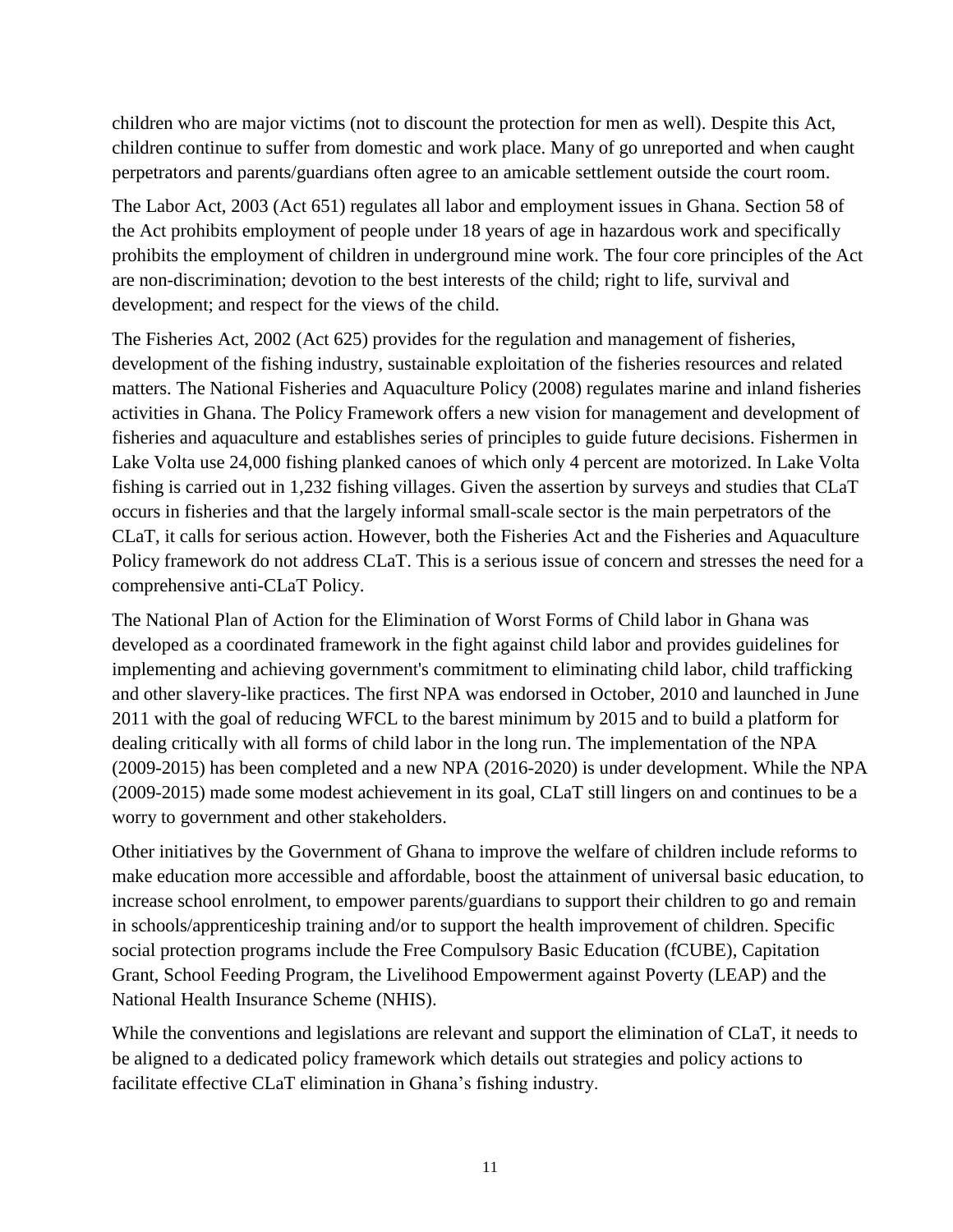# <span id="page-22-0"></span>**3.0 POLICY FRAMEWORK**

### <span id="page-22-1"></span>**3.1 Policy Direction**

The National Anti-Child Labor and Trafficking in Fisheries Policy takes into account national and international plans and programs across sectors—aiming to combat child labor and trafficking of children with particular reference to the fisheries sector. In order to deal effectively with child labor and trafficking, a holistic and integrated approach is needed that is based on respect for the promotion of human rights. It requires multidisciplinary cooperation and coordination between all involved actors and stakeholders including government, labor market organizations (employers and labor unions), civil society, communities, families and children themselves. This Ant-CLaT in Fisheries Policy is structured around the 5 P's framework namely Policy, Prosecution, Protection, Prevention, and Partnership.

# <span id="page-22-2"></span>**3.2 Policy Goal**

The Anti-CLaT in Fisheries Policy goal is to develop systems and structures that significantly reduces CLaT-free in the Fisheries sector in Ghana, This shall be achieved through effective protection of children and prosecution of offences relating to child labor and child trafficking.

# <span id="page-22-3"></span>**3.3 Policy Outcomes**

The Policy outcomes dwells on progressively improved resilience of vulnerable individuals and families through a strengthened protective, preventive and enforcement systems able to respond to CLaT related issues in fisheries in Ghana. The following specific outcomes are expected when the policy is fully implemented:

- Minimum of 60 percent reduction of CLaT in fisheries as a result of enforcement of laws prohibiting the application of technologies that give rise to CLaT in fisheries.
- Increased decent employment opportunities in the fishing industry for both adults and children who perform acceptable light work.
- Children are supported to grow into responsible adulthood.

### <span id="page-22-4"></span>**3.4 Policy Objectives**

Achieve a minimum of 60 percent reduction in CLaT through the development of rescue and referral protocols that is consistent with national legislations and regulations.

Develop rehabilitation and reintegration protocols for all stakeholders connected to anti-child labor and child trafficking interventions.

Prevent at-risk children from engaging in child labor or being exposed to trafficking.

Mobilize civil society action and promote community awareness and behavior change to ensure collective responds to CLaT elimination by 2020.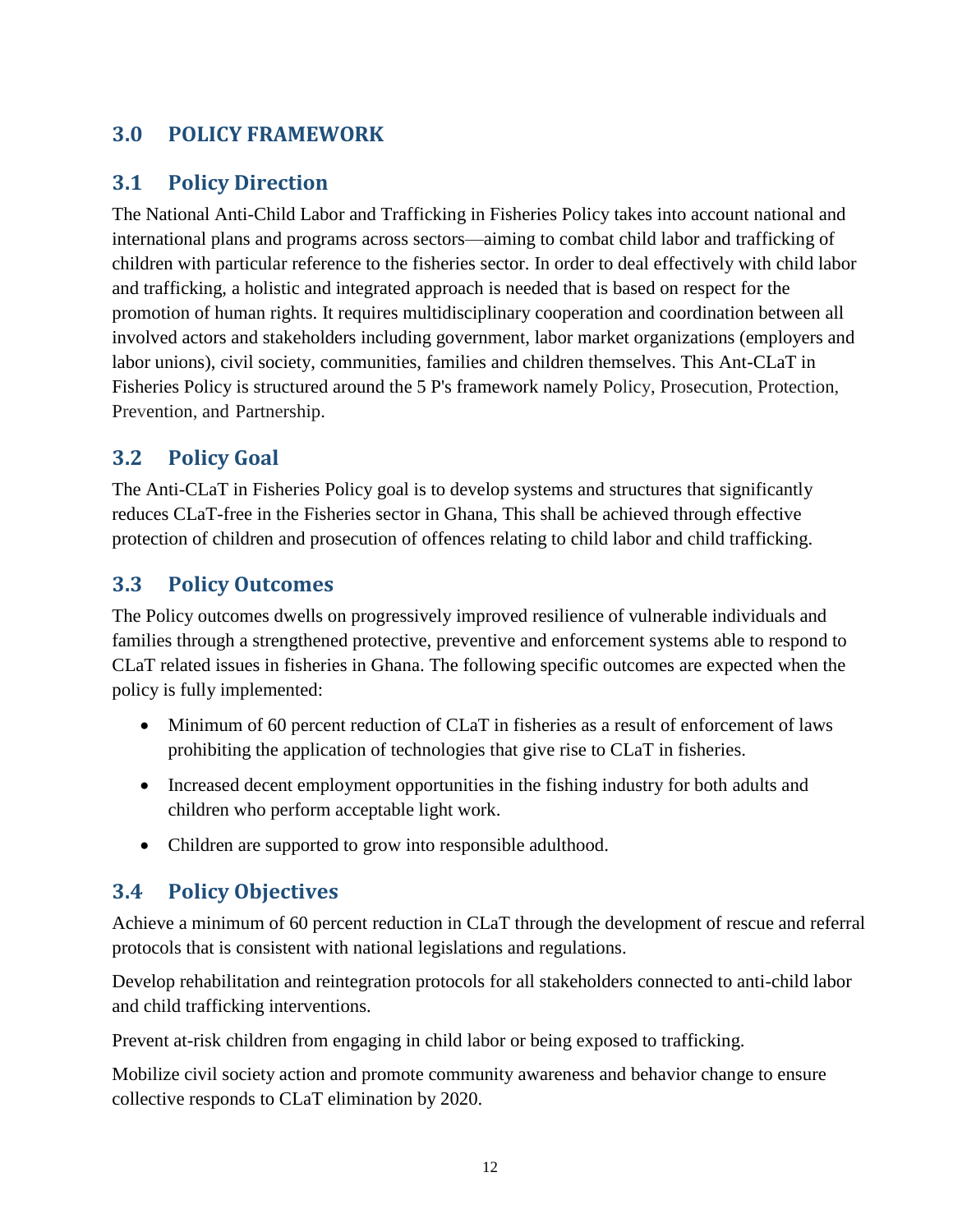Strengthen relevant government institutions as part of the process of promoting coordination amongst stakeholders and sectors functioning for the welfare of working children.

Promote speedy and effective prosecution along the criminal justice process through strengthening institutions whose jurisdiction fall along the chain of Anti-CLaT, enforcement and prosecutions.

# <span id="page-23-0"></span>**3.5 Policy Principles**

This policy is anchored around existing international and regional conventions and treaties which Ghana has ratified as well as national legislations and regulations especially the 1992 Constitution of the Republic of Ghana, Children's Act, 1998, Human Trafficking Act, 2005, Child and Family Welfare Policy, National Plans of Action for elimination of Child Labor and for Trafficking, and the National Social Protection Policy. These will serve as the key principles to guide the implementation of all strategies and policy actions outlined in this Anti-CLaT Policy Document. Specific guiding principles include the following:

- **i.** *Poverty Reduction:* The Ghana Shared Growth and Development Agenda (GSGDA) recognizes the intensity of poverty in Ghana while several studies have acknowledged poverty as a key driving force behind child labor and trafficking. This Anti-CLaT Policy therefore gives due consideration to the national agenda for poverty reduction as a crucial way to address CLaT.
- **ii.** *Respect for children's rights:* Violation of children's rights is an affront to the growth and development of children in general, and Ghanaian children are no exception. Child labor violates the rights of children because it compromises their education, welfare, health, selfesteem. Recognizing the positive dimensions of participatory approaches, the right-based approach is adopted as a policy implementation measure.
- **iii.** *Gender Equity*: Recognizing that boys and girls are affected differently in their engagement in CLaT, this Policy seeks to address any gender differentials and ensure that all children are respected. Any action towards anti-CLaT as espoused in this Policy is done in the best interest of the child. Girls and boys will therefore be respected as capable actors and every opportunity will be given to both genders to participate in actions towards Anti-CLaT.
- **iv.** *Adoption of Multi-Sectoral Approach***:** This Policy recognizes that CLaT occurs in all sectors. As a result, the policy actions draw strengths from several other sectors. Through this multisectoral approach, many stakeholders are being drawn into the fight against CLaT and for the implementation of the Policy.
- **v.** *Collective role of central government, local government and families***:** CLaT elimination is most effective when collective commitment of central government, local government, communities and families is assured. The Policy is guided by the demonstration of such commitment and the diverse roles these frontline entities will play in the implementation process. At the national level, MOFAD and Fisheries Commission will lead the Policy implementation with support of other MDAs. At the local government level, MMDAs and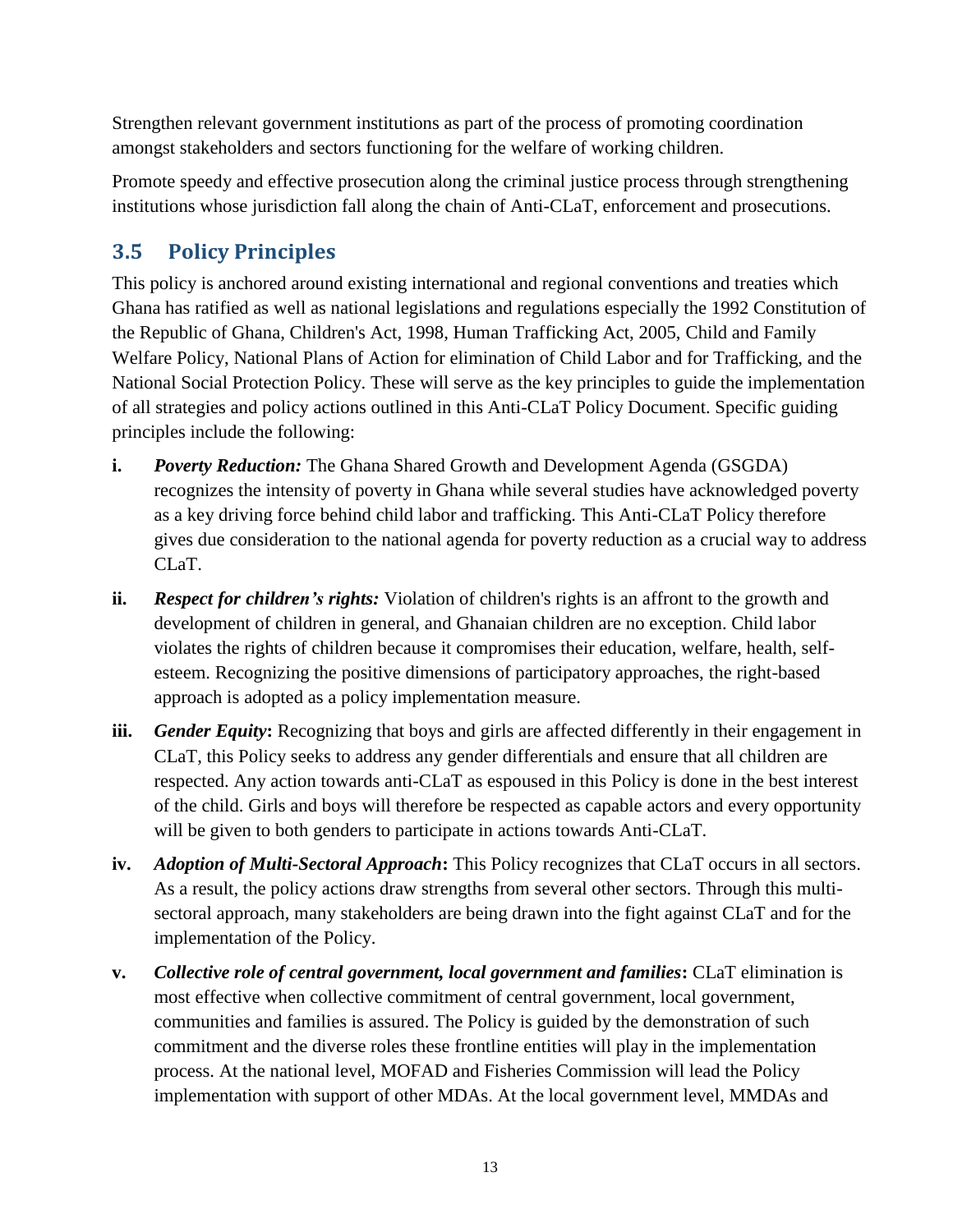Fisheries Associations will play vital roles through enactment of by-laws. Communities, families and children themselves will also be involved through implementation of communitybased monitoring systems, supporting school/apprenticeship (TVET attendance) and awareness-raising regarding the negative consequences of CLaT.

- **vi.** *Drawing synergies from programs and plans***:** CLaT issues have been featured in many programs and action plans. Notable amongst them is the National Plan of Action to elimination child labor and a similar plan to eliminate Child Trafficking. This Policy realizes the contributions of these Plans and other programs to eliminate CLaT. The Policy seeks to draw synergies with these Plans and Programs to ensure total elimination of CLaT in Ghana.
- **vii.** *Adoption of the Torkor Model***:** The Torkor Model developed and being piloted by the Ghana Agricultural Workers Union (GAWU) of the TUC is based on the recognition that informal workers in the rural economy are capable of addressing the challenges associated with their work, including the problem of child labor, when appropriately assisted. It emphasizes on the use of community-based systems rather than prescriptions by external agents, which most often are not sustainable.

# <span id="page-24-0"></span>**3.6 Policy Priority Areas**

Child labor and Trafficking of children is being tackled from several angles across sectors and institutions. The implementation of this policy will thus seek to engender the commitment of government and its partners in the next five years. The Policy has five priority areas including Public Awareness and Advocacy; Health, Welfare and Social Protection; Education, Training and Capacity Building; Social Development, Decent Work and Reintegration; and Governance, Legislation and Enforcement.

Public awareness and advocacy is needed to mobilize citizen actions against the engagement of children in fishing activities and trafficking into the industry. The health and welfare of children is paramount to ensure the growth and development of children and the policy will ensure that conditions are created to achieve safe childhood. In the same vein, social protection mechanisms to help both the child and parents/guardians to support their growth will be implemented. Education, training and capacity building is needed across all sectors and for all players to promote delivery of interventions and to properly handle anti-CLaT issues. Children grow in well-structured and coordinated social systems. When children need to be engaged in some form of work, a decent work environment needs to be created. Ultimately, rescued children must be reintegrated into society and into their families. This policy will provide the opportunities to achieve these tenets. Governance reforms are necessary to ensure efficient management of resources to cover children as well. Legislations to promote welfare and childhood development and quite critically enforcement of laws and regulations is key to attainment.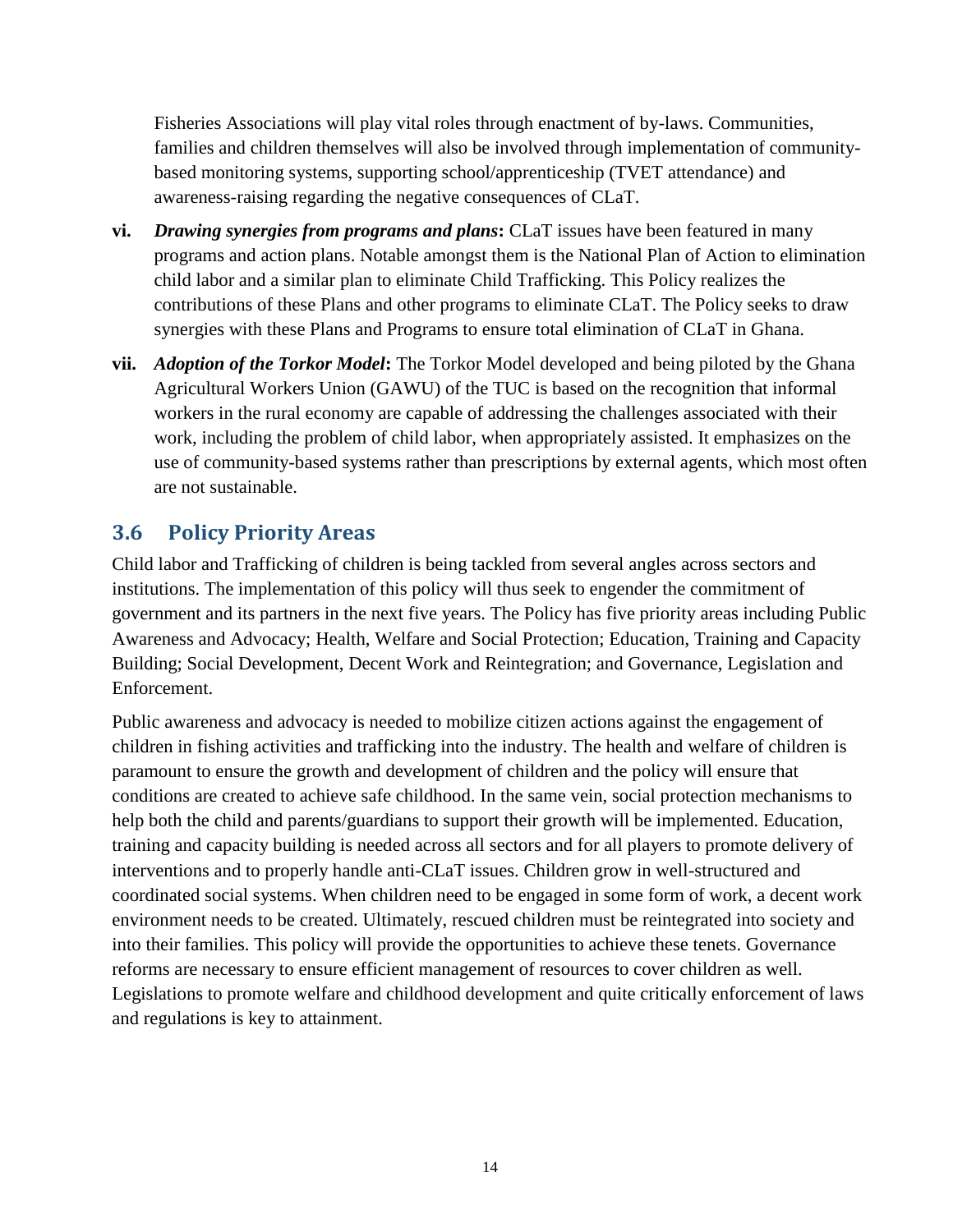# <span id="page-25-0"></span>**3.6.1 Policy Priority Area 1: Public Awareness and Advocacy**

### **3.6.1.1 Policy Statement**

The public awareness and advocacy goal is to increase knowledge about the negative effects of CLaT on individuals, community and the State.

#### **3.6.1.2 Policy Actions**

#### *Actions for Public Awareness*

- Conduct a baseline study on CLaT in fisheries.
- Identify and organize community structures for awareness creation on CLaT issues:
	- Organize durbars, develop and distribute IEC materials on CLaT
	- Hold radio discussions
	- Organize fisher groups and associations and orientate them on CLaT issues to enable them detect occurrences and to take action
	- Initiate actions to encourage attitude and behavior change to enable opinion leaders, Chief Fishermen and other leaders to combat CLaT

#### *Actions for Advocacy*

- Equip fisheries stakeholder groups with skills to increase their responsiveness
- Create platforms for continuous discussions between policy makers and leadership of fisheries stakeholder associations to jointly mobilize action to stop CLaT
- Develop and distribute advocacy materials about CLaT to increase discourse around CLaT and engender high profile actions against the practice
- Prioritize the fight against CLaT in fisheries as a political issue that must be part of the governance agenda.

### <span id="page-25-1"></span>**3.6.2 Policy Priority Area 2: Health, Welfare and Social Protection**

### **3.6.2.1 Policy Statement**

To restore survivors of CLaT to sustainable health and wellbeing and establish social protection programs that will promote the survival, growth and development of children withdrawn and/or rescued from the fishing industry.

#### **3.6.2.2 Policy Actions**

- Work with the Ghana AIDS Commission (GAC), National AIDS Control Program (NACP) and the Ministry of Health/Ghana Health Services (MOH/GHS) to identify households headed by children as a result of HIV and AIDS.
- Locate/build and/or rehabilitate shelters and operationalize them by providing staff, logistics and funding.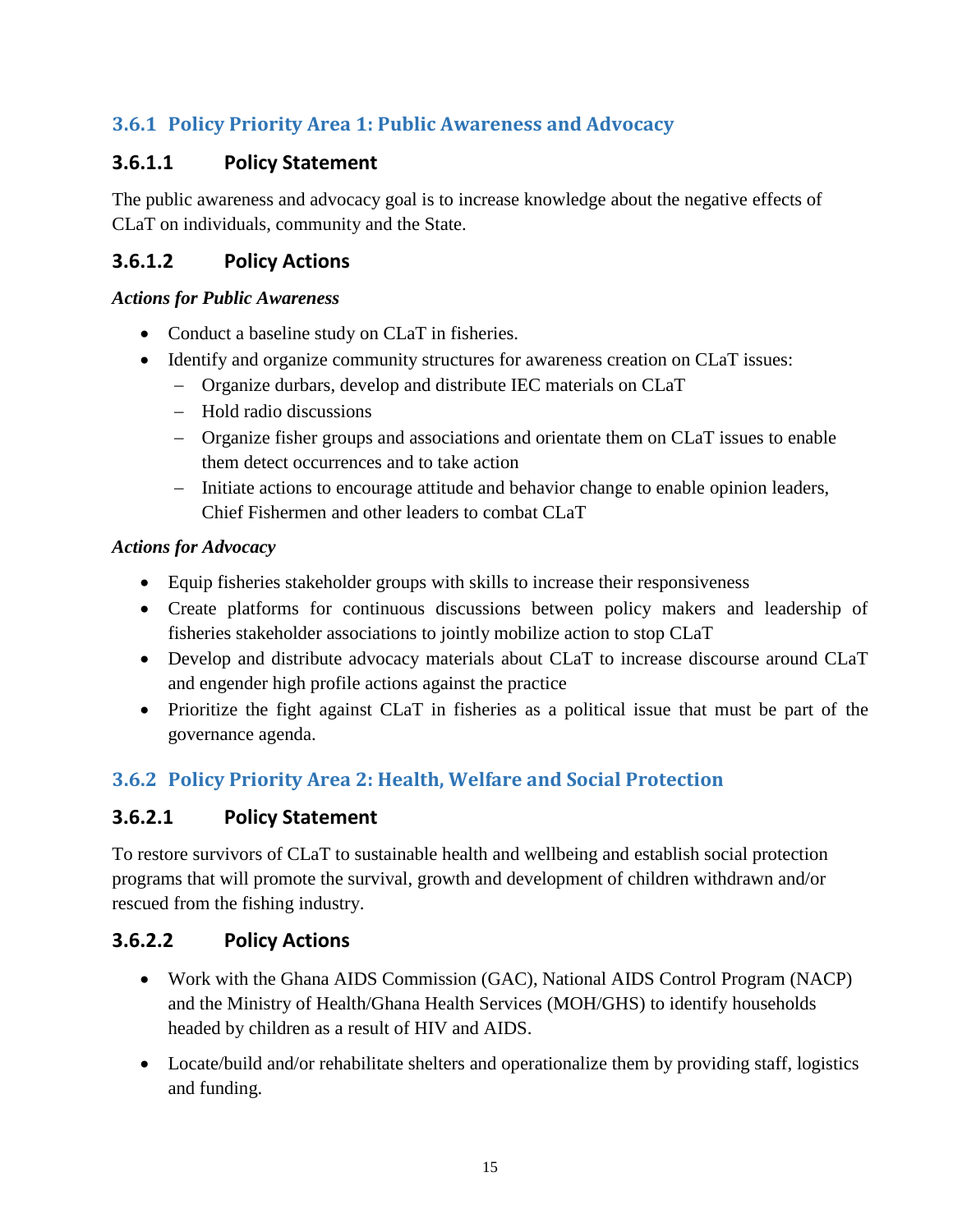- Strengthen/build capacity of existing social workers to handle survivors of CLaT.
- Conduct a needs assessment of survivors of CLaT.
- Provide healthcare, psychosocial counselling and educational support for survivors of CLaT.
- Conduct tracing and needs assessment for families of survivors of CLaT.
- Link survivors and families of CLaT to social protection interventions (NHIS, LEAP, free school supplies - uniforms, sandals, exercise books, MASLOC, etc.).
- Engage social workers to conduct regular follow-ups with families and survivors of CLaT.
- Provide reports on progress of rehabilitation and reintegration process of survivors and families of CLaT and evaluate the success of programs.
- Organize victim gathering events to empower trafficked survivors to share their stories to allow policy makers to hear the reality of their experiences and understand their reintegration needs.
- Provide trafficked victims with appropriate protection, psychosocial services and income generating assistance so they can reintegrate back into their communities'
- Promote occupational safety and health.

# <span id="page-26-0"></span>**3.6.3 Policy Priority Area 3: Education, Training and Capacity Building**

### **3.6.3.1 Policy Statements**

Create an enabling environment through institutional strengthening and capacity building with support of development partners. Provide outreach services to help eliminate CLaT.

### **3.6.3.2 Policy Actions**

#### *Actions for Education and Training*

- Develop education and training modules (using the Torkor Model of GAWU as a guide) to be used to increase knowledge about how to fight CLaT in fisheries
- Organize training for Fisheries Commission frontline staff in CLaT to increase their understanding of the problem and to equip them to deal with CLaT issues
- Organize trainings for partners and stakeholders on policy, actions and strategies on CLaT in the fisheries sector
- Organize training and re-training for the leadership of fisheries associations, co-operatives and unions
- Provide tools and equipment for institutions and partners working on CLaT to enhance their performance and to enable them to achieve results:
- Establish bridge schools for children, based on the Torkor Model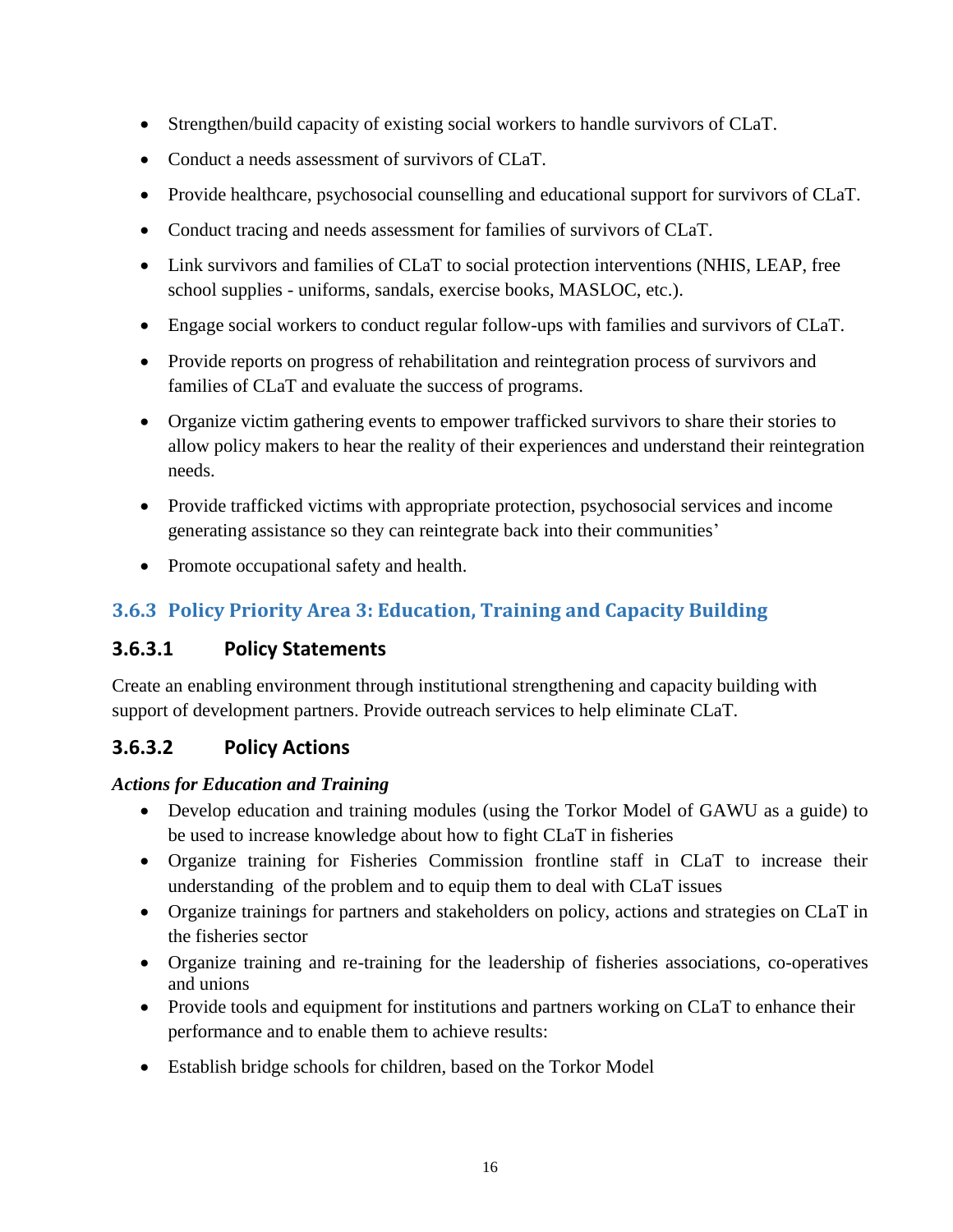• Address gender issues, by paying attention to the equality of women and men, girls and boys in agenda setting, policy making, planning, and budgeting and all other decision making processes. A special focus should be on the inclusion of gender issues in school curricula

#### *Actions for Capacity Building*

- All structures within the MOFAD must be equipped with necessary logistics to function effectively.
- Develop systems and tools for data collection on CLaT and train and frontline staff on how to use them.
- Upgrade the Child Labor Desk of MOFAD into a Unit with relevant staff and logistics. Raise the status of the CLaT Unit to remove unnecessary impediments and bureaucracies.

### <span id="page-27-0"></span>**3.6.4. Policy Priority Area 4: Social development, decent work and reintegration**

### **3.6.4.1 Policy Statements**

Improve the total wellbeing of people by working on their economic, socio-cultural and psychological needs to create a conducive environment and opportunities for families to earn fair incomes, have security at workplaces, and have a voice in decision making.

### **3.6.4.2 Policy Actions**

#### *Actions for Social Development*

- Promote the elimination of harmful cultural practices and encourage alternatives through culturally sensitive and appropriate interventions
- Promote community involvement and child participation in the development of prevention and protection

#### *Actions for Decent Work*

- Improve the macro and micro economic indicators for job creation and decent salaries/wages to improve people's standard of living.
- Strengthen the Department of Labor and the Monitoring Unit of the Fisheries Commission to ensure a conducive environment and fair compensation for workers

#### *Actions for Reintegration*

- Prevent vulnerable people from being exposed to the threat of trafficking
- Provide survivors with appropriate protection services so they can reintegrate back into their communities.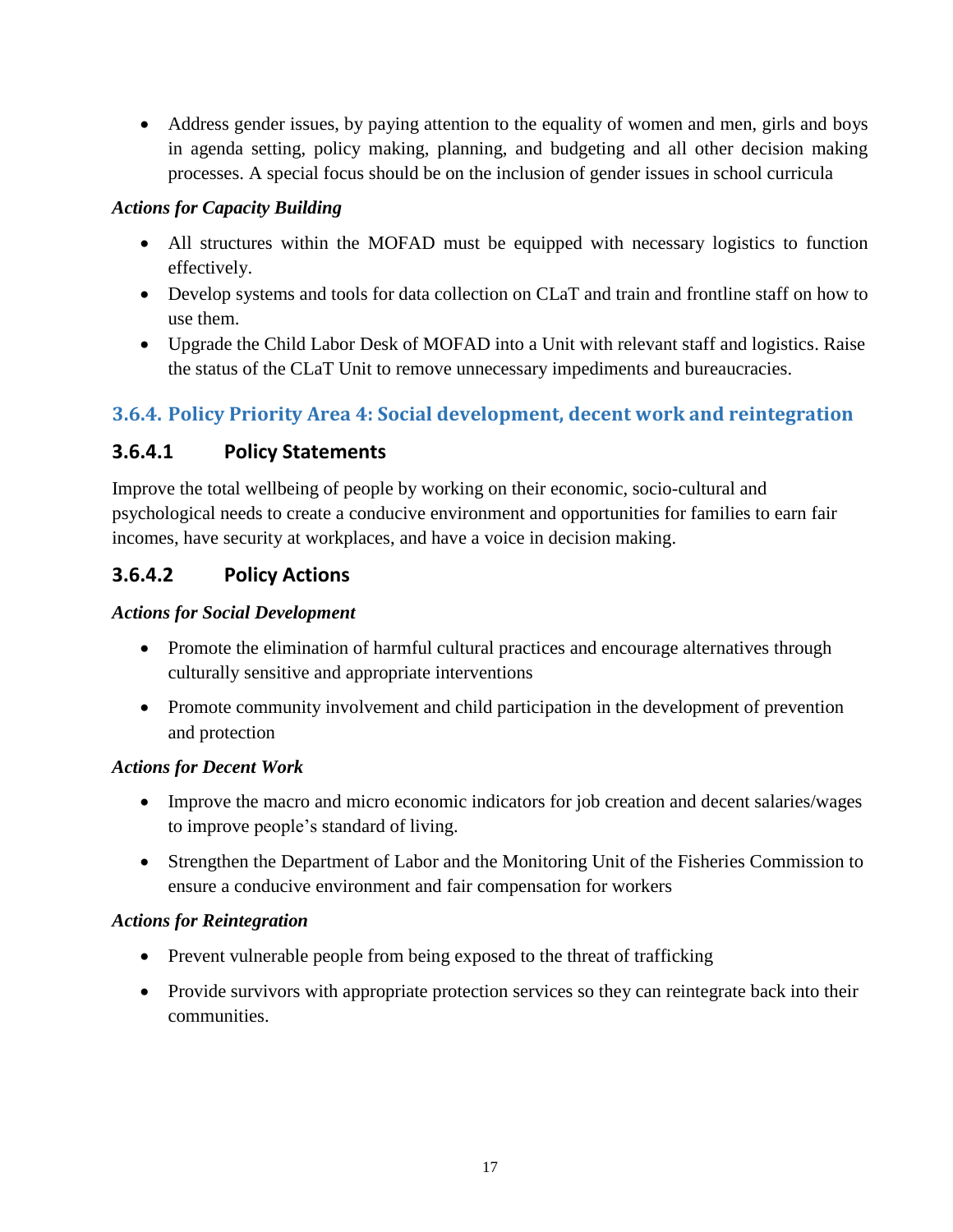### <span id="page-28-0"></span>**3.6.5 Policy Priority Area 5: Governance, Legislation and Enforcement**

### **3.6.5.1 Policy Statements**

Ensure strong government leadership and commitment by law enforcement agencies to enforce laws that prohibit child labor and child trafficking in the fishing industry.

### **3.6.5.2 Policy Actions**

#### *Actions on Governance*

- Effectively advocate for actions that increase the protection and well-being of trafficked victims and those vulnerable to trafficking
- Support victims that give court evidence so traffickers can be prosecuted and victims can be protected from being re-trafficked or experience other forms of exploitation
- Reinforce border protection measures in order to prevent and detect situations of trafficking in persons
- Widely disseminate the policy on Child Labor and Child Trafficking in Fisheries to all relevant stakeholders
- Establish strong linkage between the Fisheries Commission and the Anti-Human Trafficking Unit (AHTU) to enhance referrals and to promote effective reporting, coordination and follow-up

#### *Actions on Legislations*

- The Fisheries Act, 2002 (Act 625) should be amended to include issues of child labor and child trafficking in the fishing industry
- Include punitive sanctions in the Fisheries Act, 2002 (Act 625) making the penalty unit more deterring.

#### *Actions on Enforcement*

- Fisheries Commission to register, emboss and license all boats to ensure effective monitoring of fishing activities and tracking of perpetrators of child labor and child trafficking in the fishing industry
- Provide rigorous training for Fisheries Commission staff on issues of child labor and child trafficking to enable them to implement the policy effectively
- Fisheries Commission to establish strong regional and district-level Task Forces to ensure the effective monitoring and supervision of fishing activities in respective regions and districts
- Use existing community structures to prosecute CLaT activities and actions at the community/association levels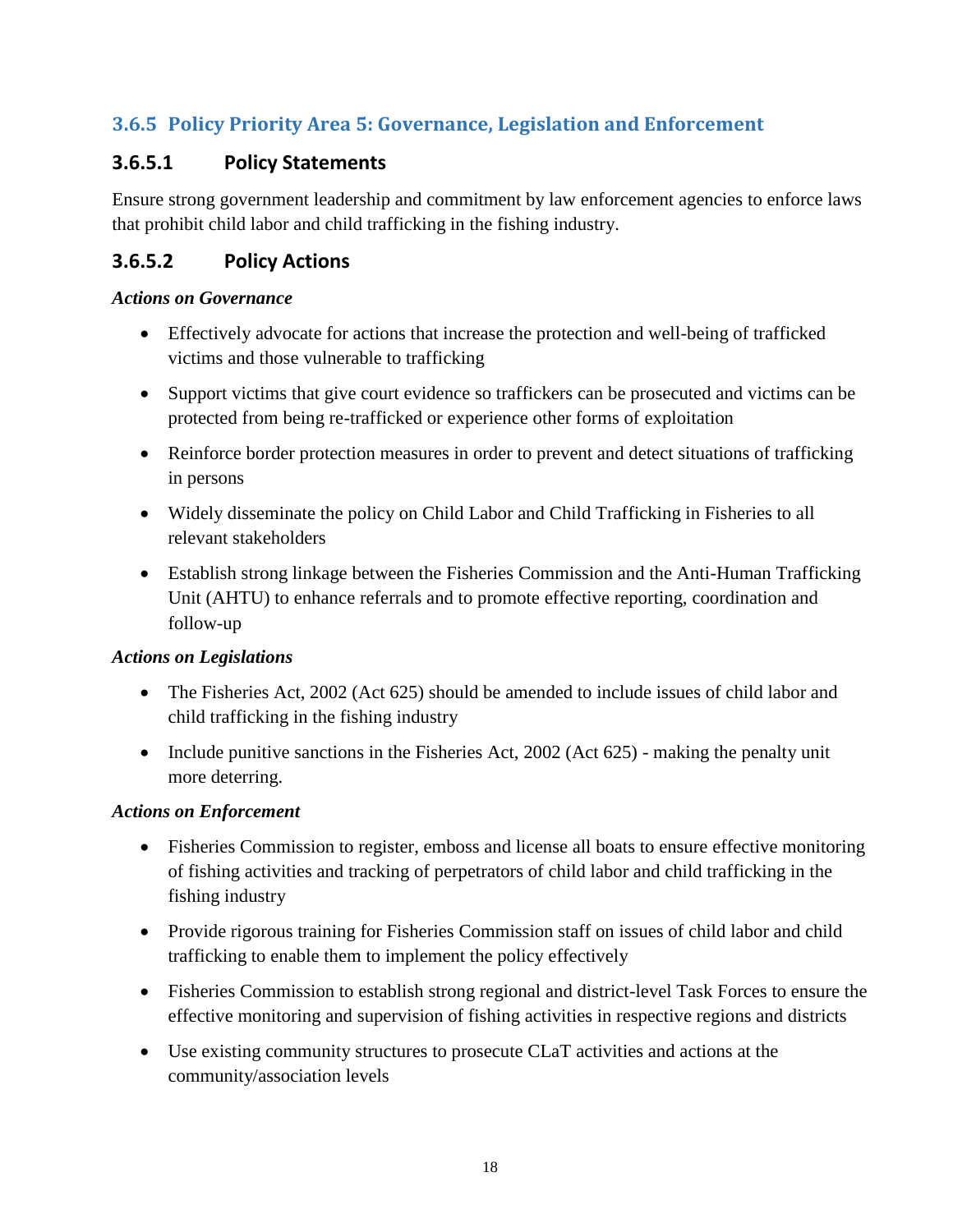- Strengthen the Fisheries Enforcement Unit (FEU) to enable them carry out in-depth investigations, early interceptions, and suppress trafficking syndicates.
- Deepen combined efforts of private sector and civil society organizations in integrated framework to implement anti-CLaT measures.

# <span id="page-29-0"></span>**4.0 CHILD LABOR AND TRAFFICKING ELIMINATION STRATEGIES**

### <span id="page-29-1"></span>**4.1 Withdrawal and Rescue Strategies**

CLaT Elimination Strategy aims to pursue coordinated actions to withdraw and rescue all children engaged in marine and inland fisheries by providing desirable alternatives, ensuring compliance, and improving working conditions. The Strategy will anchor around promoting formal and institutional relationships among all actors in the sector, including children and their families. Specific withdrawal and rescue strategies shall be to:

- Identify all children trapped in child labor and child trafficking in marine and inland fisheries;
- Rescue/withdraw all children identified as trapped in child labor and child trafficking;
- Screen/interview all children withdrawn and/or rescued from child labor and child trafficking;
- Provide comprehensive rehabilitation and reintegration (family reunion and social integration) for children withdrawn and/or rescued;
- Provide income generating alternatives and improve the living conditions of parents and guardians so they are better able to support their children to first sustain themselves out of work and to go and remain in school or apprenticeship training; and
- Arrest, prosecute and convict perpetrators of child labor and child trafficking.

# <span id="page-29-2"></span>**4.2 Rehabilitation Strategies**

Rehabilitation strategies aim to provide psychosocial, educational, career and moral counseling services for children withdrawn and/or rescued. The strategies include assessment of talents and life skills provision, provision of medical care and support to survivors and referral to rehabilitation systems, including vocational and technical skills training. Specific rehabilitation strategies shall be to:

- Develop the rehabilitation plan for all children withdrawn and/or rescued from child labor and child trafficking;
- Conduct in-take assessment (physical and medical examination) of survivors of child labor and child trafficking;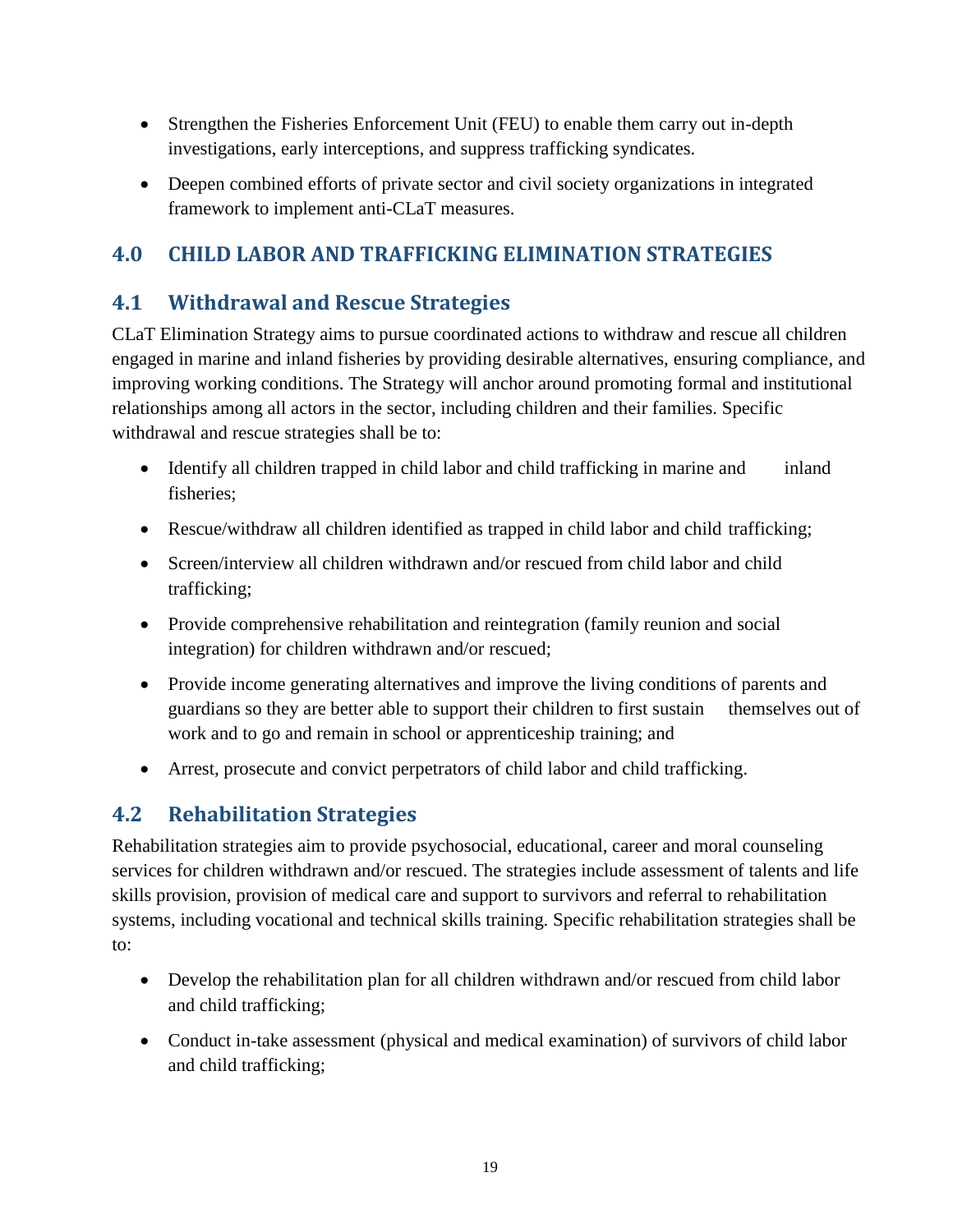- Provide gender-informed rehabilitation programs including psychosocial support, education, medical care and skills building for all survivors; and
- Improve the working conditions of children between 15 and 17 to work in non-hazardous environments.

# <span id="page-30-0"></span>**4.3 Integration Strategies**

Reintegration shall consist of providing withdrawn and/or rescued survivors with appropriate protection so they can reintegrate back into their families and communities. Specific integration strategies shall be to:

- Reunite survivors with identified parents or guardians after sensitising families to prepare them to receive survivors back into the family preparations;
- Integrate survivors into schools and/or vocational training options and provide them with required support (including school supplies, learning materials/kits and stipend);
- Conduct family assessments and provide additional and alternative livelihoods to improve family income capacity for self-sustenance; and
- Conduct structured and consistent follow-up visits/monitoring for reintegrated children for a minimum period of two years.

### <span id="page-30-1"></span>**4.4 Preventive Strategies**

Prevention strategies involve pursuits to prevent children from being engaged in child labor or trafficked into fisheries activities. Broad areas to cover are addressing migration issues, elimination of harmful cultural practices through culturally sensitive and appropriate interventions, adopting appropriate laws, instituting stringent measures, guidelines and regulations and instituting afterschool programs, Specific strategies shall be to:

- Develop programs that provide income generating opportunities for deprived families and communities in other to reduce their vulnerability to child labor and child trafficking;
- Undertake targeted public education and sensitization on the laws that prohibit child labor and child trafficking (including the dangers of CLaT);
- Enhance control mechanisms for border entry and exit, including airports movements involving children so that child trafficking is prevented;
- Engage in media awareness and policy advocacy on policies and laws that prohibit child labor and child trafficking; and
- Consciously sensitize families and/or households to see investment in children's education as providing them with a future and helping society to derive the best out of its citizens.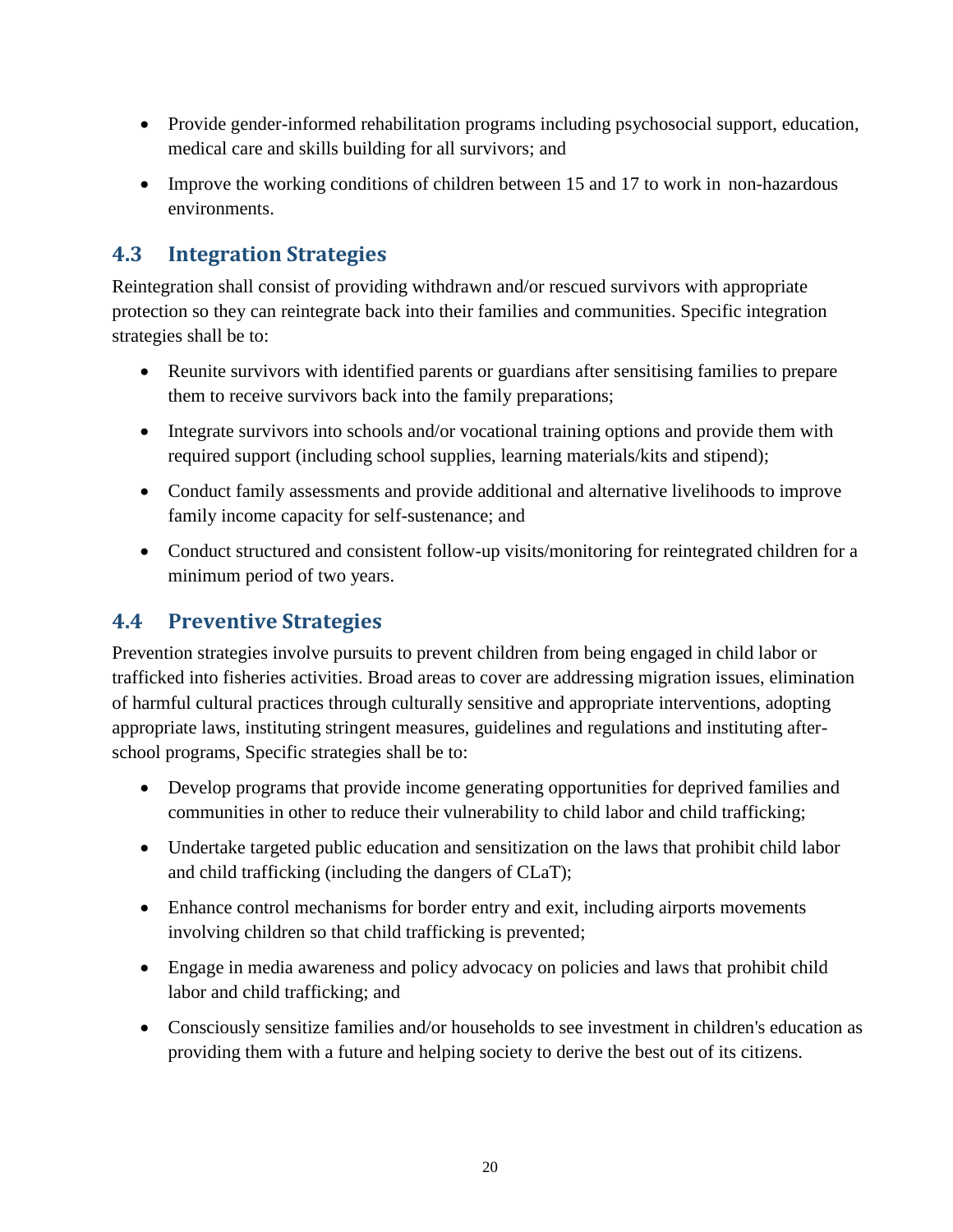# <span id="page-31-0"></span>**4.5 Community Awareness and Behavior Change Communication Strategies**

Community awareness strategies will seek increase knowledge about CLaT in communities by increasing awareness, mobilizing communities to resist child labor and trafficking, sensitizing families on the linkage of parental neglect to health consequences (including HIV and AIDS, STIs), and address perceptions about the role of men and women, boys and girls. Specific strategies shall be to:

- Ensure that child labor and child trafficking issues are well known by the community including children, guardians, trafficking perpetrators, traditional leaders and policymakers;
- Mobilize communities to design and implement programs on the effects of child labor and child trafficking;
- Conduct child labor and child trafficking community campaign meetings using different techniques such stickers, community forums, theatre for a change, and community radios;
- Promote children's rights and responsibilities (and the rights of boys and girls) and informing communities of the importance of preserving these; and
- Encourage communities to respect, protect and report violations of children's rights.

Behavioral Change Communication (BCC) involves an interactive process where communities participate in the development of targeted behavior change messages, using a variety of communication channels to promote positive behaviors, engender change in behaviors and attitudes and sustain these changes overtime in the community. BCC strategies aim to stimulate society-wide discourse and actions to enhance changes in behavior towards children and survivors by parents and other traffickers and users of children for work. Specific strategies shall be to:

- Institute programs to address the social, cultural and economic barriers that prevent people from changing their behaviors;
- Design effective community-led communication programs to protect children. Approaches to communicate key messages may include community theatre, puppets shows, storytelling, posters, songs, videos, school visits, and radio spots; and
- Engage stakeholders at all levels to know, believe and feel the need for them to begin to think about changing their behaviors and attitudes towards children and promote children's rights and welfare.

# <span id="page-31-1"></span>**4.6 Investigation and Prosecutions Strategies**

CLaT issues and particularly protecting the rights of trafficked children should be at the heart of all investigation and prosecution activities. Prosecution shall employ an "intelligence led" approach. Cooperation and coordination between all relevant actors will be facilitated at both national, district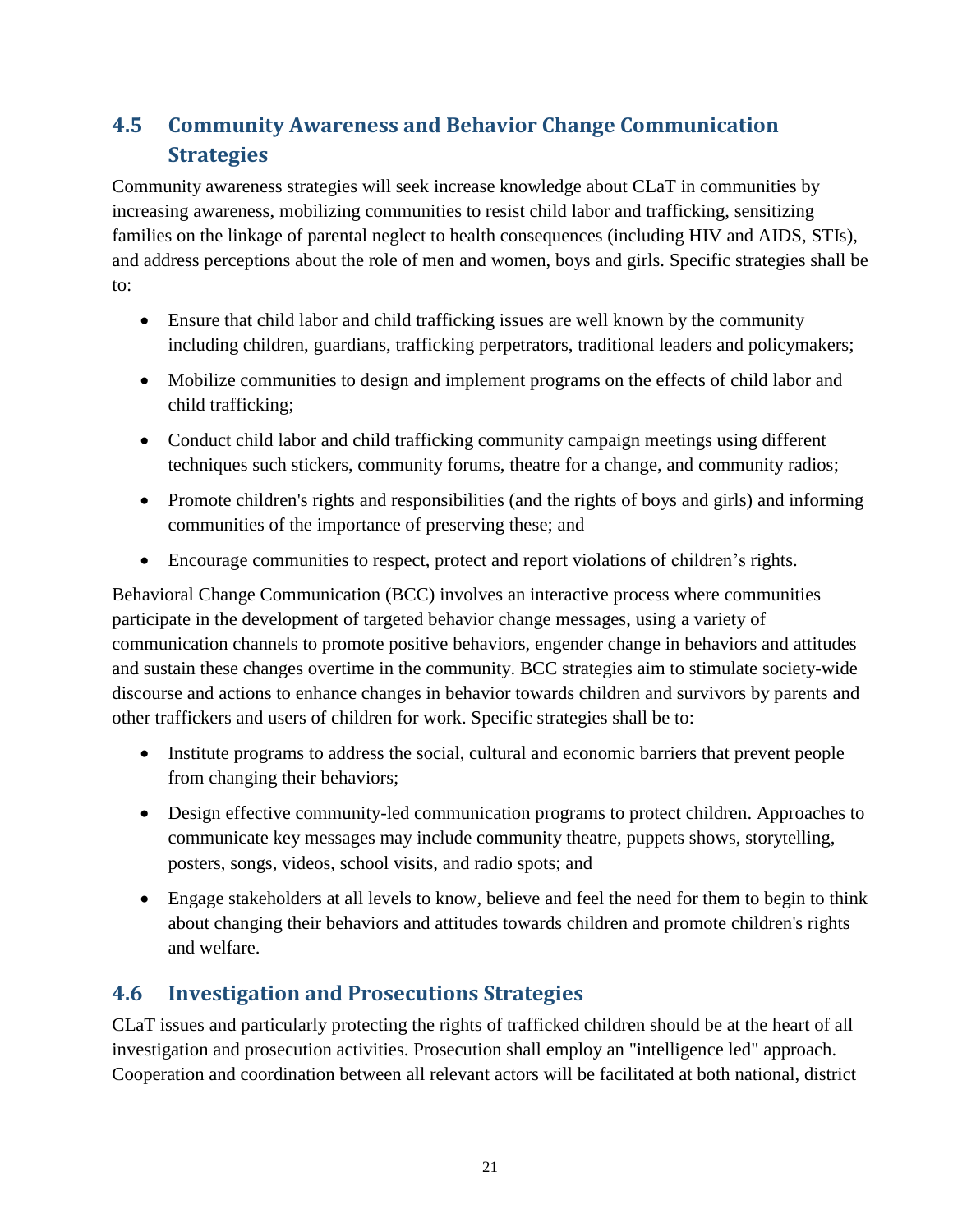and community levels to promote effective investigation and prosecution. Specific prosecution strategies shall be to:

- Engage in evidence gathering to ensure successful prosecution and convictions of perpetrators of child labor and child trafficking;
- Identify, report and refer cases of child labor and child trafficking to the police for prosecution process to commence;
- Develop an effective referral mechanism to ensure smooth referral of reported cases;
- Ensure proper media coverage of all child labor and child trafficking cases during prosecution to promote deterrence on the citizens; and
- Keep proper records of all prosecution and conviction cases of child labor and trafficking and share it with relevant stakeholders.

# <span id="page-32-0"></span>**4.7 Institutional Strengthening and Capacity Building Strategies**

Effective labor laws and regulations are fundamental to underpin action against child labor and trafficking. The Constitution of Ghana makes provision for protection of children and their rights. Other National laws including several Acts of Parliament emphasize the scope of children's rights, childhood, guardianship, protection of children's property, provision of protection for children in civil and criminal proceedings and legal custody. On the basis of this, legal and law enforcement strategies shall focus on amending existing laws (Acts), formulating obligatory rules to effect the laws/acts and ensuring the safety of working children by appropriate application of these acts and rules. Specific strategies for legal framework and law enforcement shall be to:

- Review Fisheries Law, (Act 625) and Regulations (LI 1968) to incorporate CLaT issues;
- Ensure effective implementation of laws on CLaT to protect children from exploitative labor especially in the informal sector;
- Make the legislation user-friendly, e.g. animation, translation into local language and abridged version;
- Disseminate CLaT protection and prevention messages to local leaders at grassroots level so that child labor laws are understood; and
- Document and publish all prosecuted cases.

Institutional strengthening and capacity building is key when considering strategies for dealing with CLaT because child labor and trafficking is complex phenomenon requiring comprehensive response; bridging a variety of policy actors. Institutional strengthening and capacity building strategies shall focus on initiatives in the area of social mapping, counseling, community-level capacity building and awareness raising, basic health services, awareness raising among children and educators in schools, training and inputs for parents and caregivers in income generating activities, recreation centers and facilities and skills training. Specific strategies shall be to: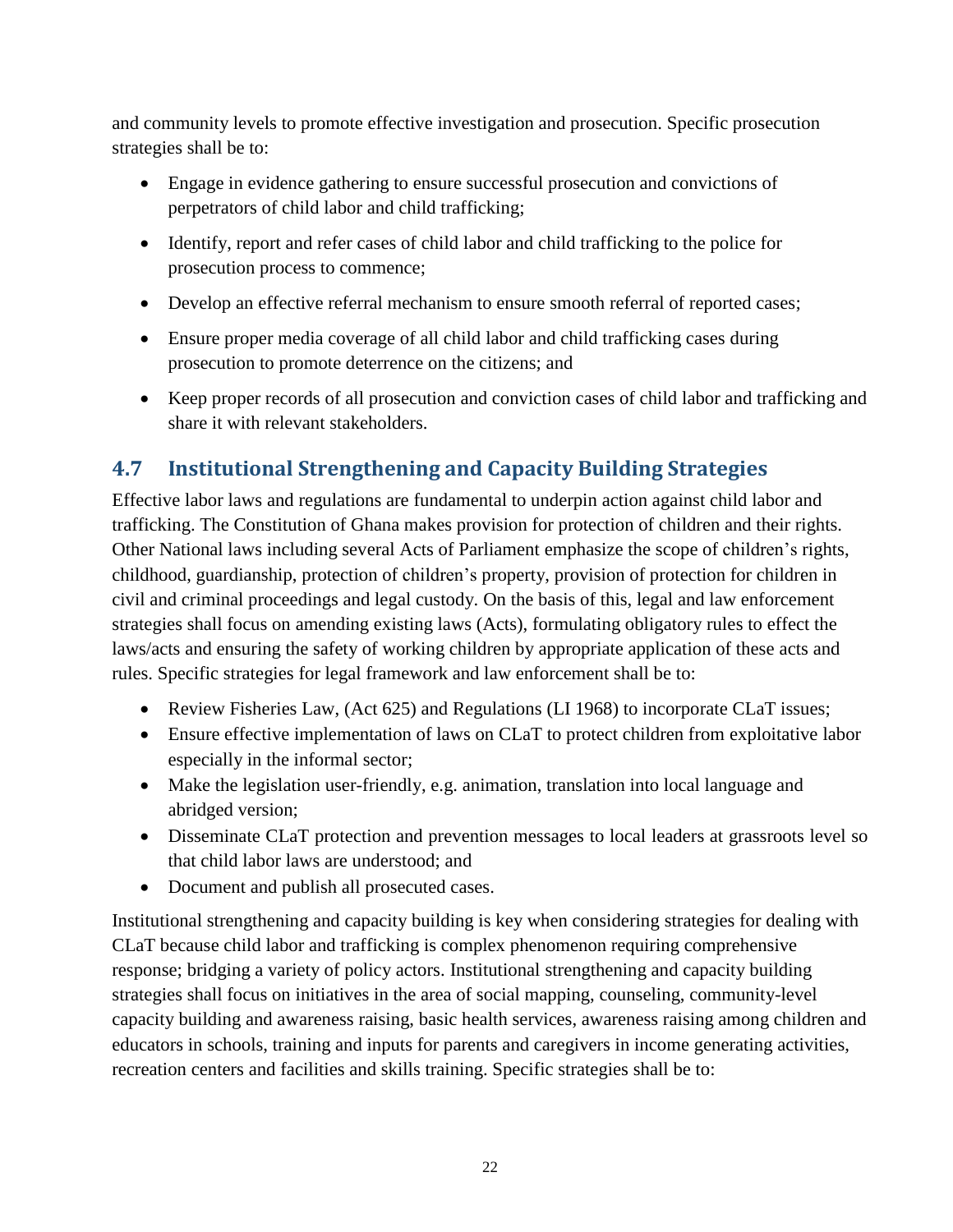- Strengthen the child labor Desk of the Fisheries Commission to coordinate all CLaT issues in the fishing industry in the Ghana;
- Develop systems for coordination of all CLaT interventions in the fishing industry;
- Establish CLaT focal persons in all structures (Regions and Districts);
- Create partnerships and linkages with all organizations (CSOs, NGOs, Fisheries Associations and Unions) working on CLaT issues in the fisheries sector;
- All CLaT-related structures within the MOFAD and Fisheries Commission must be equipped with necessary logistics to function effectively;
- Train and re-train all focal persons and organizations on the management on CLaT issues;
- Develop systems and tools for data collection on CLaT issues; and
- Build a database of all CLaT interventions in the fisheries sector.

# <span id="page-33-0"></span>**5.0 POLICY IMPLEMENTATION ARRANGEMENTS**

CLaT is a cross-cutting issue, therefore, efforts to combat it should be mainstreamed across sectors, including fisheries, with strategies focusing on specific areas of occurrence.

The Implementation of the CLaT policy will anchor around the National Plan of Action against Child labor (2015-2020) as well as specific policy directions of five key Ministries - MOFAD, MELRs, MoGCSP, MOI and MoJAGD. Other supporting ministries will be MOE, MOH and MOFEP.

# <span id="page-33-1"></span>**5.1 Institutional Arrangements (Roles and Responsibilities of Stakeholders)**

### <span id="page-33-2"></span>**5.1.1 Central Government**

Within the Central Government, responsibility rests with Ministries, Departments and Agencies of the Government of Ghana. In a broader sense, the Government of Ghana develops CLaT preventions policies and legislation, while identifying appropriate partners to work with.

The Ministry of Fisheries and Aquaculture Development (MOFAD) with its agency, the Fisheries Commission shall host the secretariat for CLaT in fisheries. The Ministry shall coordinate all CLaT identified and reported cases and take appropriate actions in terms of withdrawal/rescue, referral and related matters. The Ministry will guide the implementation of all programs on CLaT within the fisheries sector.

The Ministry of Employment and Labor Relations (MELRs), through its Labor Department, Child Labor Unit (CLU) and Employment Information Branch (EIB) remain a key agency for CLaT issues. The Ministry shall continue to play its key role in reporting on child labor prevalence in Ghana and keep statistics on victims, withdrawal and rescue of survivors. The Ministry will liaise with MOFAD/FC and MoGCSP in tackling CLaT issues and raise the needed funds for implementation of programmes on elimination of CLaT.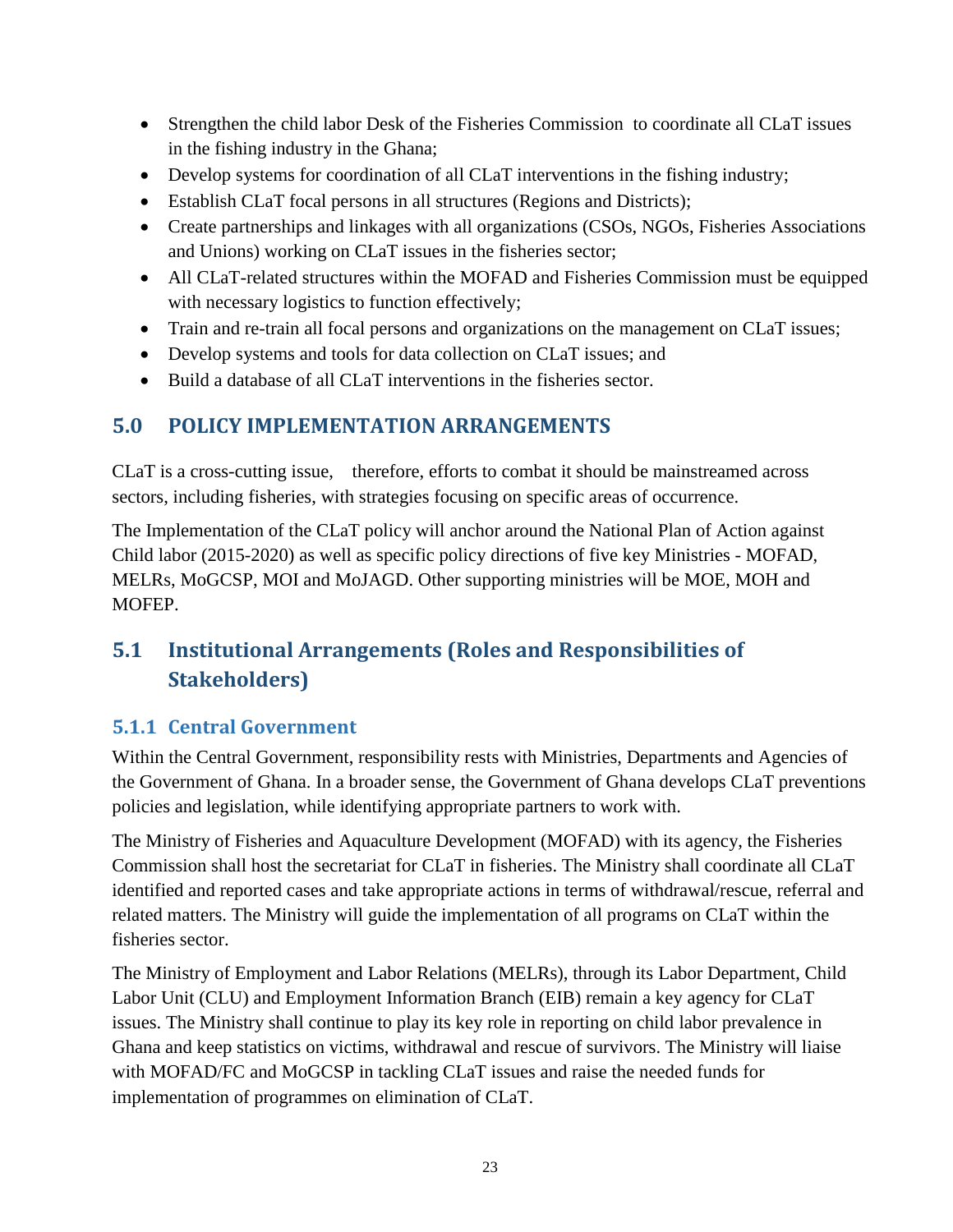The Ministry of Gender, Children and Social Protection which has assumed the overall responsibility for the formulation of child rights laws, protection and prevention actions will work closely with the MOFAD on issues of CLaT. Its departments and units (Social Protection Unit and Children's Department) will take all necessary steps to ensure that survivors of CLaT are duly covered in all programs. These departments will continue to analyze the views and relative perception of children and take steps to mainstream them into policies, programs and projects of the Ministry and the Government of Ghana at large.

The Ministry of Interior will play a pivotal role in law enforcement, prosecution and migration. The Ghana Police Service (through its Anti-Human Trafficking Unit) will execute their mandate as the lead entity in all rescue missions. GPS will also lead the law anti-CLaT law enforcement in other sectors. The Ghana Immigration Service (GIS) will strengthen country's borders/frontiers and airports to prevent acts of trafficking.

The Ministry of Justice and Attorney Generals Department (MoJAGD) will lead prosecution of CLaT cases in the courts of Law. In this regard, MoJAGD work with the GPS (AHTU) to bring traffickers and other perpetrators to justice.

Other relevant Ministries whose roles are critical include the Ministry of Education (MOE), Ministry of Health (MOH), Ministry of Finance (MOF), Ministry of Youth and Sports and Ministry of Local Government and Rural Development (MLGRD). The MOE shall continue to provide child-friendly learning environment to ensure that vulnerable children are enrolled and remain in school. It should ensure that withdrawn and/or rescued children are not re-trafficked or re-engaged in child labor and further take steps to integrate children into education, both formal and informal education and TVET. The Ministry of Health and the Ghana Heath Services are key partners when it comes to the health of CLaT survivors. The MOH and GES shall collectively seek to address the negative effects of child labor and child trafficking and restore the health and wellbeing of working children in fisheries. The Ministry of Youth and Sports shall focus on physical health of survivors and provide avenues for recreation to help develop the physical wellbeing of survivors. The Mo F should recognize the socio-economic impact of CLaT and therefore mainstream it into the national budget; allocating resources to address this crisis. Giving the phenomenon a deserving budgetary allocations.

#### <span id="page-34-0"></span>**5.1.2 Local Government and Decentralised Departments**

The Constitution of Ghana mandates District Assemblies to initiate, implement and coordinate development policies, programs and activities at the district and local levels. District Assemblies develop Medium Term Development Plans (MTDPs) with Annual Action Plans and Budgets. The Plan is funded with the District Assembly Common Fund (DACF) and Internally Generated Funds (IGF). Funding may come from other sources including Minerals Development Fund, District Development Fund, Urban Development Fund, among others. However these depend on other factors and may not be available to all Assemblies. At the District and community levels, there are also the District Child Protection Committees (DCPCs) and Community Child Protection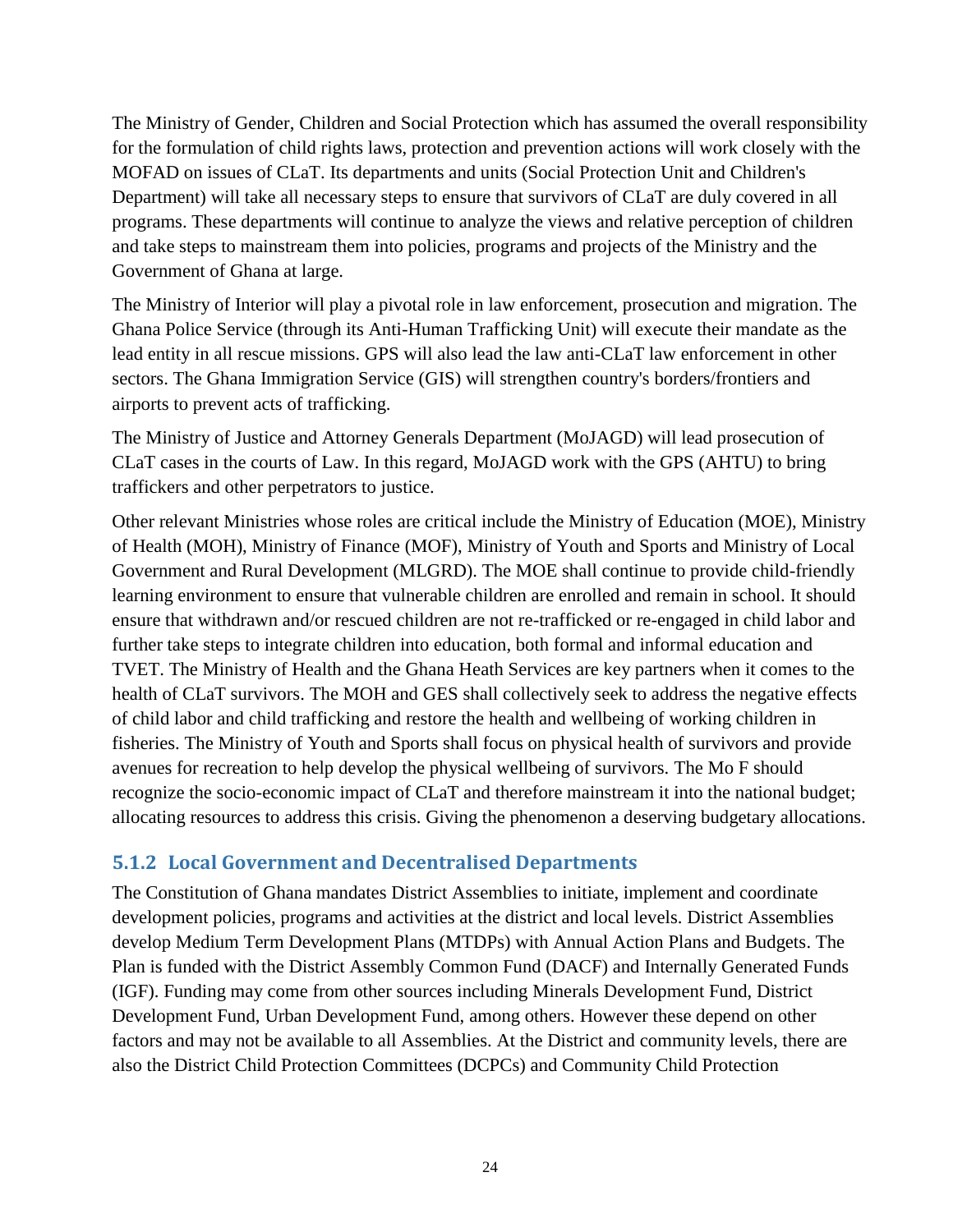Committees (CCPCs) as well as other organised group community-based structures that are concerned with issues of CLaT.

The Policy should include all Metropolitan, Municipal and District Assemblies (MMDAs) to incorporate CLaT issues in their MTDPs with budget lines to reduce challenges associated with implementation of CLaT reduction activities. The MMDAs will thus be required to perform the following responsibilities:

- Conduct situation assessment of CLaT prevalence at the local level and determine how they occur. These should be documented for action.
- Identify decentralised institutions, civil society groups and community-based systems that can rally against CLaT and strengthen them.
- Facilitate awareness raising campaigns, sensitisation and advocacy efforts against CLaT.
- Formulate bye-laws to combat CLaT; the sanctions of which should be deterring enough to stem the practice.
- Acknowledging that poverty is the greatest single force that creates the flow of CLaT, MMDAs should support provision of social protection services and create opportunities for additional and/or alternative livelihoods for families.

# <span id="page-35-0"></span>**5.1.3 Employers Organisations, Trade Unions and Worker's Associations**

CLaT is most prevalent in the informal sector but the formal sector cannot be completely insulated. Therefore, employer's organizations, trade unions and worker's associations should assist companies in formulating workplace policies on CLaT and provide technical advice as well as make efforts to support implementation of these policies. These entities are also important partners in the withdrawal and rescue of victims from hazardous work. They must involve themselves in awareness and sensitise members on the harmful effects of CLaT. Employers, trade unions and workers should assist government in the identification and monitoring of child labor in the workplace.

Both employer's organizations, trade unions and workers associations should raise the ranking of CLaT by including clauses in their collective bargaining agreements which prohibits CLaT. Setting up agencies to provide micro-credit to the poor and dependents can lead to removing children from work and/or increase disinterest of parents/guardians from offering their children to traffickers.

Other specific roles and responsibilities to be performed by employers, trade unions and worker's associations are:

- Develop Occupational Safety, Health and Environmental (OSHE) systems and tools for fishers
- Assist in organizing fishers associations and communities
- Expand Trade Unions systems to accommodate fishers in main union activism
- Promote decent work among fishers
- Liaise with other sister Associations for advocacy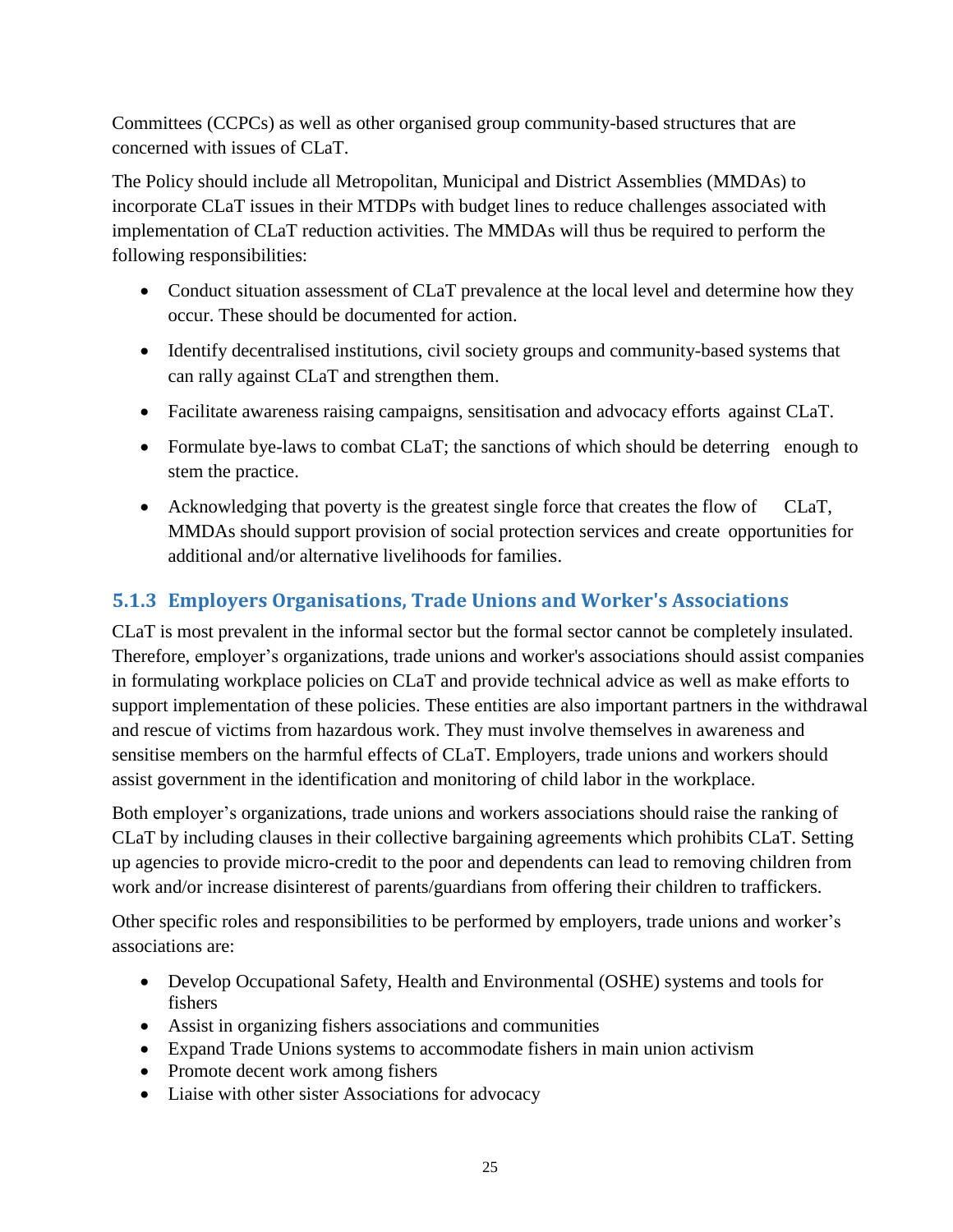- Develop projects and programmes to provide support families
- Develop advocacy and campaign strategies
- Assist in providing shelters and other support systems for survivors and families
- Fundraising
- Promote Public-Private-Partnership (PPP)
- Promote Decent Work as ILO Core Standards
- Promote and adhere to Sustainable Development Goal 8 within the context of ILO Alliance 8.7
- Facilitate the formation and support of Fishing and Fishmongers Cooperatives, Unions or Groups

#### **Sustainable Development Goal 8 and 8.7**

**Goal 8:** Promote sustained, inclusive and sustainable economic growth, full and productive employment and decent work for all

**Goal 8.7:** Take immediate and effective measures to eradicate forced labour, end modern slavery and human trafficking and secure the prohibition and elimination of the worst forms of child labour, including recruitment and use of child soldiers, and by 2025 end child labour in all its forms.

### <span id="page-36-0"></span>**5.1.4 Communities, Families, Children Themselves and Religious Bodies**

Community-based structures and systems are an important conduit to deal with CLaT. At the community level are the Community Child Protection Committees (CCPCs), traditional authorities, opinion leaders and other organized groups. These structures and systems can help to create awareness about the negative effects of the practice. Community chiefs and elders should institute rules and regulations that seek to prevent the incidence of CLaT. In fact, by being proactive, communities can strive to be CLaT-free with strong measures to prevent it.

Children themselves are important stakeholders as they can participate actively in the fight against CLaT. Fighting CLaT dwells on information about which household/families engage in the practice and where children go to on the daily basis. Children themselves can provide information and reveal how they are exploited. Children can therefore serve as informants and peer educators or advisors so they defend their rights and denounce exploitation.

Religion and religious bodies hold a bigger platform that potentially influences society's actions and increase their participation in combatting CLaT. Religious bodies should a major role in combating CL<sub>a</sub>T.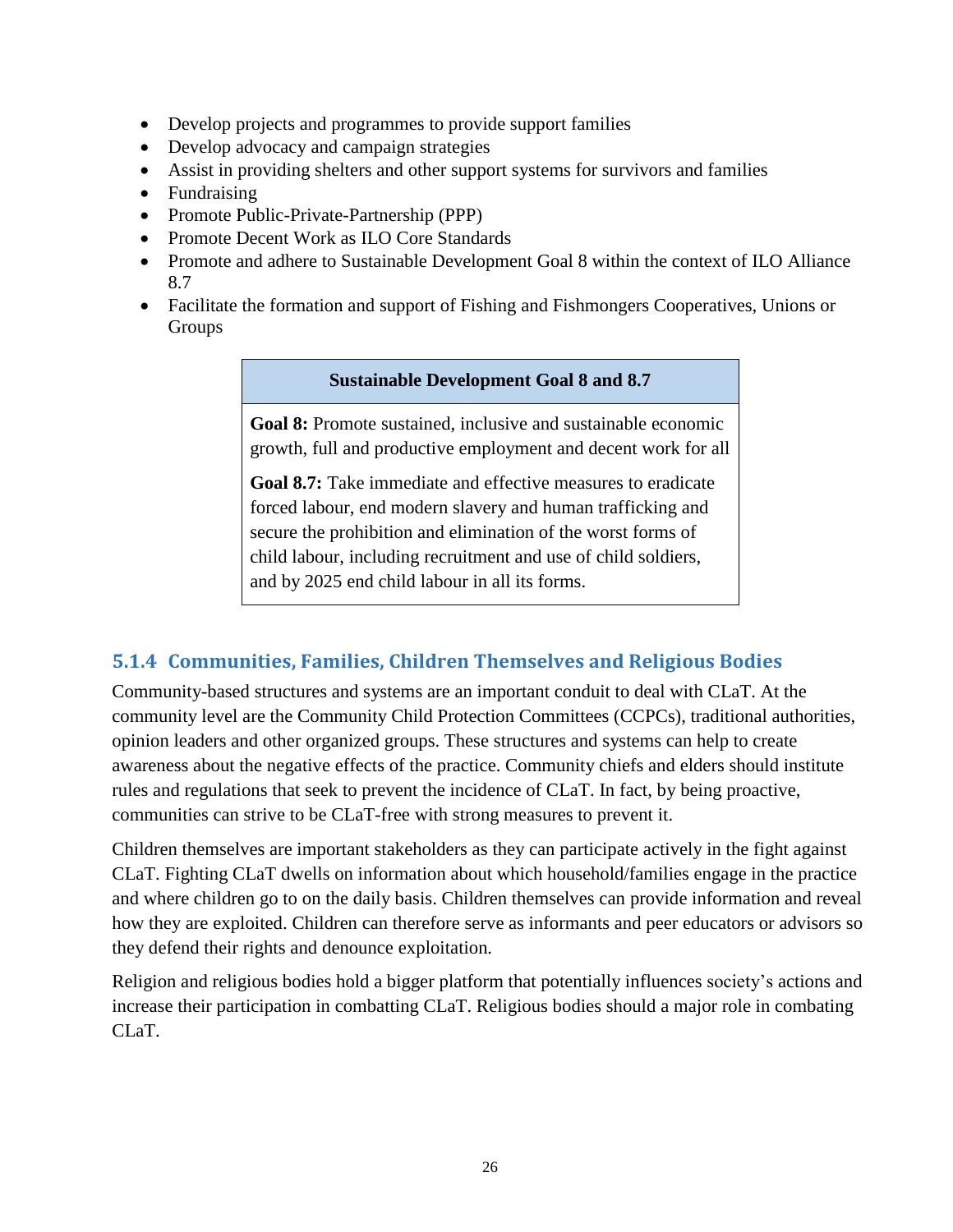#### <span id="page-37-0"></span>**5.1.5 Fisher Associations**

Fisher Associations have important roles to play in combating CLaT activities. Fishers should document their membership through strengthening their associations, establishing strong linkages and partnerships among the individual Fisher Associations. Fisher Associations should include in their bye-laws clauses that prohibit CLaT.

### <span id="page-37-1"></span>**5.1.6 Civil Society Organizations (CSOs) and the Private Sector**

Among the many important tools in tackling CLaT are social support systems, referral systems, funds and interventions. CSOs have experiences in early childhood development and promotion of social services and they must be encouraged to provide these services. CSOs must complement government's efforts at combating CLaT through advocacy, fundraising/resource mobilization and direct interventions.

The Private Sectors role will entail working towards adherence to the anti-CLaT policies, regulations and programmes of the Government.

### <span id="page-37-2"></span>**5.1.7 Development Partners**

Development Partners in Ghana have already been very supportive of Anti-CLaT issues. Further collaboration is required to facilitate and enhance commitment to achieving elimination of CLaT in Ghana. Development Partners have over the years been providing funding for national and community-based interventions including withdrawal/rescue, referral response (through provision of shelters) and support for advocacy, awareness creation, sensitization, education and mobilization of efforts against CLaT.

### <span id="page-37-3"></span>**5.1.8 Media**

Ghana's media landscape is vibrant with a huge audience. The media must run awareness campaigns to improve access to information for those people vulnerable to CLaT and must further ensure that such knowledge is used to influence decision making in the fight against CLaT.

### <span id="page-37-4"></span>**5.2 Financing Mechanisms**

Financing is key to successful policy implementation. This Anti-CLaT Policy is approached from multi-sectoral perspective. Whilst MOFAD is expected to be the custodian of the Policy, it is expected that the financial obligations will be shared responsibilities by ministries, departments and agencies and with civil society, development partners, private sector and the media. Generally, all institutions which encounter CLaT will be expected to make financial allocations to deal with CLaT issues as and when they occur and/or identified. As both government, non-governmental, partners and all other collaborators do their planning, budgeting and resource mobilization, CLaT issues must be considered at that point and make resources available to implement the strategies and policy actions.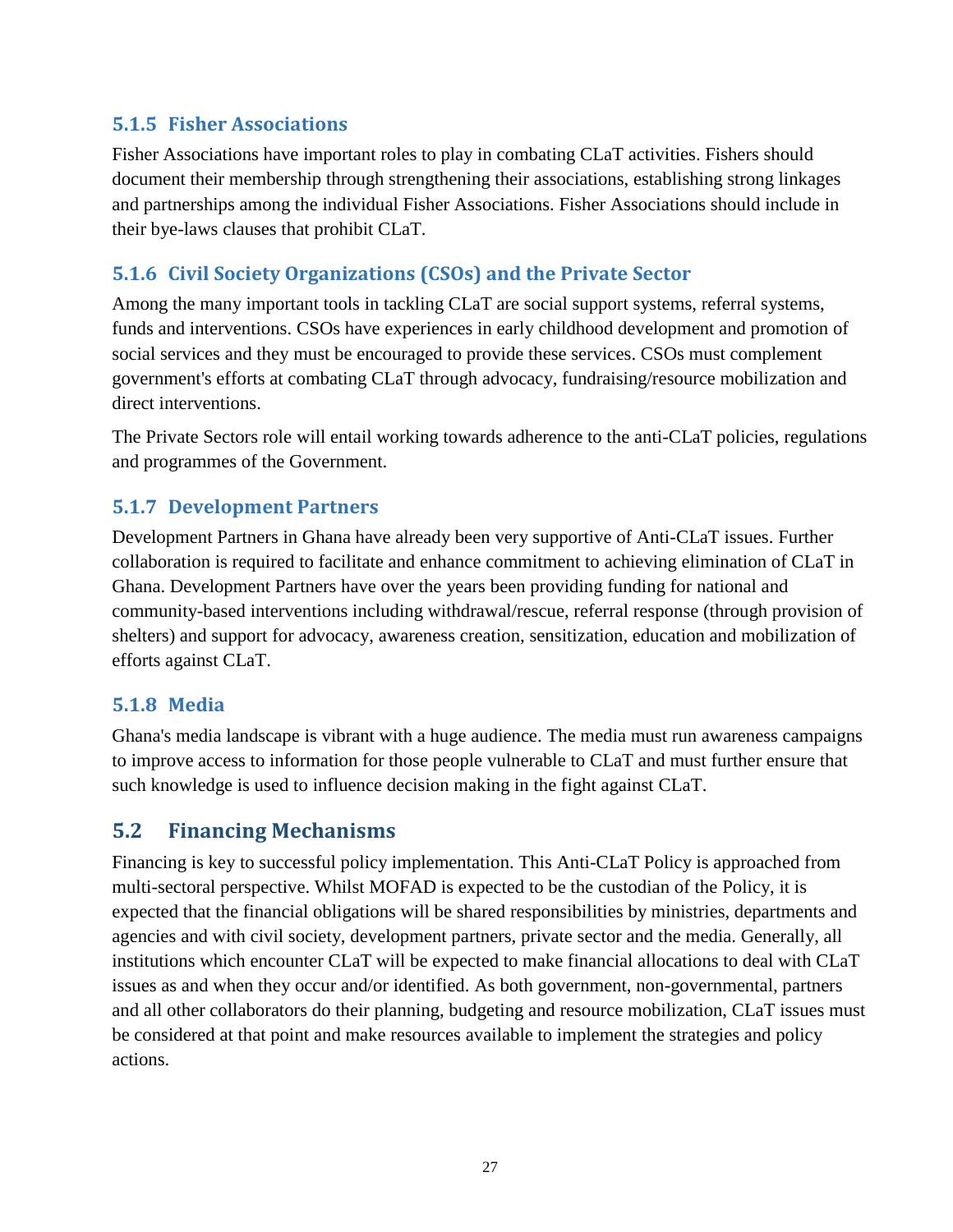The Policy recognizes CLaT in general to be under the ambient of the Child Labor Unit (CLU), the CLaT in fisheries will be within the purview of MOFAD and Fisheries Commission. The Ministry and the Commission should jointly mobilize resources from within and outside their budgets to support implementation of the Policy.

# <span id="page-38-0"></span>**5.3 Implementation Plan, Monitoring and Evaluation**

Coordination is essential to achieving the objectives of the Policy. The Child Labour Unit of MOFAD (which is the upgrade of child labour desk) will coordinate all CLaT in fisheries programmes and activities. The Unit will then liaise with the Child Labour Unit of the MELRs which is a national body mandated to coordinate all child labor efforts in Ghana. The MOFAD Child Labour Unit will again liaise with the Human Trafficking Secretariat of MoGCSP on the issues of trafficking to ensure a holistic coordination of CLaT in fisheries issues in Ghana. On the account of this, an Implementation Plan which sets out targets and outcomes relating to the five priority areas have been drawn. The Monitoring and Evaluation system is designed with appropriate and efficient feedback mechanism. The M&E Plan entails gathering information at all levels - national, sectoral and local levels - to establish performance indicators. On the basis of this indicators a framework will be established for measuring performance and mechanism for review.

The five-year implementation plan is expressed in a logical framework which shows the priority policy areas, output and activities. The framework further shows the strategic indicators, means of verification and timelines. It assigns responsibilities of the various activities to lead institutions and provides an indicative budget.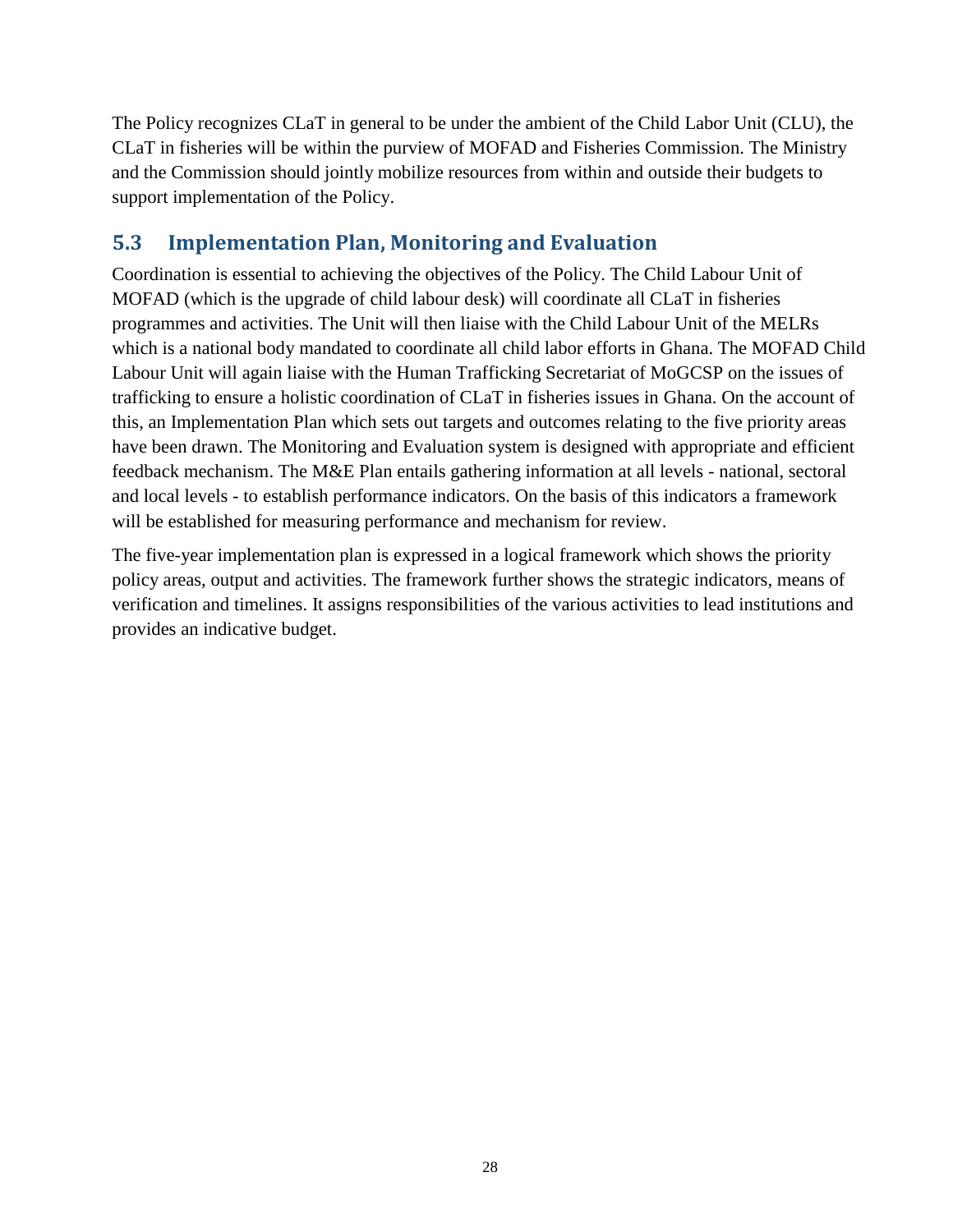# **Table 1: Implementation Plan (Logical Framework) 2016 - 2020**

<span id="page-39-0"></span>

|                                                                                                                         |                                                                                                                                         | <b>Means of</b>                                                                                               |         |                      | <b>Timeframe</b> |                      |                      |                                                                   | <b>Indicative</b> |  |  |
|-------------------------------------------------------------------------------------------------------------------------|-----------------------------------------------------------------------------------------------------------------------------------------|---------------------------------------------------------------------------------------------------------------|---------|----------------------|------------------|----------------------|----------------------|-------------------------------------------------------------------|-------------------|--|--|
| <b>Outputs and</b><br><b>Activities/Actions</b>                                                                         | <b>Indicators</b>                                                                                                                       | <b>Verification</b>                                                                                           | Yr<br>1 | Yr<br>$\overline{2}$ | Yr<br>3          | Yr<br>$\overline{4}$ | Yr<br>$5\phantom{1}$ | <b>Responsibilities</b>                                           | <b>Budget</b>     |  |  |
|                                                                                                                         | PPA 1: Public Awareness and Advocacy                                                                                                    |                                                                                                               |         |                      |                  |                      |                      |                                                                   |                   |  |  |
|                                                                                                                         | <b>Output:</b> Knowledge on negative effects of CLaT increased                                                                          |                                                                                                               |         |                      |                  |                      |                      |                                                                   |                   |  |  |
| <b>Activities/Actions</b>                                                                                               |                                                                                                                                         |                                                                                                               |         |                      |                  |                      |                      |                                                                   |                   |  |  |
| 1. Conduct baseline<br>study                                                                                            | Comprehensive baseline<br>data gathered to cover 100<br>percent of CLaT endemic<br>areas by 2017                                        | <b>Baseline Report in</b><br>hard and electronic<br>forms available at<br>CLU, MOFAD                          |         |                      |                  |                      |                      | MOFAD, GSS                                                        |                   |  |  |
| 2. Identify and organize<br>community structures<br>for awareness creation<br>on CLaT issues                            | Number of community<br>structures identified and<br>organised by 2017                                                                   | MOFAD, Reports,<br>Meeting Minutes at<br>DAs, Communities                                                     |         |                      |                  |                      |                      | MOFAD,<br>Development<br>Partners, TA.<br>NGOs/CSOs               |                   |  |  |
| 3. Equip Fisher Groups<br>with skills                                                                                   | Number of Fisher Groups<br>provided with skills by<br>2017<br>Number of multi-sectoral<br>skills programs organised                     | (Inventory) list of<br>available offices of<br>Fisher Groups,<br><b>MOFAD</b><br>Skills development<br>report |         |                      |                  |                      |                      | MOFAD, Fisheries<br>Assoc/Coop/<br>Unions                         |                   |  |  |
| 4. Create platforms for<br>continuous discussions<br>between policy makers<br>and leadership of<br><b>Fisher Groups</b> | One unique platform<br>created with multi-<br>sectoral involvement of<br>Policy Makers and<br>leadership of Fisheries<br>Groups by 2017 | <b>Relevant Reports</b><br>available with<br>MOFAD, MOC,<br>CLU; videos,<br>minutes and<br>pictures           |         |                      |                  |                      |                      | MOFAD,<br>NGOs/CSOs,<br><b>Fisheries</b><br>Assoc/Coop/<br>Unions |                   |  |  |
| 5. Develop and<br>distribute advocacy<br>materials on CLaT                                                              | Number and type of<br>advocacy materials that<br>send strong messages on<br>CLaT distributed by 2018                                    | <b>MOFAD Reports</b>                                                                                          |         |                      |                  |                      |                      | MOFAD, CSOs                                                       |                   |  |  |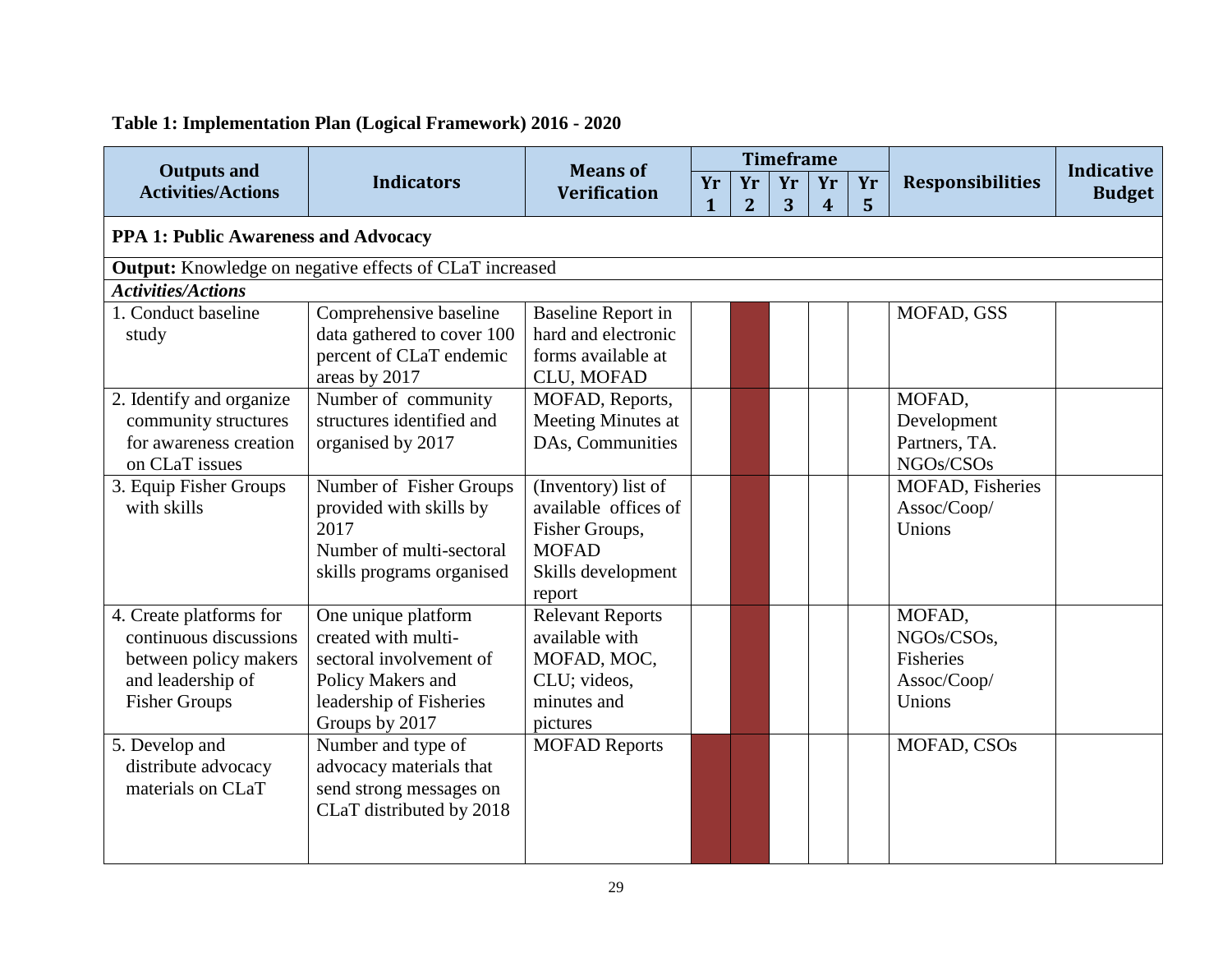|                                                 |                                                                                                           | <b>Means of</b>                        |                    |                      | <b>Timeframe</b> |                        |         |                         |                                    |
|-------------------------------------------------|-----------------------------------------------------------------------------------------------------------|----------------------------------------|--------------------|----------------------|------------------|------------------------|---------|-------------------------|------------------------------------|
| <b>Outputs and</b><br><b>Activities/Actions</b> | <b>Indicators</b>                                                                                         | <b>Verification</b>                    | Yr<br>$\mathbf{1}$ | Yr<br>$\overline{2}$ | Yr<br>3          | Yr<br>$\boldsymbol{4}$ | Yr<br>5 | <b>Responsibilities</b> | <b>Indicative</b><br><b>Budget</b> |
| 6. Prioritise the fight                         | CLaT issues are raised                                                                                    | Print Media cut                        |                    |                      |                  |                        |         | <b>MOFAD</b>            |                                    |
| against CLaT in                                 | and discussed on all major                                                                                | information, Press                     |                    |                      |                  |                        |         |                         |                                    |
| fisheries as a political                        | platforms in Ghana                                                                                        | Releases, Reports                      |                    |                      |                  |                        |         |                         |                                    |
| issue                                           | Number of Political                                                                                       | from high profile                      |                    |                      |                  |                        |         |                         |                                    |
|                                                 | Programs held with                                                                                        | meetings captured                      |                    |                      |                  |                        |         |                         |                                    |
|                                                 | discussions on CLaT                                                                                       | in MOFAD Reports                       |                    |                      |                  |                        |         |                         |                                    |
| PPA 2: Health, Welfare and Social Protection    |                                                                                                           |                                        |                    |                      |                  |                        |         |                         |                                    |
|                                                 | <b>Output:</b> Survivors of CLaT restored to sustainable health, wellbeing and Social Protection services |                                        |                    |                      |                  |                        |         |                         |                                    |
| <b>Activities/Actions</b>                       |                                                                                                           |                                        |                    |                      |                  |                        |         |                         |                                    |
| 1. Work with the GAC,                           | Number of households                                                                                      | GAC, NACP,                             |                    |                      |                  |                        |         | MOFAD, GAC,             |                                    |
| NACP and MOH/GHS                                | with incidences of HIV-                                                                                   | MOFAD, CLU,                            |                    |                      |                  |                        |         | <b>NACP</b>             |                                    |
| to trace any incidences                         | orchestrated child                                                                                        | <b>GSS Reports</b>                     |                    |                      |                  |                        |         |                         |                                    |
| of child headed                                 | households traced by 2018                                                                                 |                                        |                    |                      |                  |                        |         |                         |                                    |
| households                                      |                                                                                                           |                                        |                    |                      |                  |                        |         |                         |                                    |
| orchestrated by HIV<br>and AIDS                 |                                                                                                           |                                        |                    |                      |                  |                        |         |                         |                                    |
|                                                 |                                                                                                           |                                        |                    |                      |                  |                        |         | MOFAD, CLU,             |                                    |
| 2. Strengthen/build<br>capacity of existing     |                                                                                                           | Training/Capacity<br>building Programs |                    |                      |                  |                        |         | CSOs                    |                                    |
| social workers to                               |                                                                                                           | captured in                            |                    |                      |                  |                        |         |                         |                                    |
| handle survivors of                             |                                                                                                           | MOFAD, MELRs                           |                    |                      |                  |                        |         |                         |                                    |
| CLaT.                                           |                                                                                                           | (SWD) Reports                          |                    |                      |                  |                        |         |                         |                                    |
| 3. Conduct needs                                | <b>Needs Assessment Report</b>                                                                            | MOFAD, CLU,                            |                    |                      |                  |                        |         | MOFAD, CLU              |                                    |
| assessment of                                   | on CLaT completed by                                                                                      | <b>MoGCSP</b> Needs                    |                    |                      |                  |                        |         |                         |                                    |
| survivors of CLaT.                              | 2018                                                                                                      | Assessment                             |                    |                      |                  |                        |         |                         |                                    |
|                                                 | Number of survivors                                                                                       | Reports                                |                    |                      |                  |                        |         |                         |                                    |
|                                                 | assessed                                                                                                  |                                        |                    |                      |                  |                        |         |                         |                                    |
| 4. Provide healthcare,                          | 100 percent of CLaT                                                                                       | MOFAD, CLU,                            |                    |                      |                  |                        |         | MOFAD, CLU,             |                                    |
| psychosocial                                    | survivors receive support                                                                                 | MoGCSP, GES                            |                    |                      |                  |                        |         | <b>GES</b>              |                                    |
| counseling educational                          |                                                                                                           | Beneficiary                            |                    |                      |                  |                        |         |                         |                                    |
| support for survivors                           |                                                                                                           | Forms/Reports                          |                    |                      |                  |                        |         |                         |                                    |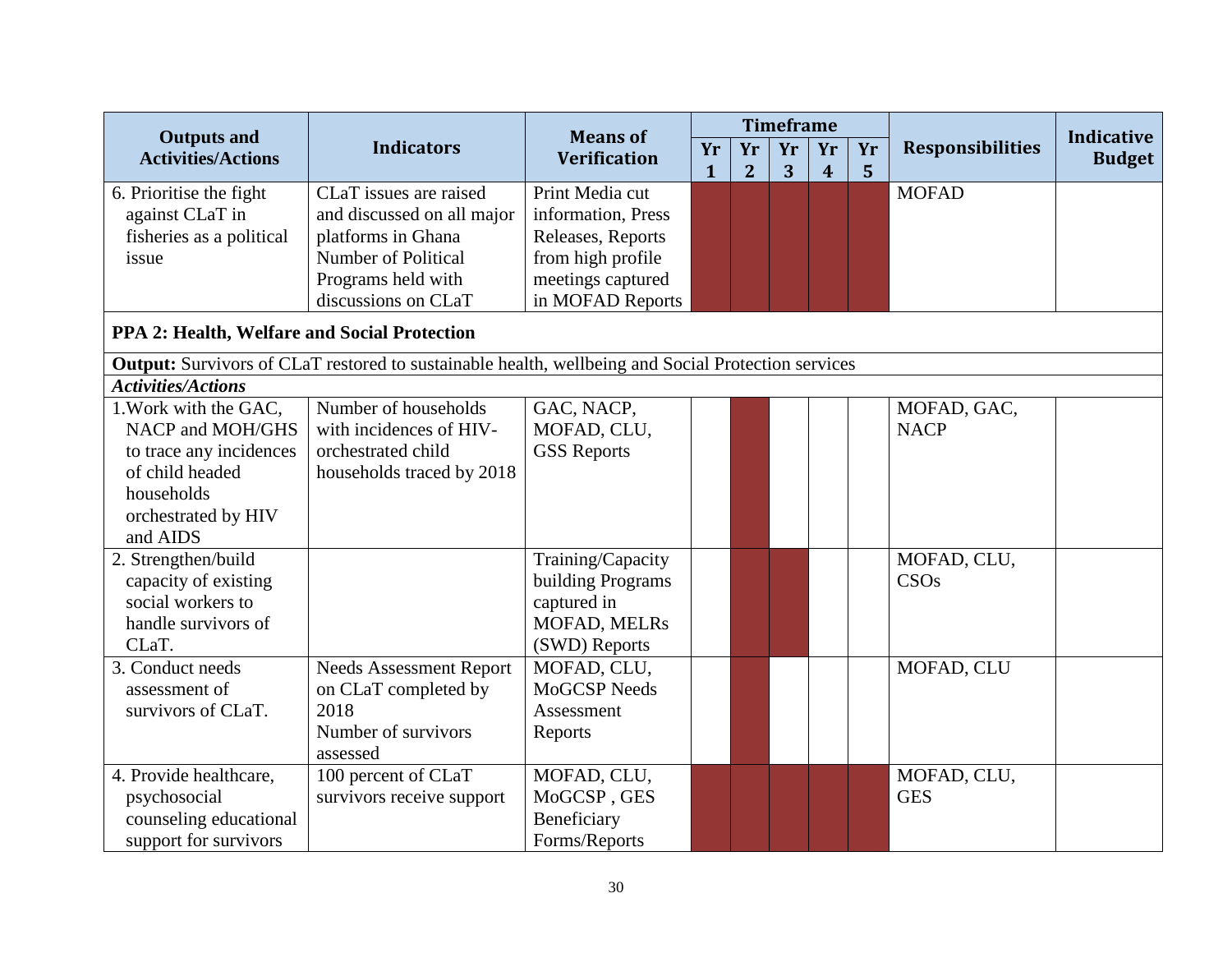|                                                 |                           | <b>Means of</b>     |              |                | <b>Timeframe</b> |                |    |                         | <b>Indicative</b> |
|-------------------------------------------------|---------------------------|---------------------|--------------|----------------|------------------|----------------|----|-------------------------|-------------------|
| <b>Outputs and</b><br><b>Activities/Actions</b> | <b>Indicators</b>         | <b>Verification</b> | Yr           | Yr             | Yr               | Yr             | Yr | <b>Responsibilities</b> | <b>Budget</b>     |
| of CLaT.                                        |                           |                     | $\mathbf{1}$ | $\overline{2}$ | 3                | $\overline{4}$ | 5  |                         |                   |
|                                                 | Needs Assessment of       | MOFAD, CLU,         |              |                |                  |                |    | MOFAD, CLU,             |                   |
| 5. Conduct tracing and<br>needs assessment for  | families of CLaT          | <b>MoGCSP</b>       |              |                |                  |                |    |                         |                   |
|                                                 |                           |                     |              |                |                  |                |    | MoGCSP,                 |                   |
| families of survivors                           | survivors completed by    | Beneficiary         |              |                |                  |                |    | NGOs/CSOs               |                   |
| of CLaT.                                        | 2018                      | Forms/Reports       |              |                |                  |                |    |                         |                   |
| 6. Link survivors and                           | 100 percent of identified | MoGCSP,             |              |                |                  |                |    | MoGCSP, MOFAD           |                   |
| families of CLaT to                             | survivors and their       | MOFAD,              |              |                |                  |                |    |                         |                   |
| social protection                               | families access social    | NGOs/CSOs           |              |                |                  |                |    |                         |                   |
| interventions                                   | protection services by    | Reports             |              |                |                  |                |    |                         |                   |
|                                                 | 2020                      |                     |              |                |                  |                |    |                         |                   |
| 7. Social Workers to                            | - Follow-ups programme    | MELRs (SWD),        |              |                |                  |                |    | MOFAD, SWD              |                   |
| conduct regular                                 | drawn by March 2017       | MOFAD, MoGCSP       |              |                |                  |                |    |                         |                   |
| follow-ups on families                          | - Social Workers conduct  | Monitoring/Follow-  |              |                |                  |                |    |                         |                   |
| and survivors of                                | follow-ups to cover 100   | up Reports          |              |                |                  |                |    |                         |                   |
| CLaT.                                           | percent of survivors and  |                     |              |                |                  |                |    |                         |                   |
|                                                 | their families by 2020    |                     |              |                |                  |                |    |                         |                   |
| 8. Rehabilitate and                             | Comprehensive             | MELRs (SWD),        |              |                |                  |                |    | MOFAD,                  |                   |
| reintegrate survivors                           | rehabilitation and        | MOFAD, MoGCSP       |              |                |                  |                |    | MoGCSP, CSOS            |                   |
| and families of CLaT                            | reintegration program for | Family              |              |                |                  |                |    | (NGOs)                  |                   |
| into communities                                | survivors and families    | Rehabilitation and  |              |                |                  |                |    |                         |                   |
|                                                 | available                 | Reintegration       |              |                |                  |                |    |                         |                   |
|                                                 |                           | Report              |              |                |                  |                |    |                         |                   |
| 9. Construct shelters in                        | Number of shelters        | <b>CSOs Reports</b> |              |                |                  |                |    |                         |                   |
| districts to rehabilitate                       | constructed               |                     |              |                |                  |                |    |                         |                   |
| CLaT survivors                                  |                           |                     |              |                |                  |                |    |                         |                   |
| 10. Organise victim                             | At least 2 events         | <b>MOFAD</b> Events |              |                |                  |                |    | <b>MOFAD</b>            |                   |
| gathering events to                             | conducted annually        | Calendar; Events    |              |                |                  |                |    |                         |                   |
| empower trafficked                              |                           | completion Report   |              |                |                  |                |    |                         |                   |
| survivors to share their                        |                           |                     |              |                |                  |                |    |                         |                   |
| stories                                         |                           |                     |              |                |                  |                |    |                         |                   |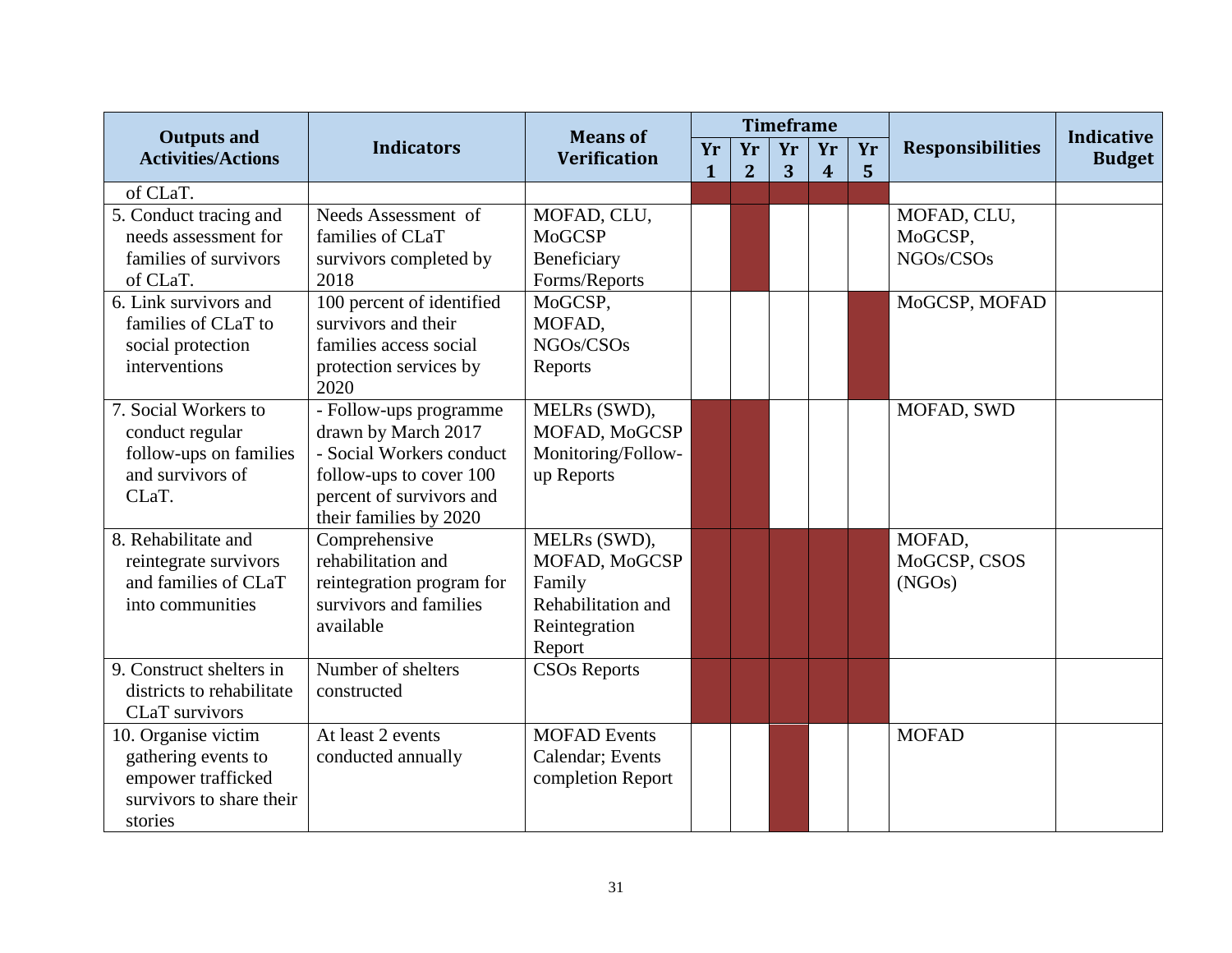|                                                                                                                                 |                               | <b>Means of</b>         |              |                | <b>Timeframe</b> |                         |    |                         | <b>Indicative</b> |
|---------------------------------------------------------------------------------------------------------------------------------|-------------------------------|-------------------------|--------------|----------------|------------------|-------------------------|----|-------------------------|-------------------|
| <b>Outputs and</b><br><b>Activities/Actions</b>                                                                                 | <b>Indicators</b>             | <b>Verification</b>     | Yr           | Yr             | Yr               | Yr                      | Yr | <b>Responsibilities</b> | <b>Budget</b>     |
|                                                                                                                                 |                               |                         | $\mathbf{1}$ | $\overline{2}$ | 3                | $\overline{\mathbf{4}}$ | 5  |                         |                   |
| PPA 3: Education, Training and Capacity Building                                                                                |                               |                         |              |                |                  |                         |    |                         |                   |
| <b>Output:</b> Environment for strengthening institutions and building capacity is created with support of development partners |                               |                         |              |                |                  |                         |    |                         |                   |
| <b>Activities/Actions</b>                                                                                                       |                               |                         |              |                |                  |                         |    |                         |                   |
| 1. Develop education and                                                                                                        | Comprehensive program         | GAWU, MOFAD             |              |                |                  |                         |    | MOFAD, GAWU,            |                   |
| training modules (the                                                                                                           | along the lines of the        | Training                |              |                |                  |                         |    | other Partners like     |                   |
| Torkor Model of                                                                                                                 | <b>Torkor Model available</b> | Manual/Program,         |              |                |                  |                         |    | GPS (Police             |                   |
| GAWU as a guide)                                                                                                                | by 2019                       | <b>Training Reports</b> |              |                |                  |                         |    | Academy)                |                   |
| towards knowledge                                                                                                               |                               |                         |              |                |                  |                         |    |                         |                   |
| building                                                                                                                        |                               |                         |              |                |                  |                         |    |                         |                   |
| 2. Map up all players of                                                                                                        | List of players               | <b>MOFAD Reports</b>    |              |                |                  |                         |    | <b>MOFAD</b>            |                   |
| Anti-CLaT in the                                                                                                                |                               |                         |              |                |                  |                         |    |                         |                   |
| fisheries sector                                                                                                                |                               |                         |              |                |                  |                         |    |                         |                   |
| 3. Organize training for                                                                                                        | By 2018, 60 percent of FC     | <b>MOFAD Training</b>   |              |                |                  |                         |    | <b>MOFAD</b>            |                   |
| <b>Fisheries Commission</b>                                                                                                     | frontline staff receive       | Manual/Program,         |              |                |                  |                         |    |                         |                   |
| frontline staff in CLaT                                                                                                         | various forms of training     | Participants Lists,     |              |                |                  |                         |    |                         |                   |
|                                                                                                                                 |                               | Pictures/Videos.        |              |                |                  |                         |    |                         |                   |
|                                                                                                                                 |                               | <b>Training Reports</b> |              |                |                  |                         |    |                         |                   |
| 4. Organize training for                                                                                                        | By 2018, 90 percent of        | <b>MOFAD Training</b>   |              |                |                  |                         |    | MOFAD and               |                   |
| partners and                                                                                                                    | partners and stakeholders     | Manual/Program,         |              |                |                  |                         |    | partners                |                   |
| stakeholders on policy,                                                                                                         | receive training              | <b>Training Reports</b> |              |                |                  |                         |    |                         |                   |
| actions and strategies                                                                                                          |                               |                         |              |                |                  |                         |    |                         |                   |
| on CLaT in fisheries                                                                                                            |                               |                         |              |                |                  |                         |    |                         |                   |
| sector in all regions                                                                                                           |                               |                         |              |                |                  |                         |    |                         |                   |
| 5. Organize training and                                                                                                        | 100 percent of                | <b>MOFAD Training</b>   |              |                |                  |                         |    | MOFAD and               |                   |
| re-training for the                                                                                                             | Association/coop/union        | Manual/Program,         |              |                |                  |                         |    | Partners                |                   |
| leadership of Fisheries                                                                                                         | leaders receive training by   | <b>Training Reports</b> |              |                |                  |                         |    |                         |                   |
| Association, Co-                                                                                                                | 2019                          |                         |              |                |                  |                         |    |                         |                   |
| operatives and Unions                                                                                                           |                               |                         |              |                |                  |                         |    |                         |                   |
| 6. Provide tools and                                                                                                            | 50 percent of institutions    | <b>MOFAD Reports</b>    |              |                |                  |                         |    | MOFAD and               |                   |
| equipment for                                                                                                                   | equipped with                 |                         |              |                |                  |                         |    | Partners                |                   |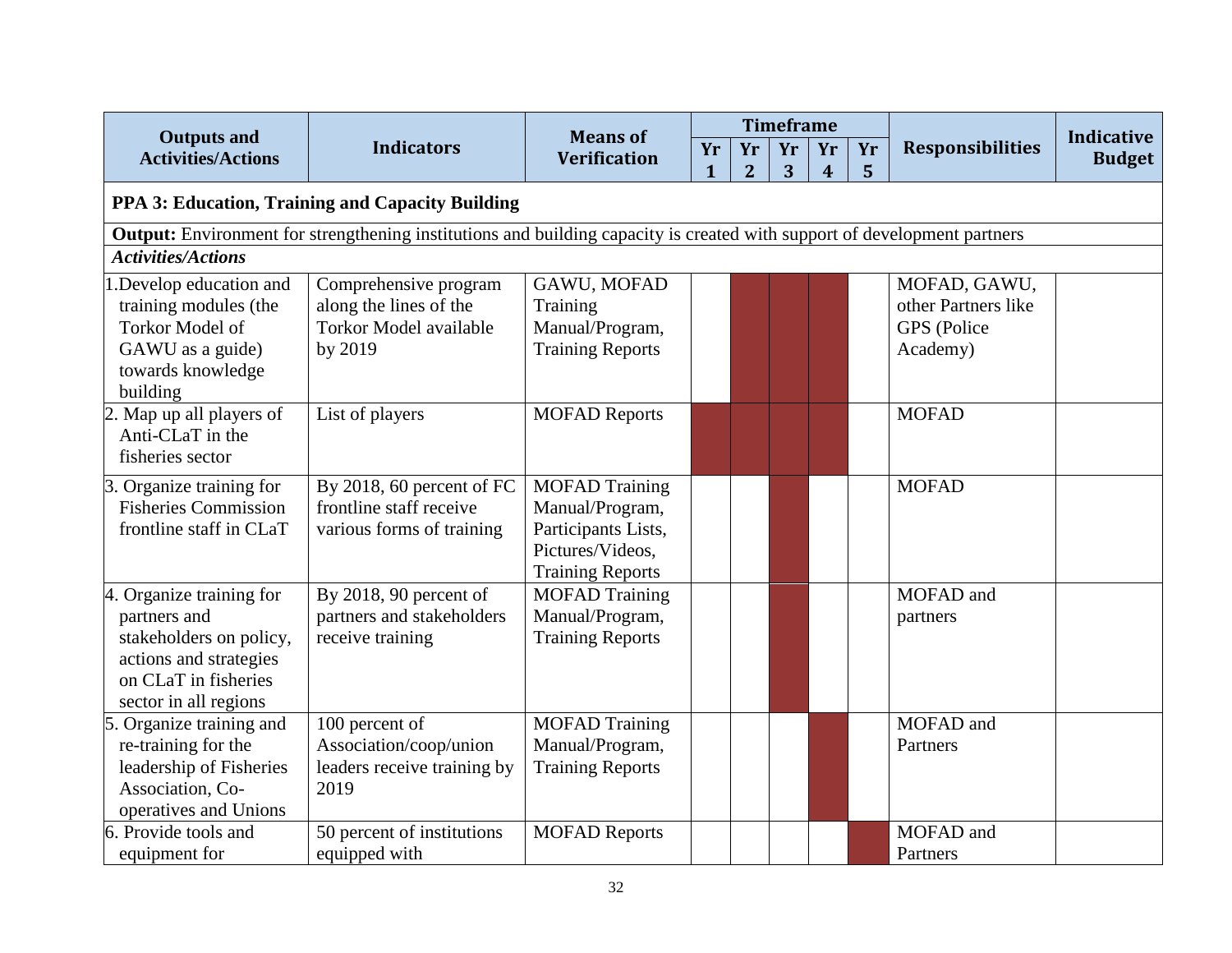|                                                 |                                                                                                                           |                                        |              |                | <b>Timeframe</b> |                  |    |                         |                                    |
|-------------------------------------------------|---------------------------------------------------------------------------------------------------------------------------|----------------------------------------|--------------|----------------|------------------|------------------|----|-------------------------|------------------------------------|
| <b>Outputs and</b><br><b>Activities/Actions</b> | <b>Indicators</b>                                                                                                         | <b>Means of</b><br><b>Verification</b> | Yr           | Yr             | Yr               | Yr               | Yr | <b>Responsibilities</b> | <b>Indicative</b><br><b>Budget</b> |
|                                                 |                                                                                                                           |                                        | $\mathbf{1}$ | $\overline{2}$ | 3                | $\boldsymbol{4}$ | 5  |                         |                                    |
| institutions and partners                       | tools/equipment by 2017                                                                                                   |                                        |              |                |                  |                  |    | Development             |                                    |
| working on CLaT                                 |                                                                                                                           |                                        |              |                |                  |                  |    | Partners                |                                    |
| 7. Establish bridge                             | One bridge school                                                                                                         | MOFAD, GES,                            |              |                |                  |                  |    | MOFAD, GAWU             |                                    |
| schools for children                            | establish per one CLaT                                                                                                    | <b>DAs Reports</b>                     |              |                |                  |                  |    | and Partners            |                                    |
| based on the Torkor                             | prone community by 2020                                                                                                   |                                        |              |                |                  |                  |    |                         |                                    |
| Model                                           |                                                                                                                           |                                        |              |                |                  |                  |    |                         |                                    |
| 8. Address gender issues                        | 2 Regional-Based                                                                                                          | MOFAD, Other                           |              |                |                  |                  |    | MOFAD and               |                                    |
| in agenda setting,                              | workshops held by 2018                                                                                                    | <b>MDAs Annual</b>                     |              |                |                  |                  |    | Partners                |                                    |
| policy making,                                  |                                                                                                                           | Reports                                |              |                |                  |                  |    |                         |                                    |
| planning, budgeting                             |                                                                                                                           |                                        |              |                |                  |                  |    |                         |                                    |
| and all other decision                          |                                                                                                                           |                                        |              |                |                  |                  |    |                         |                                    |
| making processes                                |                                                                                                                           |                                        |              |                |                  |                  |    |                         |                                    |
|                                                 | PPA 4: Social Development, Decent Work and Reintegration                                                                  |                                        |              |                |                  |                  |    |                         |                                    |
|                                                 | Output: Opportunities created families to earn fair incomes, security at work and voice to participate in decision making |                                        |              |                |                  |                  |    |                         |                                    |
| <b>Activities/Actions</b>                       |                                                                                                                           |                                        |              |                |                  |                  |    |                         |                                    |
| . Promote the                                   | Education, awareness                                                                                                      | MoGCSP and                             |              |                |                  |                  |    | <b>MoGCSP</b>           |                                    |
| elimination of harmful                          | raising and sensitisation                                                                                                 | MOFAD Reports,                         |              |                |                  |                  |    |                         |                                    |
| cultural practices, and                         | programs held in all CLaT                                                                                                 | Empirical evidence                     |              |                |                  |                  |    |                         |                                    |
| its alternatives                                | communities by 2019                                                                                                       | from communities                       |              |                |                  |                  |    |                         |                                    |
| 2. Promote community                            | Guidelines developed for                                                                                                  | <b>MOFAD Reports</b>                   |              |                |                  |                  |    | MOFAD, MoGCSP           |                                    |
| involvement and child                           | child participation in 2018                                                                                               |                                        |              |                |                  |                  |    |                         |                                    |
| participation in                                | Participatory for aheld in                                                                                                |                                        |              |                |                  |                  |    |                         |                                    |
| prevention and                                  | all communities by 2019                                                                                                   |                                        |              |                |                  |                  |    |                         |                                    |
| protection of CLaT                              | Number of anti-CLaT                                                                                                       |                                        |              |                |                  |                  |    |                         |                                    |
|                                                 | Clubs formed                                                                                                              |                                        |              |                |                  |                  |    |                         |                                    |
| 3. Improve the macro and                        | 20 Consultations sessions                                                                                                 | MELRs, MOFEP,                          |              |                |                  |                  |    | MOFAD, MOFEP            |                                    |
| micro economic                                  | held with relevant                                                                                                        | <b>MOFAD Annual</b>                    |              |                |                  |                  |    |                         |                                    |
| indicators for job                              | stakeholder institutions by                                                                                               | <b>Budget and Reports</b>              |              |                |                  |                  |    |                         |                                    |
| creation and decent                             | 2018                                                                                                                      |                                        |              |                |                  |                  |    |                         |                                    |
| salaries/wages                                  | Evidence of improvement                                                                                                   |                                        |              |                |                  |                  |    |                         |                                    |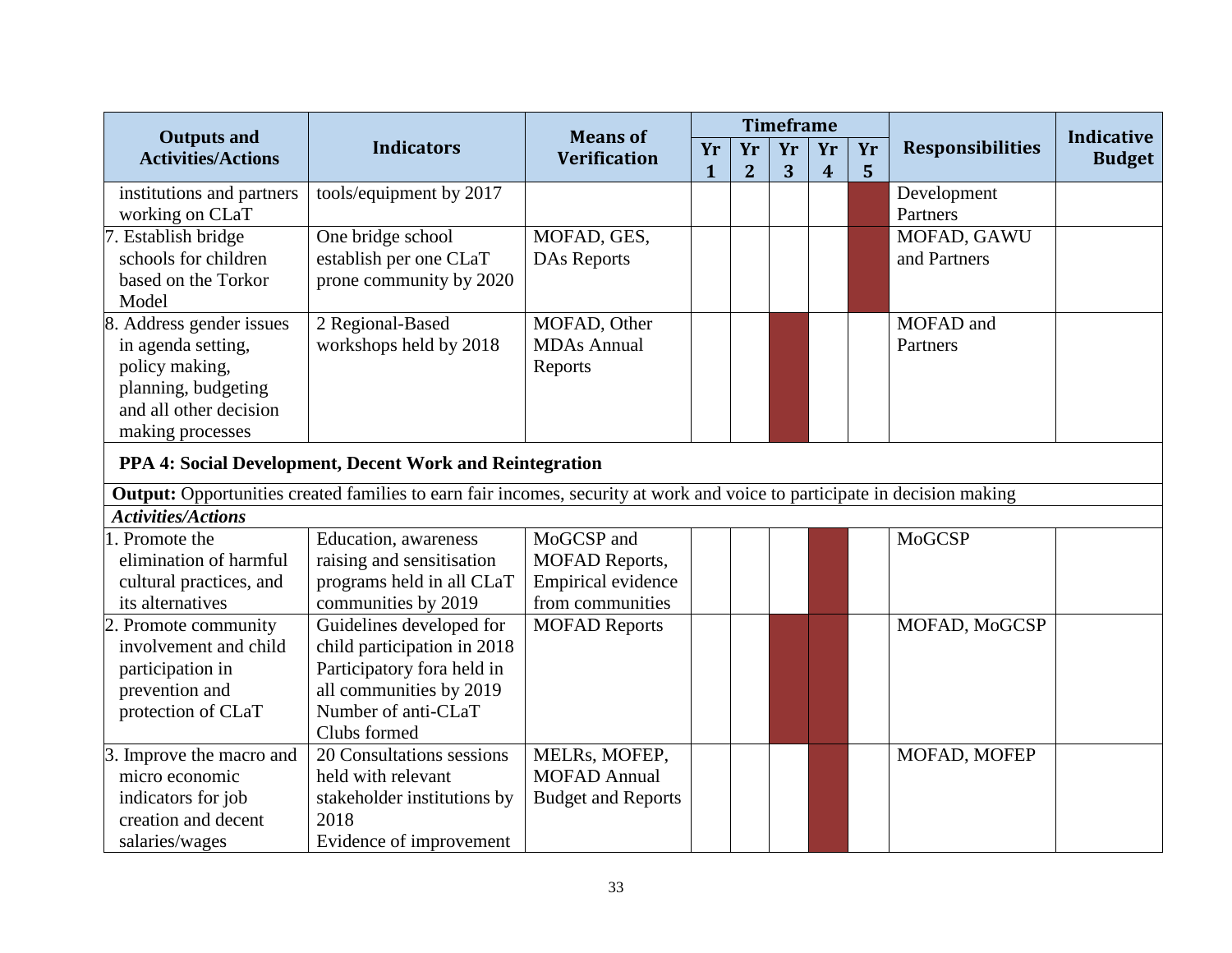|                                                 |                                                                                             |                                        |              |                | <b>Timeframe</b> |                  |                |                         |                                    |
|-------------------------------------------------|---------------------------------------------------------------------------------------------|----------------------------------------|--------------|----------------|------------------|------------------|----------------|-------------------------|------------------------------------|
| <b>Outputs and</b><br><b>Activities/Actions</b> | <b>Indicators</b>                                                                           | <b>Means of</b><br><b>Verification</b> | Yr           | Yr             | Yr               | Yr               | Yr             | <b>Responsibilities</b> | <b>Indicative</b><br><b>Budget</b> |
|                                                 |                                                                                             |                                        | $\mathbf{1}$ | $\overline{2}$ | 3                | $\boldsymbol{4}$ | $5\phantom{1}$ |                         |                                    |
|                                                 | seen by 2019                                                                                |                                        |              |                |                  |                  |                |                         |                                    |
| 4. Strengthen the Child                         | 2 capacity building and                                                                     | MOFAD, MELRs                           |              |                |                  |                  |                | MOFAD, Lab.             |                                    |
| Labour Offices of the                           | institutional programs                                                                      | (Lab. Dept)                            |              |                |                  |                  |                | Dept.                   |                                    |
| <b>Fisheries Commission</b>                     | organised by 2017                                                                           | <b>Training Reports</b>                |              |                |                  |                  |                |                         |                                    |
| and Partners                                    | Relevant logistics                                                                          | -Participants list                     |              |                |                  |                  |                |                         |                                    |
|                                                 | provided to the                                                                             | -Equipment                             |              |                |                  |                  |                |                         |                                    |
|                                                 | institutions by 2018                                                                        | purchased                              |              |                |                  |                  |                |                         |                                    |
|                                                 |                                                                                             | - Number of                            |              |                |                  |                  |                |                         |                                    |
|                                                 |                                                                                             | surveillance and                       |              |                |                  |                  |                |                         |                                    |
|                                                 |                                                                                             | Monitoring                             |              |                |                  |                  |                |                         |                                    |
|                                                 |                                                                                             | missions                               |              |                |                  |                  |                |                         |                                    |
|                                                 |                                                                                             | undertaken                             |              |                |                  |                  |                |                         |                                    |
|                                                 |                                                                                             | - evidence of                          |              |                |                  |                  |                |                         |                                    |
|                                                 |                                                                                             | community groups                       |              |                |                  |                  |                |                         |                                    |
|                                                 |                                                                                             | - Monitoring                           |              |                |                  |                  |                |                         |                                    |
|                                                 |                                                                                             | operation reports                      |              |                |                  |                  |                |                         |                                    |
| 5. Prevent vulnerable                           | Work with the GPS and                                                                       | MOI (GPS),                             |              |                |                  |                  |                | MoGCSP,                 |                                    |
| people from being                               | community-based systems                                                                     | MOFAD,                                 |              |                |                  |                  |                | MOFAD, AHTU             |                                    |
| exposed to the threat of                        | on protection mechanisms                                                                    | MoGCSP, DAs,                           |              |                |                  |                  |                |                         |                                    |
| trafficking                                     | by 2017                                                                                     | <b>TA Reports</b>                      |              |                |                  |                  |                |                         |                                    |
| 6. Provide survivors with                       | Department of Social                                                                        | MOFAD, MMDAs,                          |              |                |                  |                  |                | MOFAD, MMDAs,           |                                    |
| appropriate protection                          | Development in all                                                                          | NGOs/CSOs,                             |              |                |                  |                  |                | NGOs/CSOs               |                                    |
| services so they can                            | fisheries CLaT Districts                                                                    | <b>Activity Reports</b>                |              |                |                  |                  |                |                         |                                    |
| reintegrate back into                           | provide protection                                                                          |                                        |              |                |                  |                  |                |                         |                                    |
| their communities                               | services by 2019                                                                            |                                        |              |                |                  |                  |                |                         |                                    |
|                                                 | PPA 5: Governance, Legislation and Enforcement                                              |                                        |              |                |                  |                  |                |                         |                                    |
|                                                 | Output: Commitment of government and stakeholders is secured leading to enforcement of laws |                                        |              |                |                  |                  |                |                         |                                    |
| <b>Activities/Actions</b>                       |                                                                                             |                                        |              |                |                  |                  |                |                         |                                    |
| 1. Advocate for actions                         | 10 District-based                                                                           | MMDAs, MOFAD,                          |              |                |                  |                  |                | MOFAD. NGOs             |                                    |
| that increase the                               | Advocacy programs held                                                                      | NGOs/CSOs                              |              |                |                  |                  |                |                         |                                    |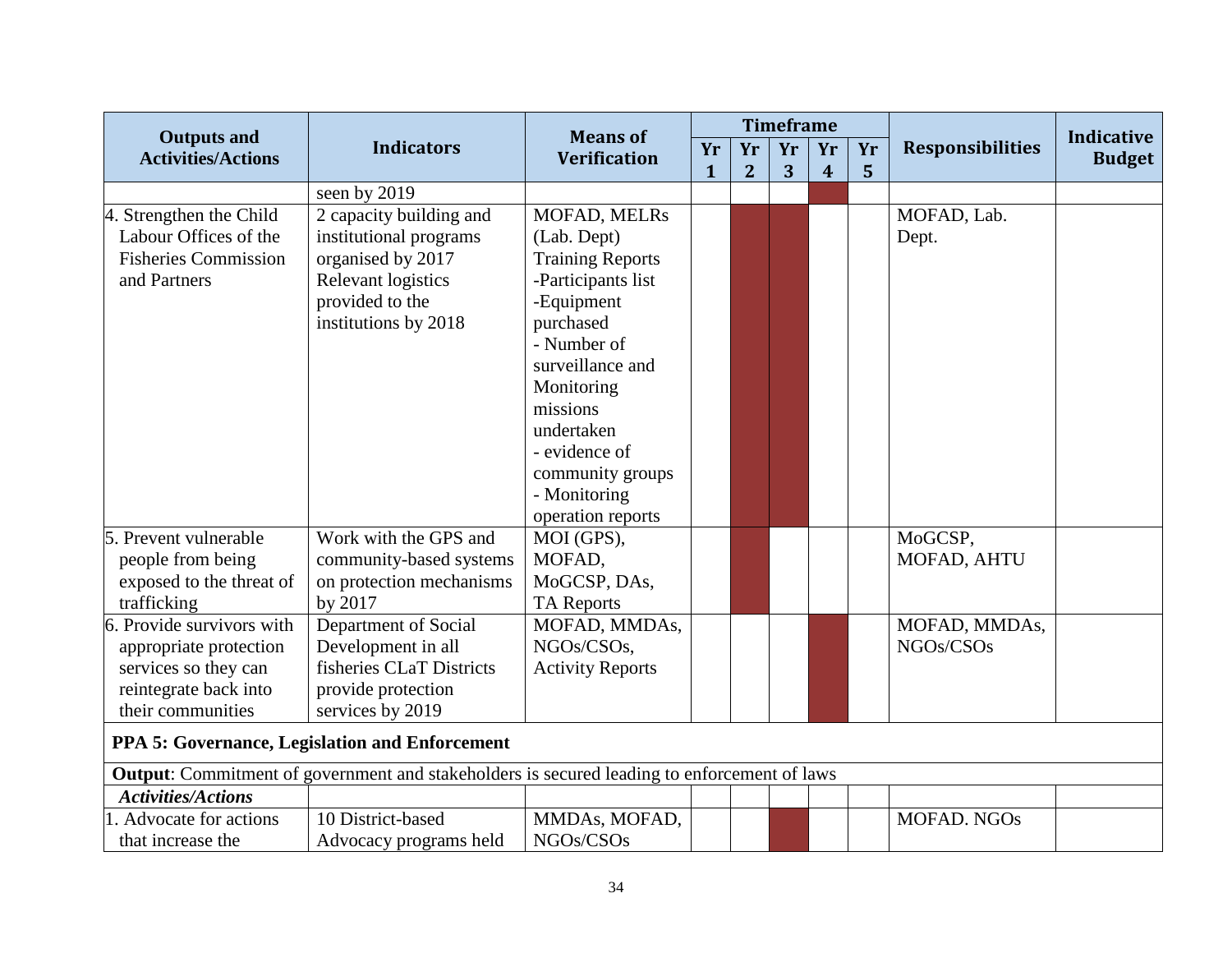|                                                 |                           | <b>Means of</b>      |    |                | <b>Timeframe</b> |                  |    |                         | <b>Indicative</b> |
|-------------------------------------------------|---------------------------|----------------------|----|----------------|------------------|------------------|----|-------------------------|-------------------|
| <b>Outputs and</b><br><b>Activities/Actions</b> | <b>Indicators</b>         | <b>Verification</b>  | Yr | Yr             | Yr               | Yr               | Yr | <b>Responsibilities</b> | <b>Budget</b>     |
|                                                 |                           |                      | 1  | $\overline{2}$ | 3                | $\boldsymbol{4}$ | 5  |                         |                   |
| protection and well-                            | by 2018                   | Report               |    |                |                  |                  |    |                         |                   |
| being of trafficked and                         |                           |                      |    |                |                  |                  |    |                         |                   |
| vulnerable victims                              |                           |                      |    |                |                  |                  |    |                         |                   |
| 2. Support victims giving                       | Victim's support packages | AHTU of GPS,         |    |                |                  |                  |    | MOFAD, AHTU             |                   |
| court evidence so                               | designed by 2017          | Judiciary Service    |    |                |                  |                  |    |                         |                   |
| traffickers can be                              |                           | (Courts) Reports     |    |                |                  |                  |    |                         |                   |
| prosecuted and victims                          |                           |                      |    |                |                  |                  |    |                         |                   |
| can be protected from                           |                           |                      |    |                |                  |                  |    |                         |                   |
| being re-trafficked or                          |                           |                      |    |                |                  |                  |    |                         |                   |
| from further exposure                           |                           |                      |    |                |                  |                  |    |                         |                   |
| to exploitation                                 |                           |                      |    |                |                  |                  |    |                         |                   |
| 3. Reinforce border                             | Collaborative agreement   | MOI (GIS),           |    |                |                  |                  |    | MOFAD, GIS              |                   |
| protection measures in                          | made with the GIS by      | <b>MOFAD Reports</b> |    |                |                  |                  |    |                         |                   |
| order to prevent and                            | 2017                      | <b>MOUs</b>          |    |                |                  |                  |    |                         |                   |
| detect situations of                            |                           |                      |    |                |                  |                  |    |                         |                   |
| trafficking in persons                          |                           |                      |    |                |                  |                  |    |                         |                   |
| 4. Widely disseminate the                       | Policy disseminated to    | NCCE,                |    |                |                  |                  |    | MOFAD, NCCE,            |                   |
| policy on CLaT in                               | cover 100percent of CLaT  | NGOs/CSOs,           |    |                |                  |                  |    | <b>NGOs</b>             |                   |
| fisheries to all relevant                       | prone communities and     | <b>MOFAD Reports</b> |    |                |                  |                  |    |                         |                   |
| stakeholders.                                   | other stakeholders        |                      |    |                |                  |                  |    |                         |                   |
| 5. Establish strong                             | Framework for             | MOFAD, AHTU of       |    |                |                  |                  |    | MOFAD, AHTU             |                   |
| linkage between the                             | establishing linkages     | <b>GPS, MELRs</b>    |    |                |                  |                  |    |                         |                   |
| <b>Fisheries Commission</b>                     | established by 2017       | (SWD) Reports        |    |                |                  |                  |    |                         |                   |
| and AHTU to enhance                             | Appropriate institutions  |                      |    |                |                  |                  |    |                         |                   |
| referrals, promote                              | act on the framework      |                      |    |                |                  |                  |    |                         |                   |
| effective reporting,                            |                           |                      |    |                |                  |                  |    |                         |                   |
| coordination and                                |                           |                      |    |                |                  |                  |    |                         |                   |
| follow-up on cases                              |                           |                      |    |                |                  |                  |    |                         |                   |
| reported                                        |                           |                      |    |                |                  |                  |    |                         |                   |
| 6. Amend the Fisheries                          | Two Workshops             | <b>MOFAD</b> Amended |    |                |                  |                  |    | <b>MOFAD</b>            |                   |
| Act, 2002 (Act 625) to                          | organised towards         | Fisheries Act;       |    |                |                  |                  |    |                         |                   |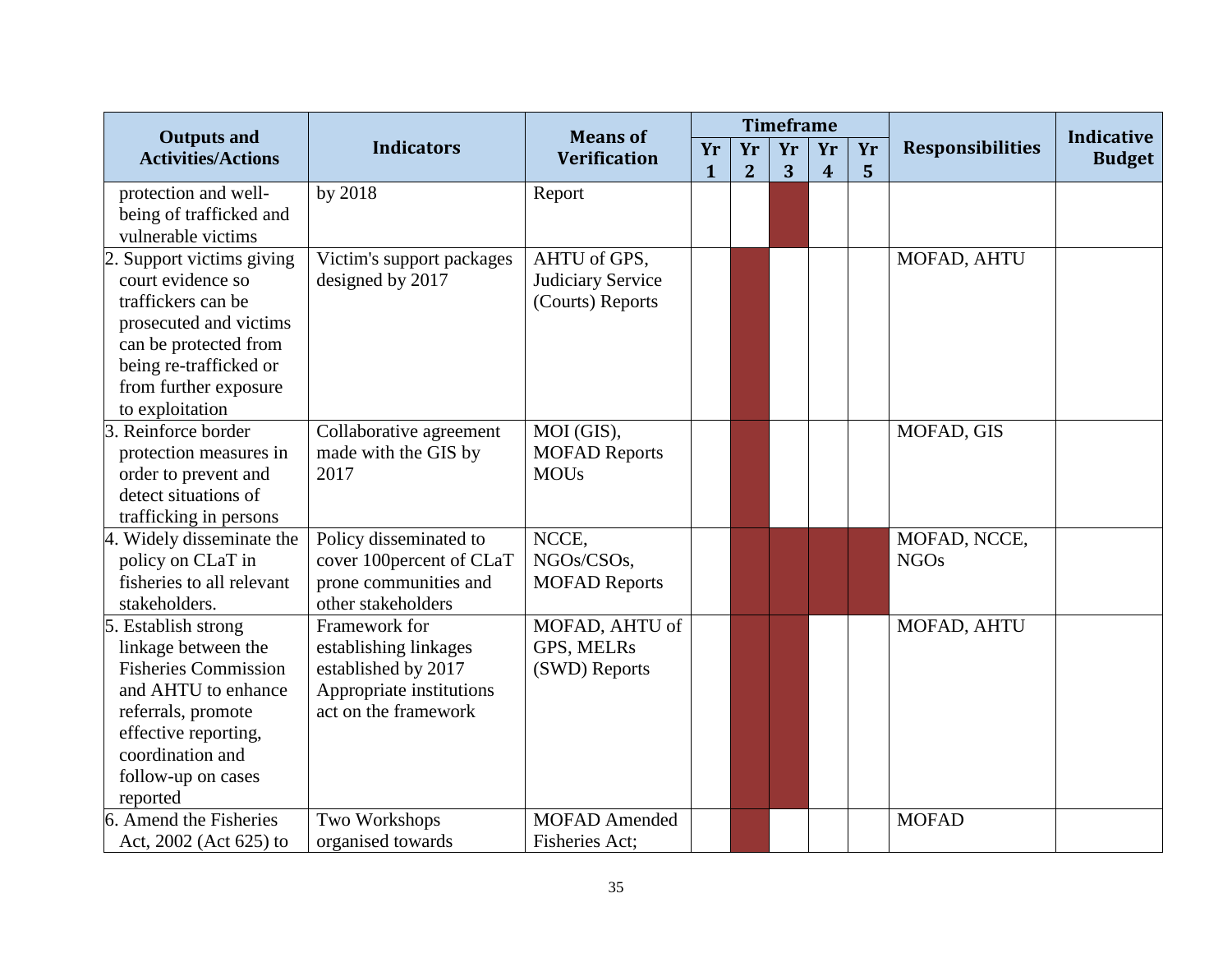|                                                 | <b>Indicators</b>          | <b>Means of</b><br><b>Verification</b> |              |                | <b>Timeframe</b> |                |    | <b>Responsibilities</b> |                                    |
|-------------------------------------------------|----------------------------|----------------------------------------|--------------|----------------|------------------|----------------|----|-------------------------|------------------------------------|
| <b>Outputs and</b><br><b>Activities/Actions</b> |                            |                                        | Yr           | Yr             | Yr               | Yr             | Yr |                         | <b>Indicative</b><br><b>Budget</b> |
|                                                 |                            |                                        | $\mathbf{1}$ | $\overline{2}$ | 3                | $\overline{4}$ | 5  |                         |                                    |
| include CLaT in                                 | amending the Fisheries     | <b>Workshop Reports</b>                |              |                |                  |                |    |                         |                                    |
| Fisheries with strong                           | Act with the purpose of    |                                        |              |                |                  |                |    |                         |                                    |
| punitive measures                               | including CLaT issues      |                                        |              |                |                  |                |    |                         |                                    |
|                                                 | buy 2017                   |                                        |              |                |                  |                |    |                         |                                    |
|                                                 | Amended Fisheries Act in   |                                        |              |                |                  |                |    |                         |                                    |
|                                                 | place                      |                                        |              |                |                  |                |    |                         |                                    |
| 7. Fisheries Commission                         | 100percent of              | <b>MOFAD Reports;</b>                  |              |                |                  |                |    | MOFAD, Fisheries        |                                    |
| to register, emboss and                         | boats/canoes registered,   | Fisheries                              |              |                |                  |                |    | Assoc/Coop/Unions       |                                    |
| license all boats to                            | embossed and licensed by   | Association                            |              |                |                  |                |    |                         |                                    |
| ensure effective                                | 2020                       | Reports; physical                      |              |                |                  |                |    |                         |                                    |
| monitoring                                      |                            | evidence in                            |              |                |                  |                |    |                         |                                    |
|                                                 |                            | communities of                         |              |                |                  |                |    |                         |                                    |
|                                                 |                            | embossment on                          |              |                |                  |                |    |                         |                                    |
|                                                 |                            | boats and canoes                       |              |                |                  |                |    |                         |                                    |
| 8. Provide rigorous                             | Training manual            | <b>MOFAD Training</b>                  |              |                |                  |                |    | MOFAD, CLU,             |                                    |
| training for Frontline                          | developed by mid 2017      | Programs and                           |              |                |                  |                |    | <b>AHTU</b>             |                                    |
| staff of Fisheries                              | Targeted training          | Reports                                |              |                |                  |                |    |                         |                                    |
| Commission on                                   | programs held for FC staff |                                        |              |                |                  |                |    |                         |                                    |
| enforcement of CLaT                             |                            |                                        |              |                |                  |                |    |                         |                                    |
| laws (including                                 |                            |                                        |              |                |                  |                |    |                         |                                    |
| <b>Fisheries Enforcement</b>                    |                            |                                        |              |                |                  |                |    |                         |                                    |
| Unit -FEU).                                     |                            |                                        |              |                |                  |                |    |                         |                                    |
| 9. Fisheries Commission                         | By mid 2017, a regional    | <b>MOFAD Task</b>                      |              |                |                  |                |    | <b>MOFAD</b>            |                                    |
| to establish strong                             | and district task force    | Force Activity                         |              |                |                  |                |    |                         |                                    |
| national and Zonal-                             | formed                     | <b>Monthly Reports</b>                 |              |                |                  |                |    |                         |                                    |
| level and community-                            |                            |                                        |              |                |                  |                |    |                         |                                    |
| based Task Force                                |                            |                                        |              |                |                  |                |    |                         |                                    |
| monitoring                                      |                            |                                        |              |                |                  |                |    |                         |                                    |
| 10. Use existing                                | All community-based        | MOFAD and                              |              |                |                  |                |    | <b>MOFAD</b>            |                                    |
| community structures                            | structures catalogued      | <b>Partners Reports</b>                |              |                |                  |                |    |                         |                                    |
| that are anti-CLaT                              | Framework for action       |                                        |              |                |                  |                |    |                         |                                    |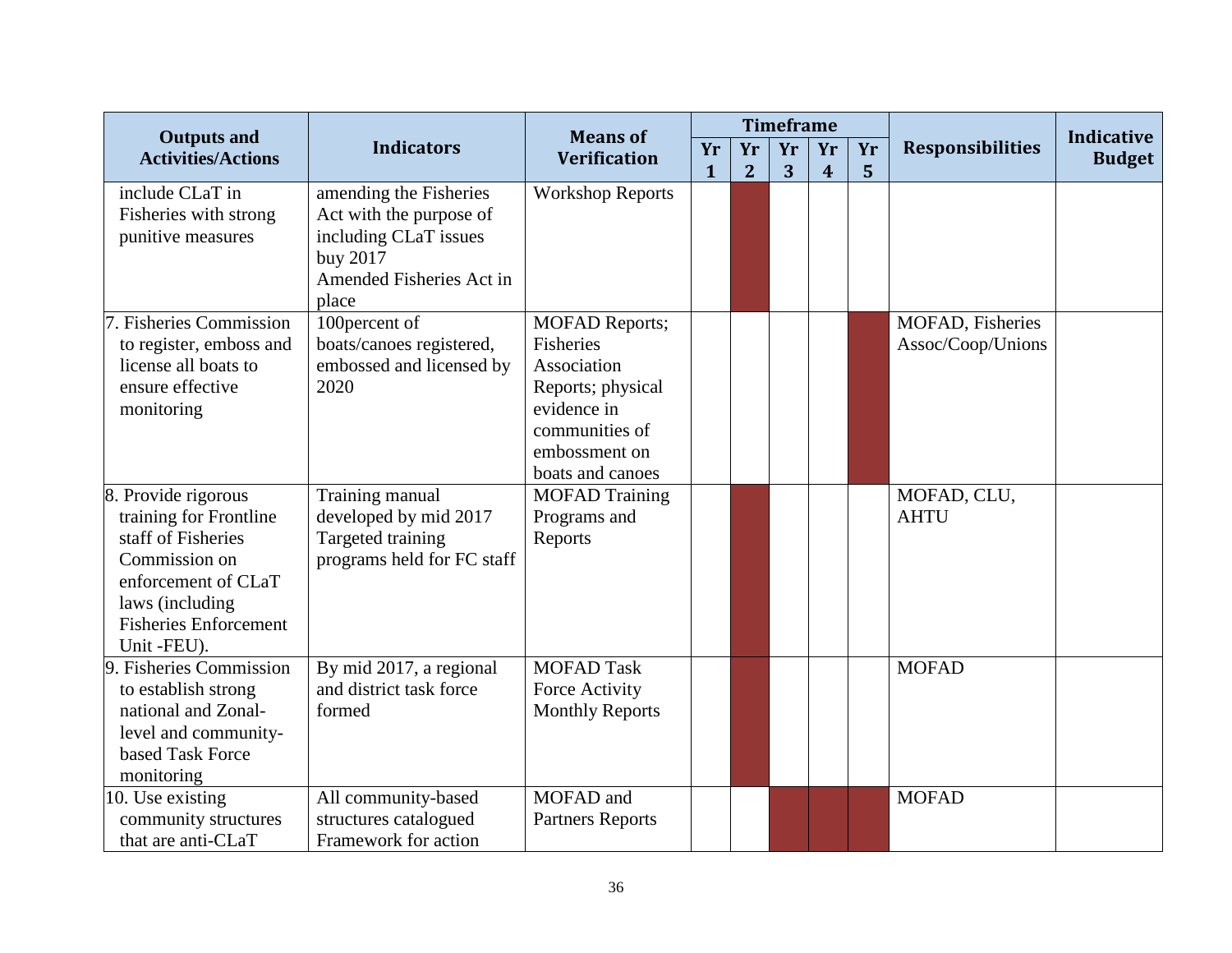| <b>Outputs and</b><br><b>Activities/Actions</b>                                | <b>Indicators</b> | <b>Means of</b><br><b>Verification</b> | <b>Timeframe</b> |              |          |         |    |                         | Indicative    |
|--------------------------------------------------------------------------------|-------------------|----------------------------------------|------------------|--------------|----------|---------|----|-------------------------|---------------|
|                                                                                |                   |                                        | Yr               | Yr<br>റ<br>▱ | Yr<br>n. | Yr<br>4 | Yr | <b>Responsibilities</b> | <b>Budget</b> |
| oriented to prosecute<br>CLaT agenda at the<br>community/association<br>levels | developed         |                                        |                  |              |          |         |    |                         |               |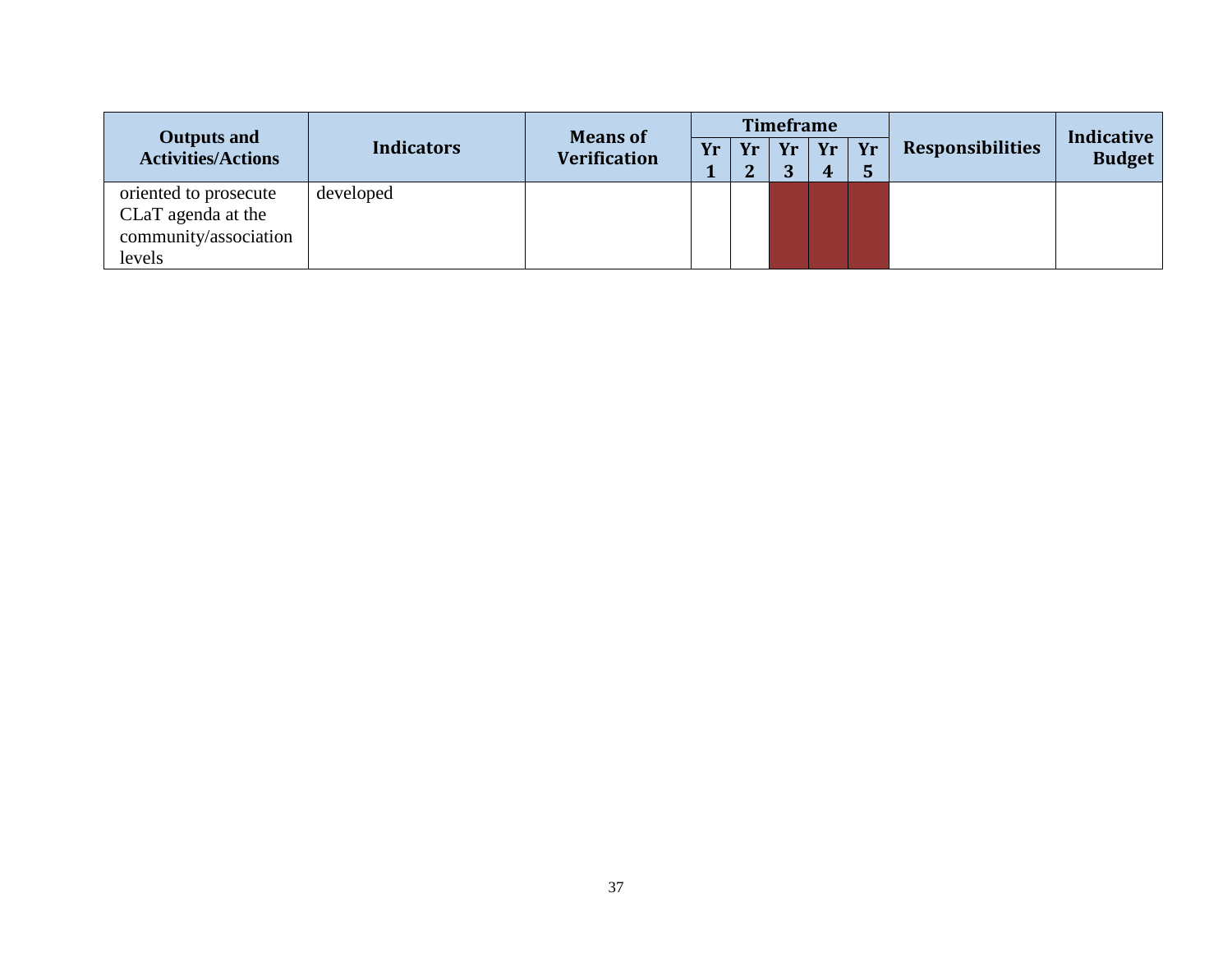#### <span id="page-48-0"></span>**REFERENCES**

- Afenyadu, Dela Child labor in fisheries and aquaculture a Ghanaian perspective. A paper prepared for the FAO Workshop on Child Labor in Fisheries and aquaculture in Cooperation with ILO. FAO headquarters, Rome, Italy. April 16-16, 2010.
- Challenging Heights Archives for News: Challenging Heights calls on the Government to #StopSlaveryGhana. July 27, 2016.
- FAO of the United Nations Voluntary Guidelines for Securing Sustainable Small-Scale Fisheries: In the Context of Food Security and Poverty Eradication. Rome, 2015.
- Government of Ghana Justice for Children Policy (limited Distribution), November, 2015.
- Government of Ghana Ghana National Social Protection Policy, Ministry if gender, Children and Social Protection. Final Draft, November, 2015.
- Government of Ghana National Plan of Action for the Elimination of Worst Forms of Child labor (2009-2015).
- Ghana Statistical Services Ghana Living Standard Survey (GLSS) Round 6.
- ILO Minimum Age Convention (No. 138).
- ILO Worst Forms of Child Labor Convention (No. 189).
- Kukwaw, Paul Asamoah (2013) Analytical Study on Child Labor in Volta Lake Fishing. A Report commissioned by the International Labor Organisation (ILO). Final Report.
- Republic of Ghana Fisheries Act, 2002 (Act 625).
- Republic of Ghana, The 1992 Constitution of the Republic of Ghana.
- Republic of Ghana, The Children's Act, 1998 (Act 560).
- Republic of Ghana, Human Trafficking Act, 2005 (Act 694) and as Amended in 2009.
- Republic of Ghana, Domestic Violence Act, 2006 (Act 732).
- Republic of Ghana, Labor Act, 2003 (Act 651).
- Republic of Ghana, Education Act, 2008 (Act 778).
- Republic of Ghana, National Fisheries and Aquaculture Policy, Ministry of Fisheries and Aquaculture, Ghana, 2008.
- Republic of Ghana, Child and Family Welfare Policy, Ministry of Gender, Children and Social Protection. February, 2015.
- The National Plan of Action for the Elimination of Worst Forms of Child Labor (2016-2020). Draft, 2016.
- United Nations, The United Nations Convention on the Rights of the Child.
- USAID/Ghana, USAID/Ghana Sustainable Fisheries Management Project (SFMP). November, 2014.